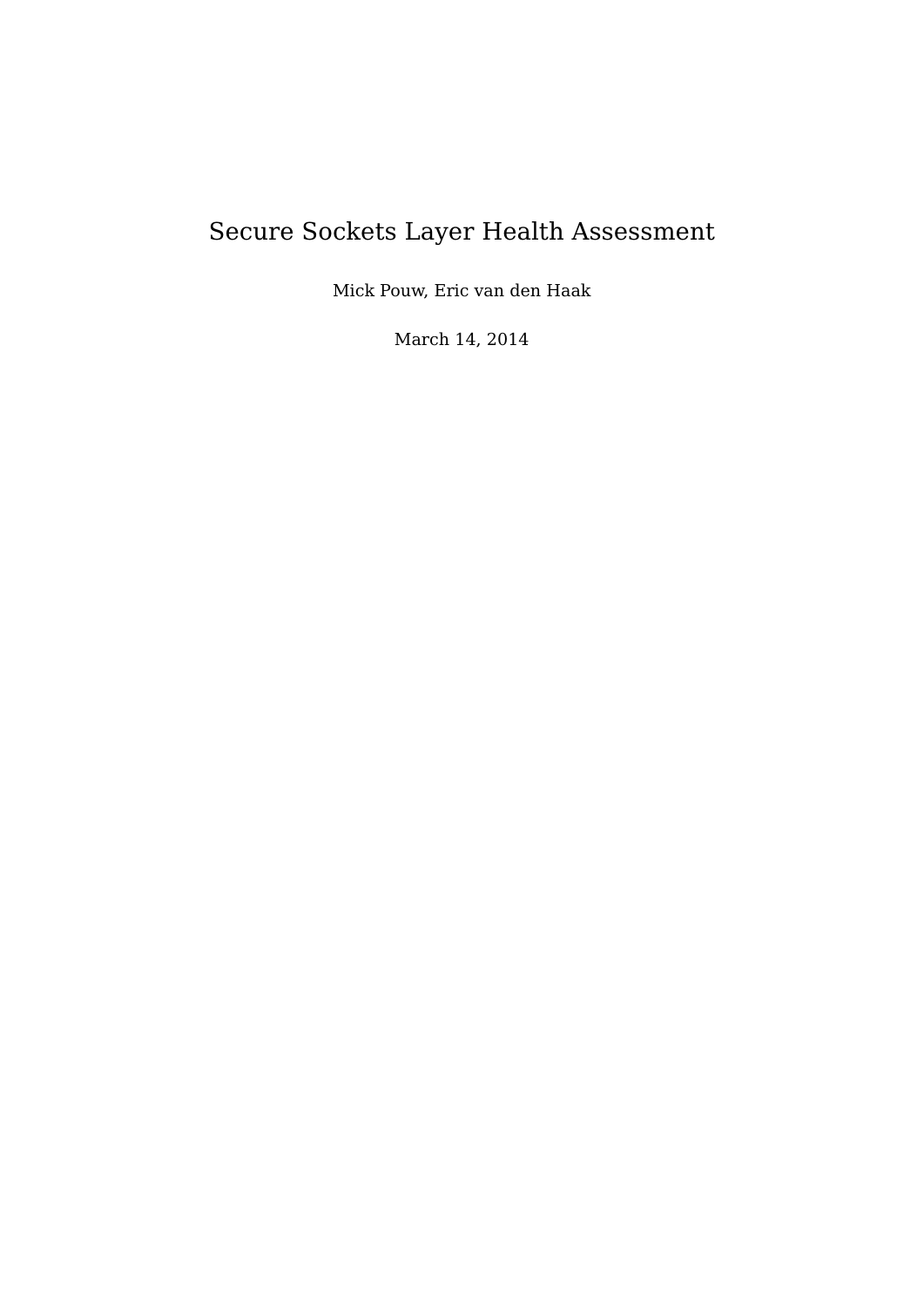## **Abstract**

Tilburg University needs a tool which can assess their SSL services automatically. The research conducted in this paper is performed to determine a health value for an SSL service, which can be implemented in an SSL assessment tool. To determine this value various research has been done.

First, it has been determined what a "good" SSL implementation should look like. A good implementation has for example a valid certificate and has implemented the full chain of trust, but also prohibits the use of SSLv2. After determining what a good SSL service requires, the findings have been compared to common services. Amongst common services are online banking environments, social networks, etc. As it turns out, lots of common services do not implement SSL as it should be.

The findings of this research have been used to develop a series of SSL "tests". Each of these tests is given a weight based upon the research or it is called required. A required test should never fail. If a weighed test fails, the eventual SSL "health" will simply become less. Combining these tests with a proof of concept implementation, based upon existing software, makes it possible to assess an SSL service in a way that covers the demands of Tilburg University. This is giving a single grade to a service which relates to the health status of the service.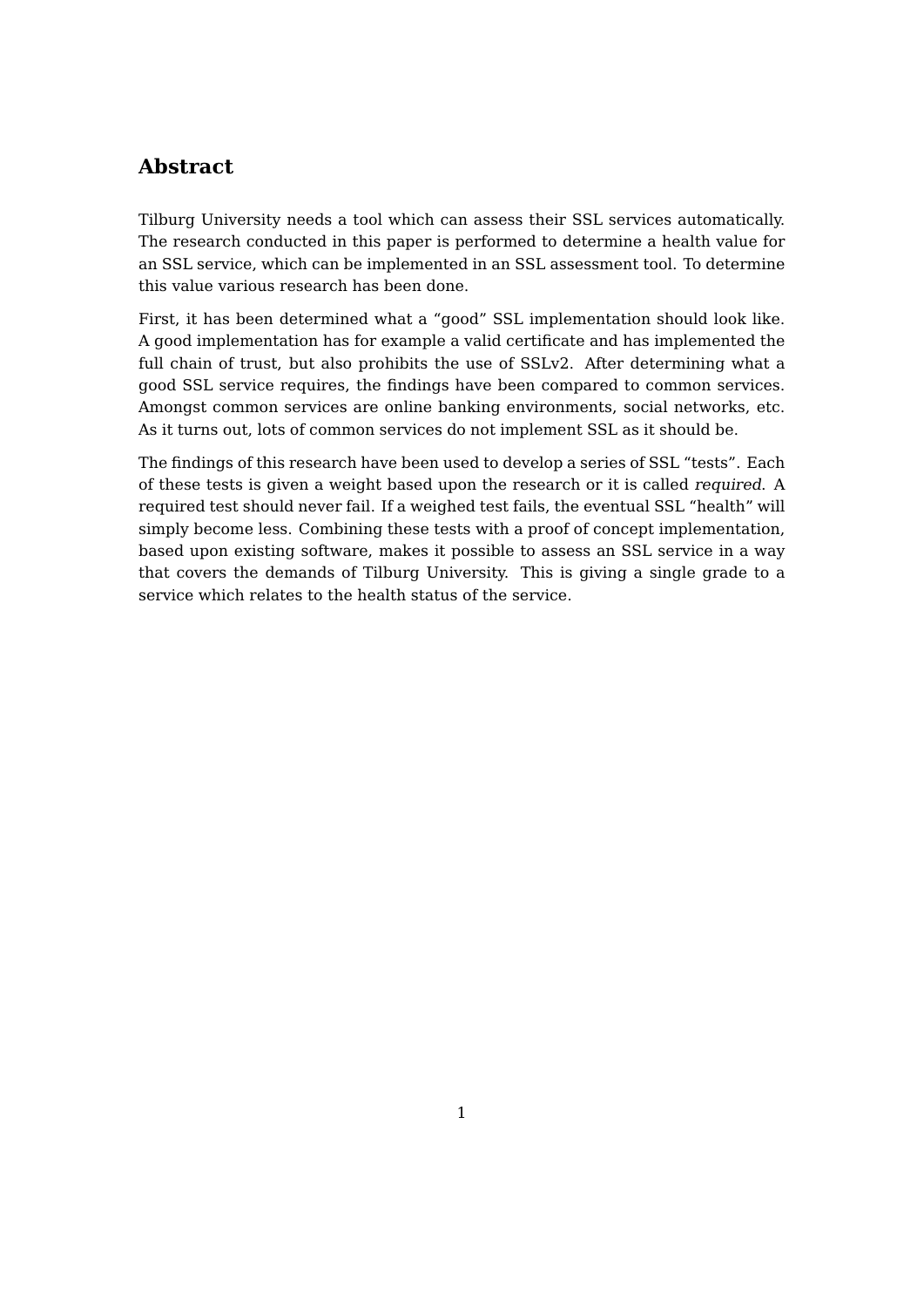# **Contents**

|    | 1 Introduction                                                                        | 4  |
|----|---------------------------------------------------------------------------------------|----|
|    | 2 Approach                                                                            | 6  |
| 3  | <b>Research</b>                                                                       | 7  |
|    |                                                                                       | 7  |
|    |                                                                                       | 7  |
|    |                                                                                       | 9  |
|    |                                                                                       | 11 |
|    |                                                                                       | 12 |
|    |                                                                                       | 13 |
|    |                                                                                       | 13 |
|    |                                                                                       | 15 |
|    |                                                                                       | 16 |
|    |                                                                                       | 17 |
|    | 3.3.2 Implementation $\ldots \ldots \ldots \ldots \ldots \ldots \ldots \ldots \ldots$ | 18 |
|    |                                                                                       | 23 |
|    |                                                                                       | 23 |
|    | 3.4.2 Testing Tilburg University IP space                                             | 24 |
|    |                                                                                       | 25 |
|    | 3.4.4 Testing SURF conext Identity Providers                                          | 26 |
|    | 4 Conclusion                                                                          | 28 |
| 5. | Future work                                                                           | 29 |
|    | 5.1 Starttls                                                                          | 29 |
|    |                                                                                       | 29 |
|    |                                                                                       | 29 |
|    |                                                                                       |    |
|    | A SSL Ciphers                                                                         | 33 |
|    | A.1 SSLv3                                                                             | 33 |
|    |                                                                                       | 34 |
|    |                                                                                       | 35 |
|    | <b>B</b> Examined Hosts                                                               | 36 |
|    | <b>C</b> Testresults IMAPS                                                            | 37 |
|    | D Testresults Tilburg University IP Space                                             | 38 |
|    | <b>E</b> Testresults SURFconext IdP's                                                 | 41 |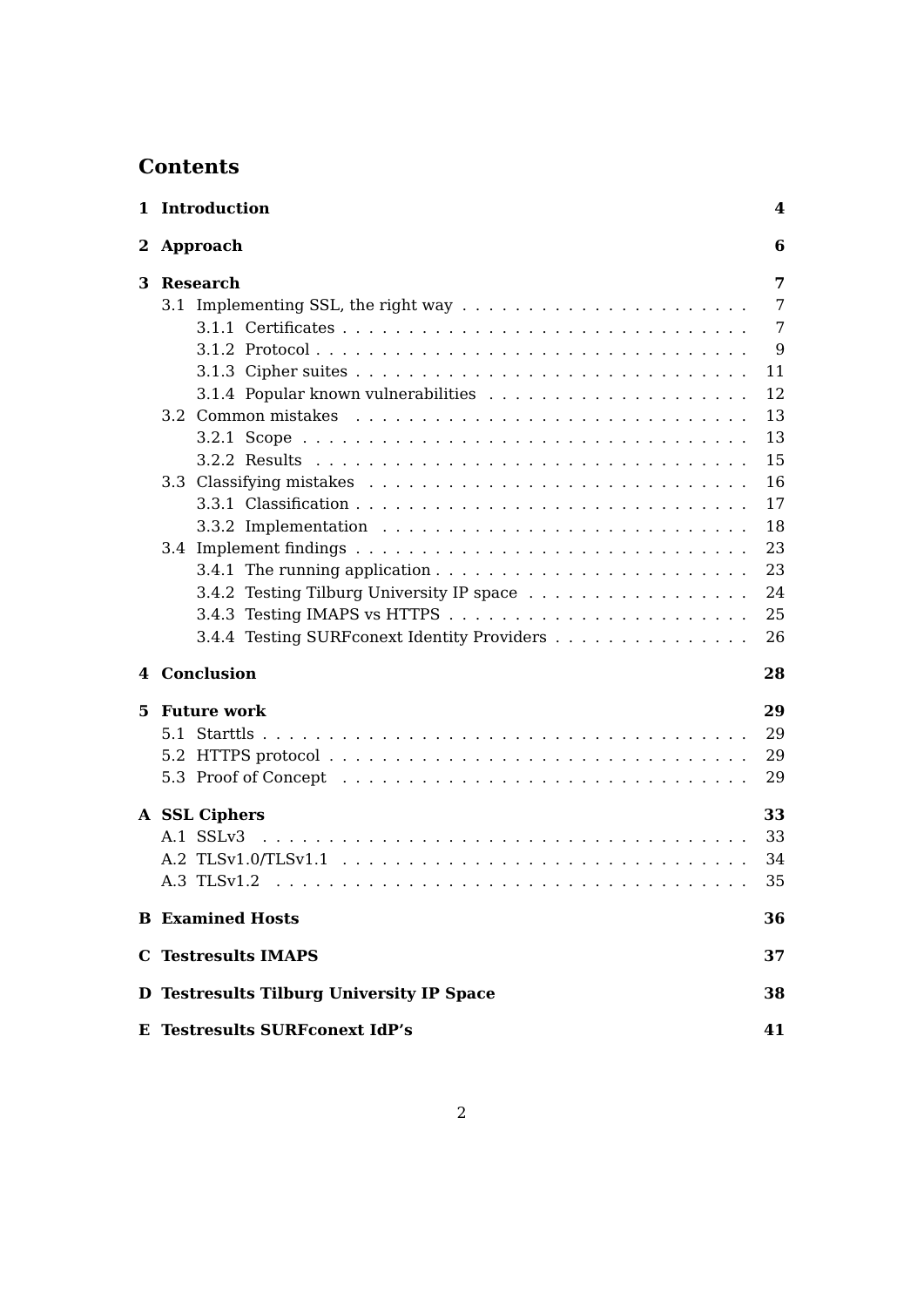## **[F SSLlabs Comparison](#page-44-0) 44**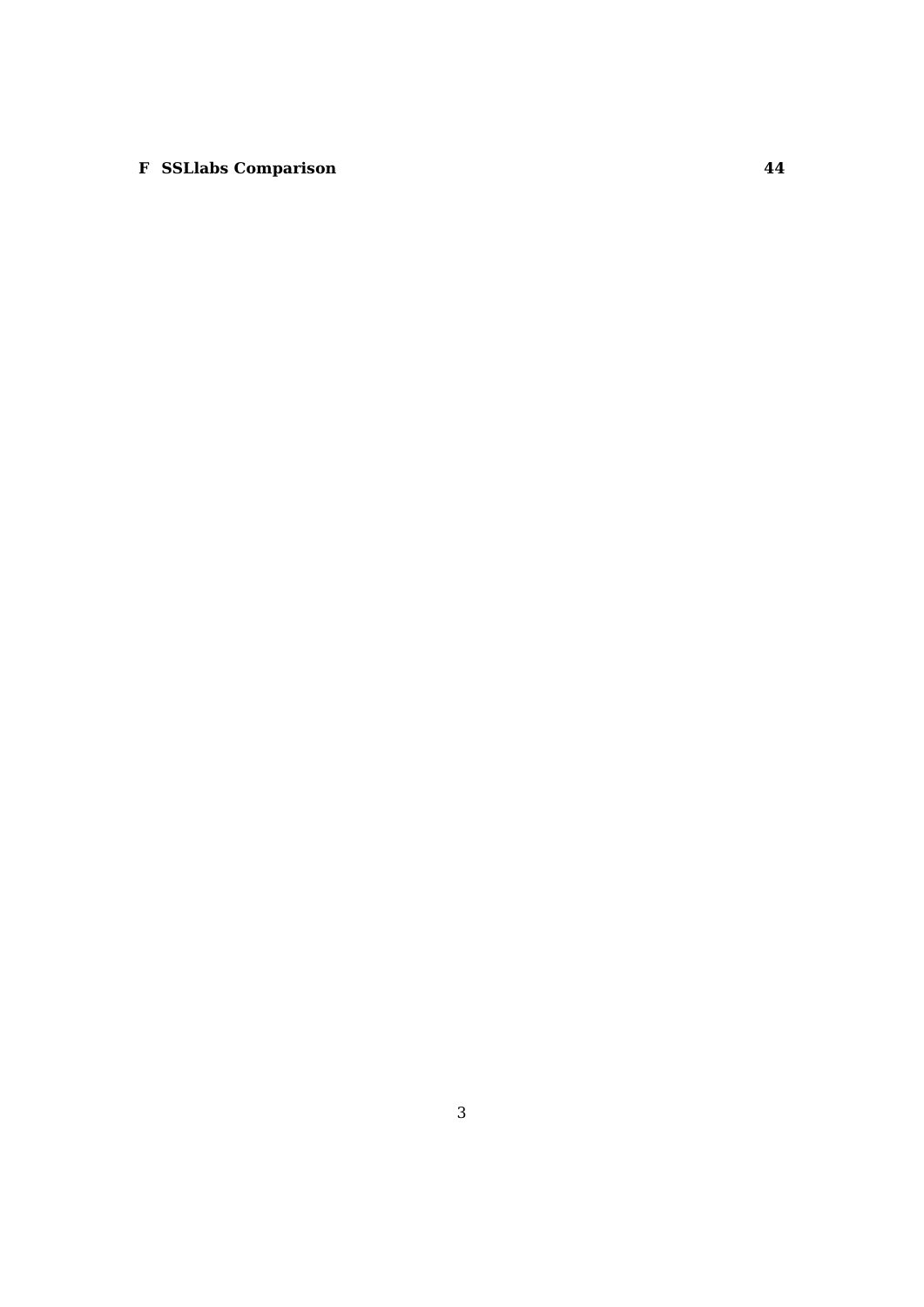## <span id="page-4-0"></span>**1 Introduction**

Secure Socket Layer (SSL), also known as Transport Layer Security (TLS) is a trans-port layer security protocol<sup>[1](#page-0-0)</sup>. The protocol is based upon the X.509 Public Key In-frastructure Certificate Standard<sup>[2](#page-0-0)</sup>, and therefore relies on a chain of trust. Publickey cryptography is used to set up a connection, whereafter a symmetric key is negotiated. Further communication is then encrypted with a symmetric key algorithm. SSL is integrated within most web services and is therefore one of the most important security protocols used today.

Tilburg University also has a lot of SSL services. Maintaining all of these is a lot of work. Therefore, they have requested research for an automated SSL "health" assessment tool, so they can easily check their services. Tools already exist that grade a server's SSL service implementation, but these either cannot be automated or take a long time[\[21\]](#page-31-0).

This research will be conducted to determine the best SSL practices for a server side environment. Herefore, research will be done to SSL server settings, not to the SSL protocol itself.

## **Background**

The assignment for this research is given by Tilburg University. This research is conducted by Mick Pouw and Eric van den Haak as a part of the curriculum of the System and Network Engineering master program<sup>[3](#page-0-0)</sup> at the University of Amsterdam. The research is supervised by Thijs Kinkhorst, Unix System Administrator, and Teun Nijssen, Security Officer, at Tilburg University.

<sup>&</sup>lt;sup>1</sup>rfc246 - The Transport Layer Security (TLS) Protocol Version 1.2

<sup>2</sup> rfc6818 - Internet X.509 Public Key Infrastructure Certificate and Certificate Revocation List (CRL) Profile

<sup>3</sup>http://www.os3.nl/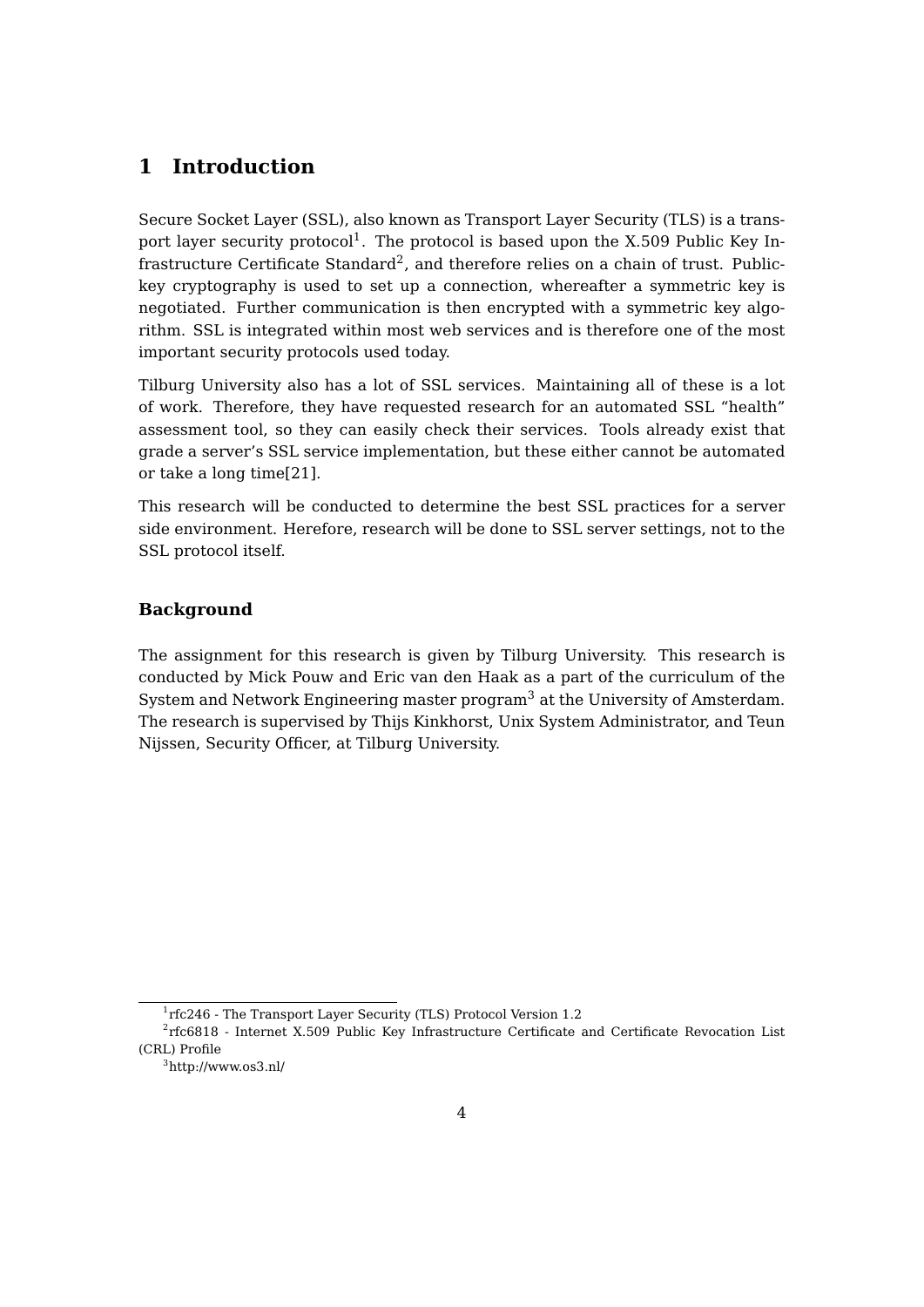#### **Research questions**

The main goal of the research is to create a proof of concept for a tool which is able to test the "health" of an SSL server. In order to make this tool, research has to be done. The following research questions have been posed;

- Main Question: How can we determine SSL "health" of a server side implementation?
- Sub Question: How can we determine a "bad" SSL implementation?
- Sub Question: What mistakes are commonly made by server administrators regarding implementing SSL?
- Sub Question: How can we classify these mistakes?
- Sub Question: How can we develop a tool that automates checking the SSL "health" of a server side implementation?

## **Related work**

Due to the common usage of SSL it is very important that it is as secure as it can be. There are a lot of tools available which can be used to test an SSL service. One of these is SSLlabs[\[21\]](#page-31-0) which provides a very comprehensive report. These tools form a very good base to test your SSL public service. Another related tool is SSLyze[\[11\]](#page-30-0). This is an off-line SSL service scanner which provides an XML document regarding information of the service. This tool does not rate the service but does give a lot of information out of the box which can be very useful to build upon.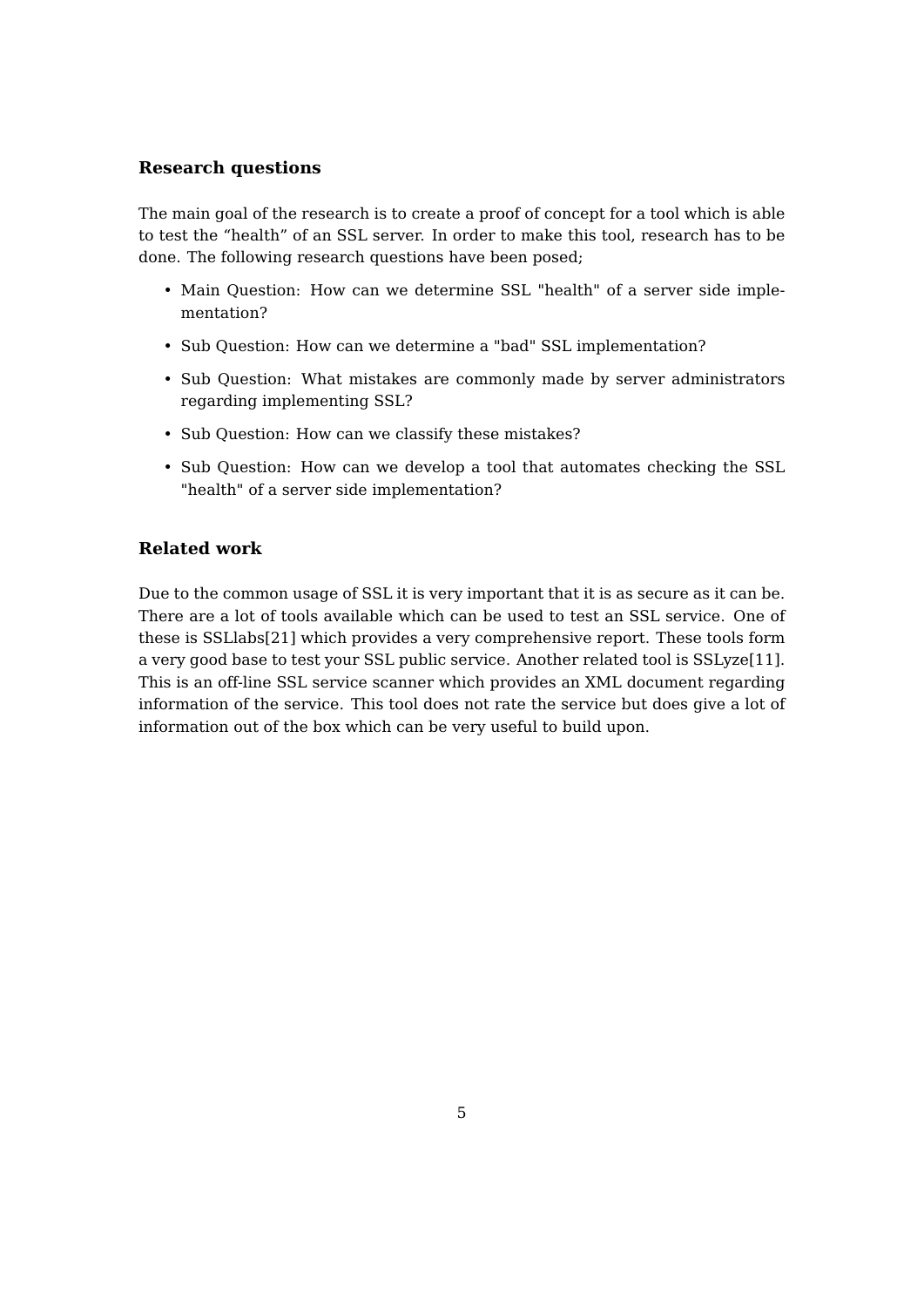# <span id="page-6-0"></span>**2 Approach**

In order to give a grade to an SSL server implementation it has to be known what a server implementation should look like. Therefore a literature study has been done. Then common services have been inspected upon their implementation. By combining these results, a weighed value is given to each setting. The final result has been used to create a proof of concept tool that grades an SSL service.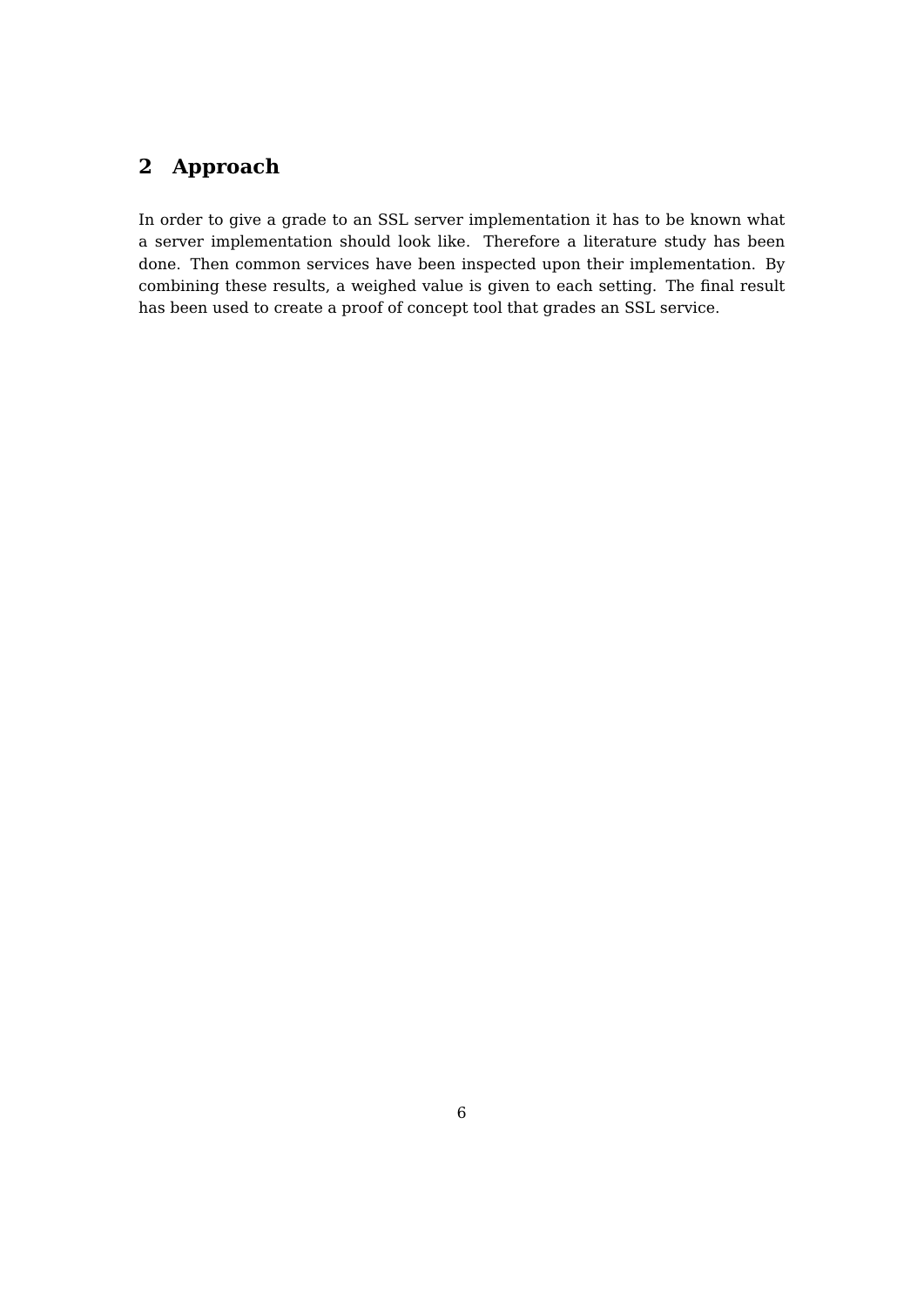# <span id="page-7-0"></span>**3 Research**

The research is subdivided in sections according to our Sub Questions.

## <span id="page-7-1"></span>**3.1 Implementing SSL, the right way**

For determining bad SSL implementations, we have researched how SSL should be implemented. This subsection covers the most important aspects of a healthy SSL service, according to our own research.

## <span id="page-7-2"></span>**3.1.1 Certificates**

One important aspect of SSL is the certificate. The SSL certificate "guarantees" that the SSL service you connect to is indeed the service you want. An SSL certificate is an implementation of the X.509[\[5\]](#page-30-1)[\[28\]](#page-32-0) standard. This section describes an SSL certificate briefly and also mentions what is necessary to make it a valid one.

An SSL certificate has the following structure

- Certificate
	- **–** Version
	- **–** Serial Number
	- **–** Issuer
	- **–** Certificate Signature Algorithm
	- **–** Validity
		- \* Not Before
		- \* Not After
	- **–** Subject
	- **–** Subject Public Key Info
		- \* Subject Public Key Algorithm
		- \* Subject's Public Key
	- **–** Extensions
		- \* Extension items...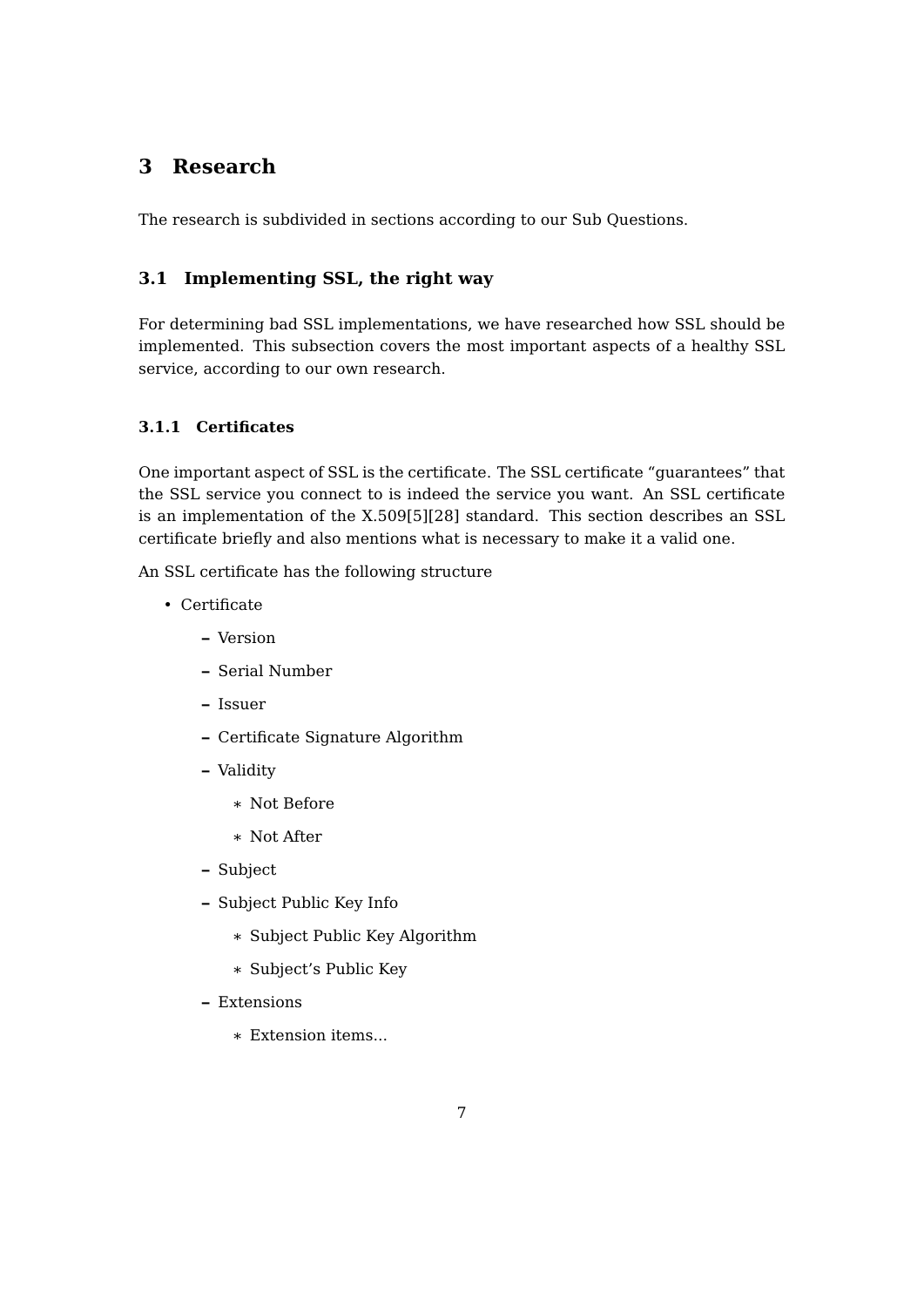- Certificate Signature Algorithm
- Certificate Signature Value

The version field defines the used certificate version. This is mostly Version 3 as of that version extensions are introduced. The Serial Number is a unique number for a certificate signed by a specific Certificate Authority (CA). This is necessary to be able to uniquely distinguish certificate and to revoke them. The issuer is the entity that has signed the certificate. The validity describes between which dates the certificate is valid. The subject describes the service for which the certificate is issued. The subjects public key info contains information about the public key of the subject. The extensions contain optional information, either issued by the certificate authority or inserted by the requester. With these, the CA can force explicit use of the certificate. The Certificate Signature Algorithm describes which algorithm was used to generate the signature. The Certificate Signature Value is the signature itself.

For trusting an SSL service, all attributes of its certificate should be correct.

#### **Trusting the issuer**

The certificate is signed by an issuer so the client knows for sure the issuer has approved the certificate. It is however necessary to trust the issuer as well, otherwise there is no point in signing. Therefore a client has to check whether the issuer is trusted. This checking works like a chain, and is called a chain of trust. The issuer that signed the subject, is a subject itself of its own issuer. This goes on until the root certificate is reached, which is signed by itself. These root certificates have to be trusted by the client. If so, the client can then trust the certificate of the service because it trusts the root certificate.

To be able to do this, the SSL service should provide the certificates in the chain of trust as well, along its own certificate. If not, the client does not know where to look. This is called certificate chaining.

#### **Validity check**

The certificate might be trusted, but it also has to be valid. This is checked by comparing the current date to the values in the Validity field. If the current date is between the Not Before and Not After field, the certificate is valid. This might sound silly, but if an administrator forgets to update the certificates on a service when they are expired, the service will not be trusted.

#### **Subject check**

Checking whether the subject in the certificate matches the subject of the service you are using is another very important check. Within HTTPS the subject should match the host name of the service. If this would not be tested, it would be very easy to spoof a service with a "valid" certificate from another service (having a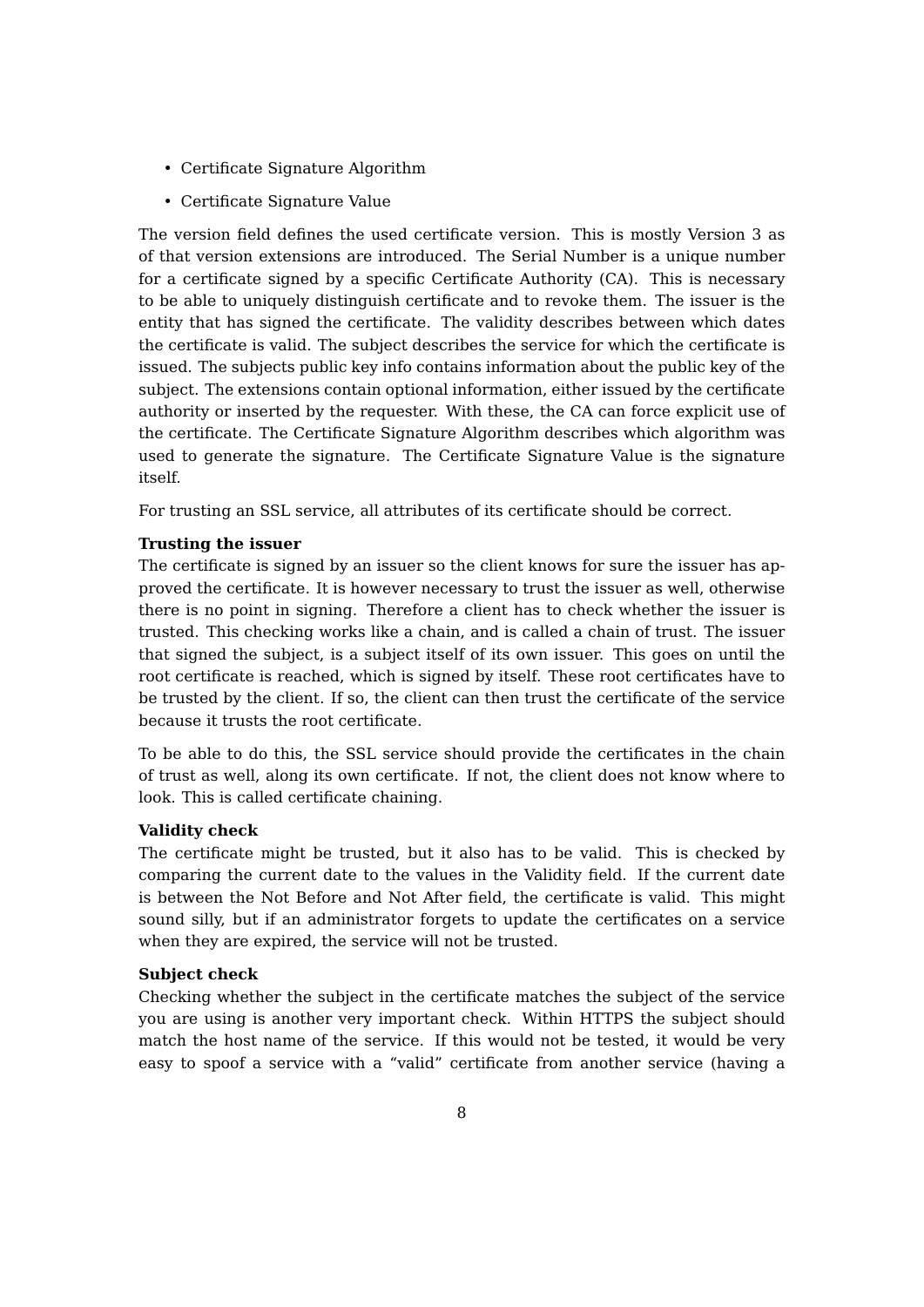different subject).

#### **Hashing Algorithm check**

Some hashing algorithms should be avoided at all times. These algorithms are MD5 and less strong algorithms. Certificate Authorities these days won't sign MD5 hashes anymore, however it is possible that some long-term certificates still have the MD5 algorithm. These certificates are vulnerable to collision attacks[\[13\]](#page-30-2). MD5 hashes might even be presented in the certificate chain, endangering many certificates at once.

#### **Random number weakness**

Generating an SSL certificate requires a good random number. Having a weak random number generator can mean that there is someone out there who can predict the outcome of it and is thus able to create an identical key pair. Research has been done on all public SSL and SSH services to find weak public keys which should thus be avoided[\[14\]](#page-31-1). While they do not give away all known vulnerable public keys, they do provide a check feature for public accessible SSL/SSH services.

#### **Revocation**

It can occur that a certificate has to be revoked before the Not After date. For example if a private key has been compromised. For this, the Certificate Revocation List (CRL) mechanism has been introduced. This list lists the serial numbers of revoked certificates of a certain CA. This means that when full trust of an SSL service is necessary, the CRL should be consulted. CA's publish their lists publicly. A newer form of revocation checking is the Online Certificate Status Protocol(OCSP)[\[16\]](#page-31-2). This is a protocol which can be use to request the status of a single certificate, and thus omit downloading a CRL. The objective remains that an SSL service uses a non-revoked certificate.

#### <span id="page-9-0"></span>**3.1.2 Protocol**

The SSL protocol is divided into several versions. The oldest SSL version that is still required for some browsers, is SSLv3. The list of the available and used SSL protocols can be found below:

- $\cdot$  SSLv2
- SSLv3
- TLS1.0[\[8\]](#page-30-3)
- TLS1.1[\[9\]](#page-30-4)
- TLS1.2[\[10\]](#page-30-5)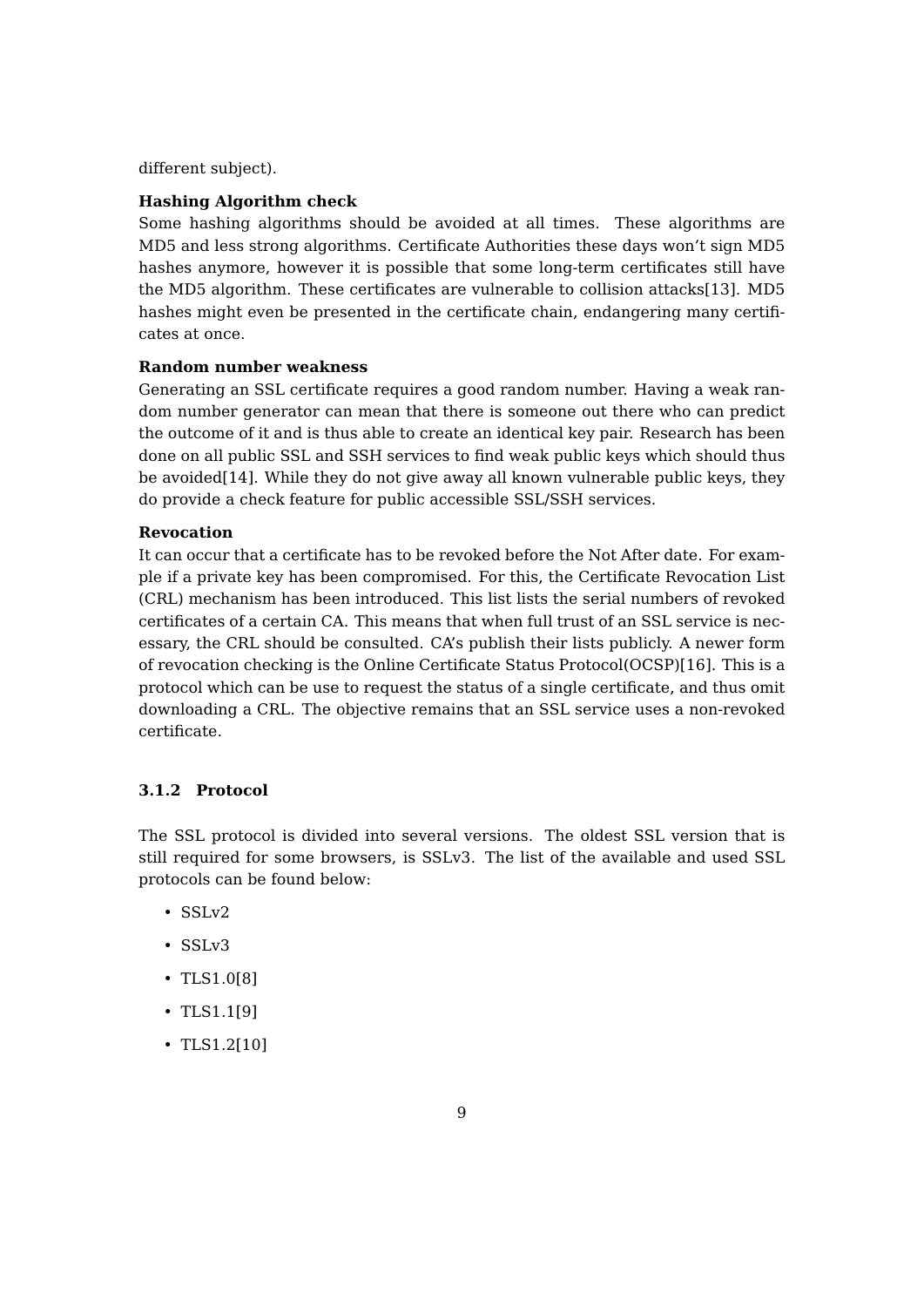#### **SSLv2 / SSLv3 protocol**

SSLv2 is considered unsafe and should no longer be used as a protocol. SSLv3 is a significant improvement to the SSLv2 protocol and adds more security and resistance to known attacks on SSLv2 to the protocol[\[27\]](#page-31-3). Since SSLv3 is required for a safe connection for Internet Explorer 6, this could still be enabled to not block any legitimate users.

Since the SSLv2 protocol is very insecure[\[27\]](#page-31-3), we are going to rule out SSLv2 as a potential SSL protocol. However, there are also vulnerabillties in the SSLv3 protocol. There are known plaintext attacks on the SSLv3 protocol[\[7\]](#page-30-6) for example. Another weakness is how the key is derived. This is done based on a MD5 hashing. MD5 hashing have collissions and is conciderete broken. This might be the main reason to disable it.

Since SSLv3 implementation is only used to support older browsers e.g. Internet Explorer 6[\[20\]](#page-31-4). The use of Internet Explorer 6, embedded in Windows XP, should end when XP is no longer supported[\[18\]](#page-31-5). Therefore the lowest possible SSL protocol should be raised to TLS1.0.

#### **TLS protocol**

TLSv1.0 is the direct successor of SSLv3. A lot of the specification that is available for TLSv1.0 is also in SSLv3 with some changes in words[\[27\]](#page-31-3). TLSv1.0 however adds more ciphers to the cipher suite. They are listed in Appendix [A.](#page-33-0) The TLSv1.1 protocol tries to improve on the security vulnerabillities that SSLv3 and TLSv1.0 have by fixing the possible attacks on TLSv1.0. The known plaintext attack, for example, is mitigated by the use of explicit initialization vectors[\[9\]](#page-30-4).

TLSv1.2 takes it one step further. There are more differences towards TLSv1.1. One of the primary changes is that the MD5/SHA1 hash is replaced by default to SHA256[\[10\]](#page-30-5). Because of the new hashing algorithms, SSL is no longer vulnerable to MD5 collisions [\[13\]](#page-30-2). Also the AES encryption has been added to the supported cipher suites. This provides a more secure environment for the SSL connection.

#### **Compression**

The SSL protocol supports compression. If the default SSL compression is used, a vulnerability is created. This vulnerability is called the Compression Ratio Info-leak Made Easy (CRIME) attack. This is a clever trick to figure out actual values within the encrypted message. An easy to follow explanation can be found online[\[24\]](#page-31-6). It is thus recommended to turn off SSL compression. Apart from the possibility of having a small amount of extra bytes, turning it off should have no disadvantages.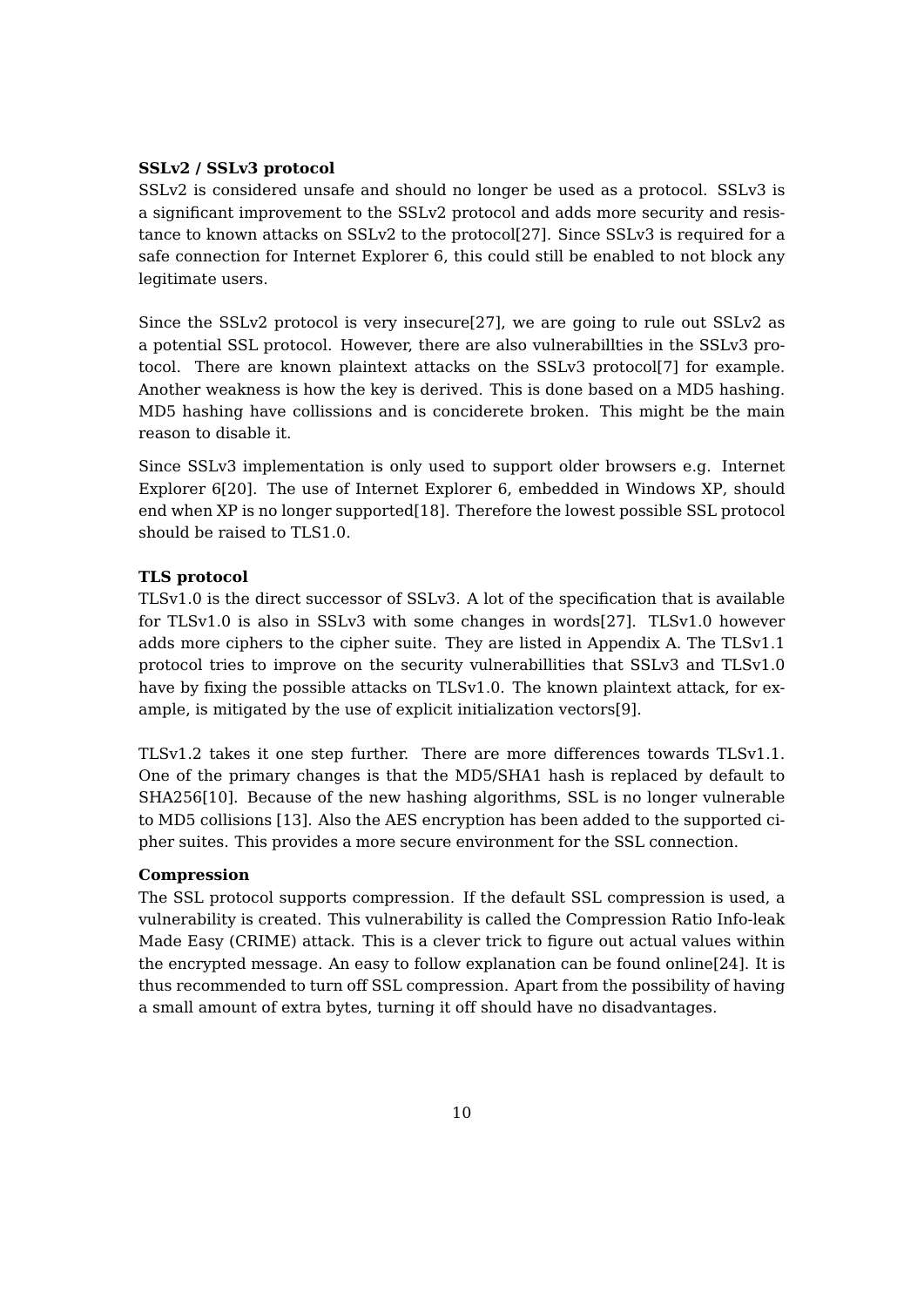#### <span id="page-11-0"></span>**3.1.3 Cipher suites**

An SSL connection needs to be able to communicate securely. This is done by choosing a cipher suite. This cipher suite is then used to secure the connection.

The client of an SSL based connection transmits its known cipher suites towards the server. The server then selects the cipher suite it wants to use and sends this back to the client. Once the cipher suite is selected, a secure connection will be established. This connection uses the chosen cipher. Thus client and server both need a common known cipher suite in order to set up a secured connection. A server administrator determines the available ciphers of an SSL service. For the client this is usually the program which they use to connect to the SSL service. In case of HTTPS, the browser vendor adds the supported cipher suites which the client can (optionally) disable or enable.

A full collection of the cipher suites that  $OpenSSL<sup>4</sup>$  $OpenSSL<sup>4</sup>$  $OpenSSL<sup>4</sup>$  supports can be found in the appendix ['A'](#page-33-0) and can also be found in the documentation of OpenSSL[\[19\]](#page-31-7).

#### **Disabling RC4**

Microsoft recommends to disable the use of the RC4 cipher[\[1\]](#page-30-7). This is based on recent research[\[2\]](#page-30-8) towards the cipher suite. While exploiting RC4 is not easy, not using it at all seems to be good choice.

#### **Using strong ciphers**

As we now know some background of the protocol and the cipher suites, we can determine what ciphers not to use, and thus also seek what ciphers to use. Since we know that MD5 is broken, we will not use the MD5 hashing algorithm. Also NULL encryption might not be such a great idea, since the traffic will not be encrypted at all.

Also note that RC4, as mentioned in the previous section, is not easily exploited, but should be considered not secure. Disabling the RC4 cipher suites is recommended.

A good level of key material must be used to have a secure connection[\[23\]](#page-31-8). Common sense advice is to set the supported bit size for ciphers to a minimum of 128 bits. This eliminates weak ciphers but also the entire  $DES<sup>5</sup>$  $DES<sup>5</sup>$  $DES<sup>5</sup>$  and  $3DES<sup>6</sup>$  $3DES<sup>6</sup>$  $3DES<sup>6</sup>$  cipher suites.

<sup>4</sup>OpenSSL is one of the most used SSL implementation available.

 $556$  bit keysize and some parity.

 $6$ Effectively having only 112 bit (2x56) keysize.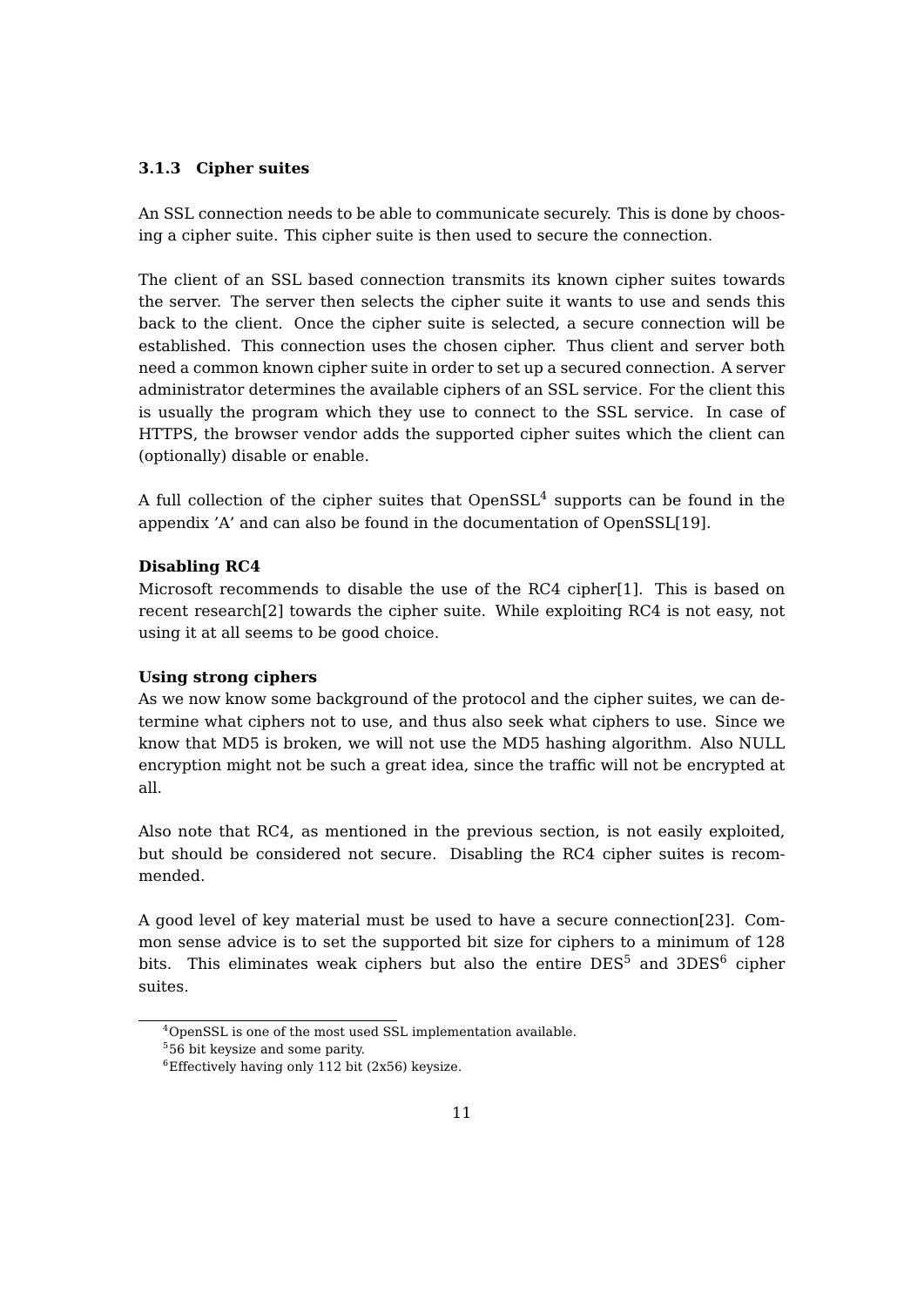#### <span id="page-12-0"></span>**3.1.4 Popular known vulnerabilities**

Some vulnerabilities were mentioned by Tilburg University.

#### **BEAST Attack**

The BEAST attack is a client side attack which is based upon predicting the initialisation vector used in CBC mode encryption by performing a Man in the Middle attack[\[12\]](#page-30-9). The BEAST attack is a client side attack and is fixed by most up-to-date clients now[\[22\]](#page-31-9). One way to prevent this attack via the server side is to allow only non-CBC mode cipher suites. This would however result into using RC4, which is not desired either. Because most clients should be fixed by now we will ignore the BEAST attack.

The Beast attack relies on the ability of predicting the Initialisation Vector(IV) which is used in CBC mode cipher suites. The IV "guarantees" that a random pattern in cipher block chaining occurs, regarding the input. Thus having the same raw input twice will result in two different encrypted blocks. A solution to fix a predictable IV is to send the first block of bytes with having only the first byte containing applica-tion information<sup>[7](#page-0-0)</sup>. The followed blocks contain the rest of information.

#### **Lucky 13**

Another mentioned vulnerability is the Lucky 13 attack[\[3\]](#page-30-10). This attack exploits a server error response to an SSL message. Depending on the response time, the attacker can determine the type of error that has occurred and use this to make the server decrypt a message without having the encrypt key. According to the creators of the Lucky 13 attack, updating to the latest versions of SSL implemented software will fix the vulnerabilities[\[25\]](#page-31-10).

 $7$ Solution is proposed by Xuelei Fan ([https://bugzilla.mozilla.org/show\\_bug.cgi?id=665814#](https://bugzilla.mozilla.org/show_bug.cgi?id=665814#c59) [c59](https://bugzilla.mozilla.org/show_bug.cgi?id=665814#c59))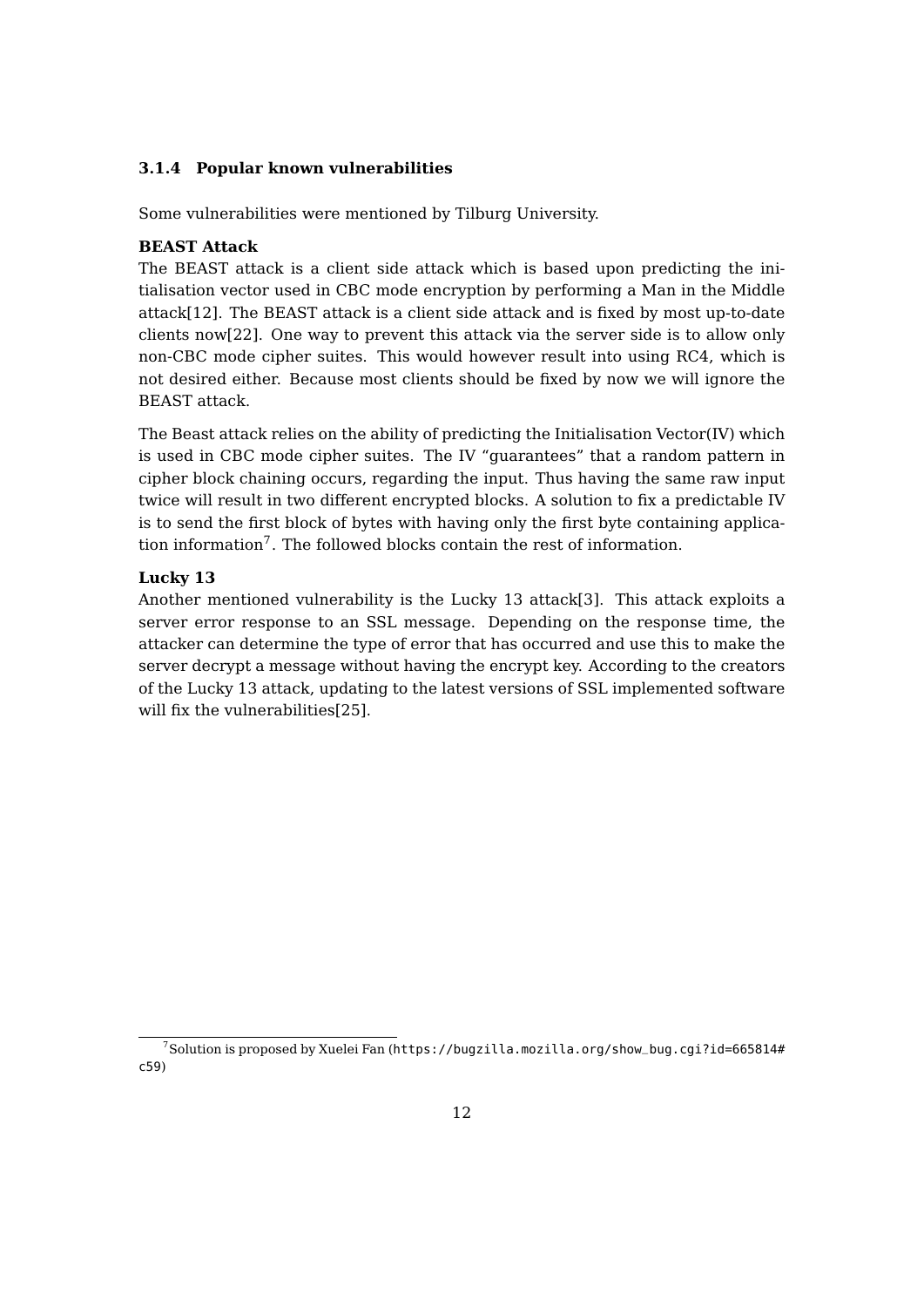## <span id="page-13-0"></span>**3.2 Common mistakes**

The second step is to look for common mistakes. For this, we will determine our scope and the services we want to test. We also have to define "common" mistakes.

#### <span id="page-13-1"></span>**3.2.1 Scope**

#### **Services**

To determine the services we are going to test, we have to know what services are available and on which port they run. The Internet Assigned Number Authority provides a list of all registered SSL services along with their port numbers[\[6\]](#page-30-11). We have picked the following services as we thought they are the most commonly used. This selection is based upon our own experience.

| Protocol | Port. | Description       |
|----------|-------|-------------------|
| https    | 443   | http over SSL/TLS |
| imaps    | 993   | imap over SSL/TLS |
| pop3s    | 995   | pop3 over SSL/TLS |

Table 1: Common mistakes service scope

#### **Hosts**

We wanted to have a wide range of different SSL hosts and services to research for their certificate and settings. Because we are on a limited time we don't want to have too many hosts. Our examined hosts can be found in the appendices (Appendix [B\)](#page-36-0).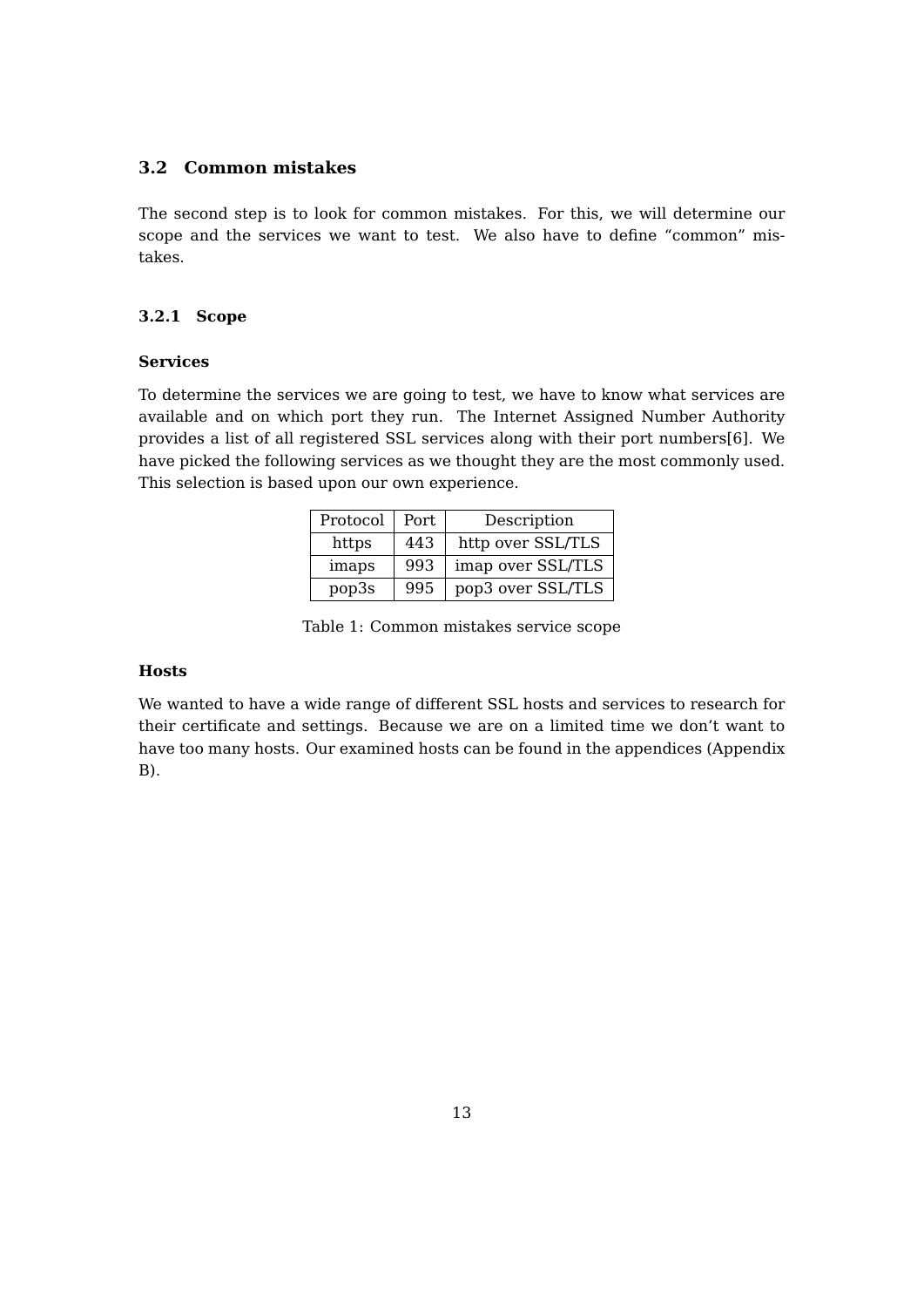#### **Definition**

Based upon our first research (Section [3.1\)](#page-7-1), we can now determine what is a good SSL implementation. We can therefore also determine when an SSL service contains a mistake. The following table contains our demands for a "healthy" SSL service.

| Signature hash algorithm          | The hashing algorithm used for signing the certificate should be strong. (No MD5)   |
|-----------------------------------|-------------------------------------------------------------------------------------|
| Certificate (chain) trusted       | The certificate chain has to be implemented in the right way and has to be trusted. |
| Certificate is valid              | The certificate should not be expired, neither should it be valid from the future.  |
| Subject name matches              | The subject of the certificate should match the hostname of the service.            |
| No Debian weak keys               | The certificate should have strong a key.                                           |
| Compression disabled              | SSL Compression should be disabled (Crime vulnerability).                           |
| Key length at least 128bits       | At least 128bit ciphersuites should be used.                                        |
| Cipher suites do not contain MD5  | MD5 should not be used anymore.                                                     |
| Cipher suites do not contain RC4  | RC4 should not be used anymore.                                                     |
| Perfect forward secrecy available | Perfect Forward Secrecy(PFS) should be enabled.                                     |
| SSLv2 Disabled                    | SSLv2 should be disabled.                                                           |
| SSLv3 Disabled                    | SSLv3 should be disabled.                                                           |
| TLSv1.0 Enabled                   | TLSv1.0 should be enabled.                                                          |
| TLSv1.1 Enabled                   | TLSv1.1 should be enabled.                                                          |
| TLSv1.2 Enabled                   | TLSv1.2 should be enabled.                                                          |

Table 2: Determined demands of an SSL service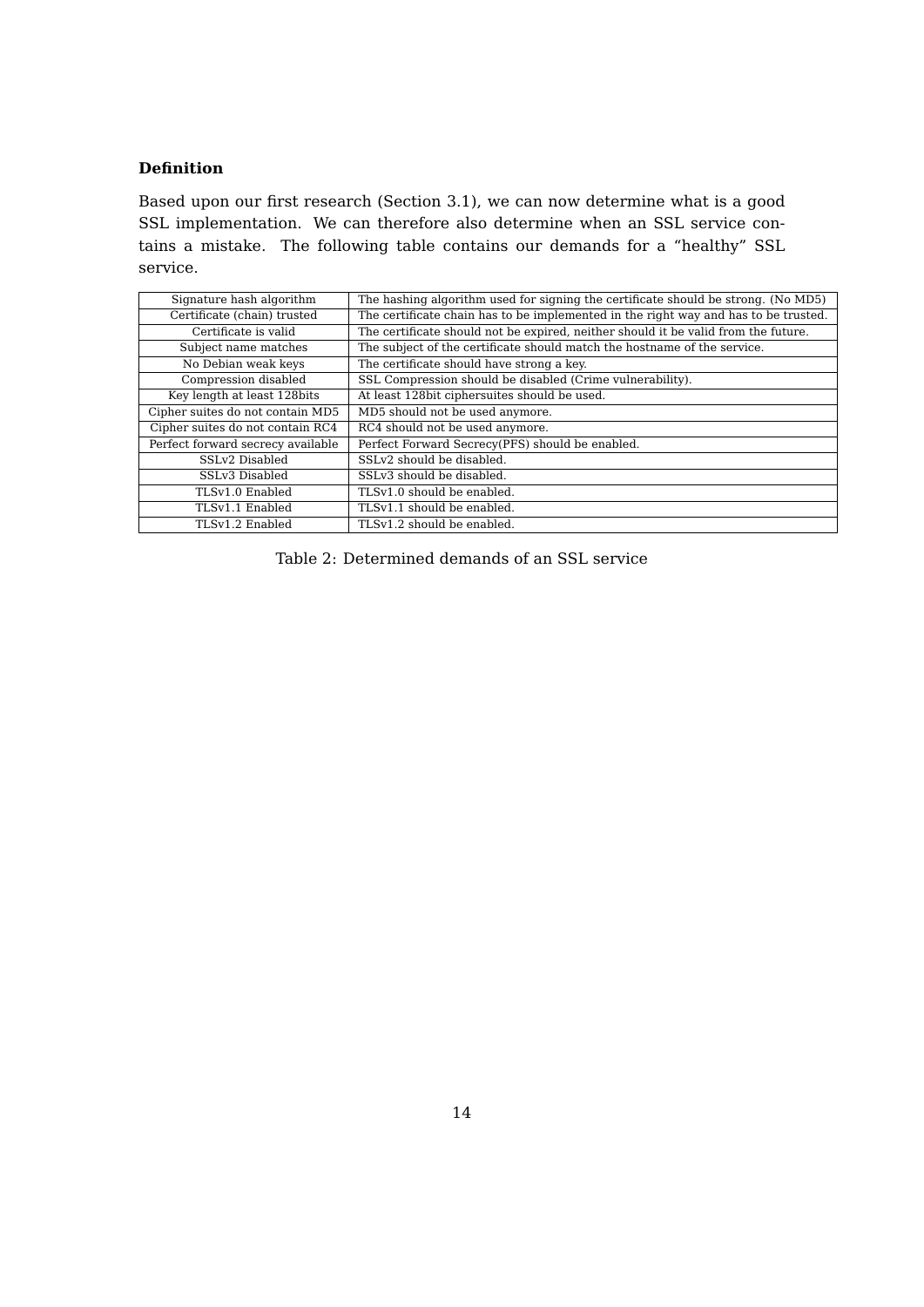## <span id="page-15-0"></span>**3.2.2 Results**

As mentioned above, we had several tests to check the certificate validity. The percentage of passing these tests can be read in table [3.](#page-15-1) The enabling of SSLv3 resulted in the fact that most clients did not pass our SSLv3 test, since it was enabled. Most server administrators keep this enabled because there are still backwards compatibillity issues with Miscrosoft Windows XP and Internet Explorer 6.

We however recommend to turn of SSLv3 because the protocol support for the better TLSv1.0 is already in all the browsers available $^8$  $^8$ . Also Windows XP is no longer supported from the 8th of April 2014.

<span id="page-15-1"></span>Another test that has a low passing rate is the usage of RC4. This encryption method is weaker then expected and should thus be turned off. However the majority of the web servers still use RC4.

| Testname                          | Percentage passed |
|-----------------------------------|-------------------|
| Signature hash algorithm          | 100%              |
| Certificate (chain) trusted       | 100%              |
| Certificate is valid              | 100%              |
| No Debian weak keys               | 100%              |
| Subject name matches              | 91%               |
| Compression disabled              | 100%              |
| Cipher suites do not contain MD5  | 57%               |
| Perfect forward secrecy available | 46%               |
| Cipher suites do not contain RC4  | 17%               |
| Key length at least 128bits       | 89%               |
| SSLv2 disabled                    | 94%               |
| SSLv3 disabled                    | 3%                |
| TLSv1.0 enabled                   | 97%               |
| TLSv1.1 enabled                   | 63%               |
| TLSv1.2 enabled                   | 63%               |

Table 3: Percentage of test passing for hosts

<sup>8</sup>Except Internet Explorer 6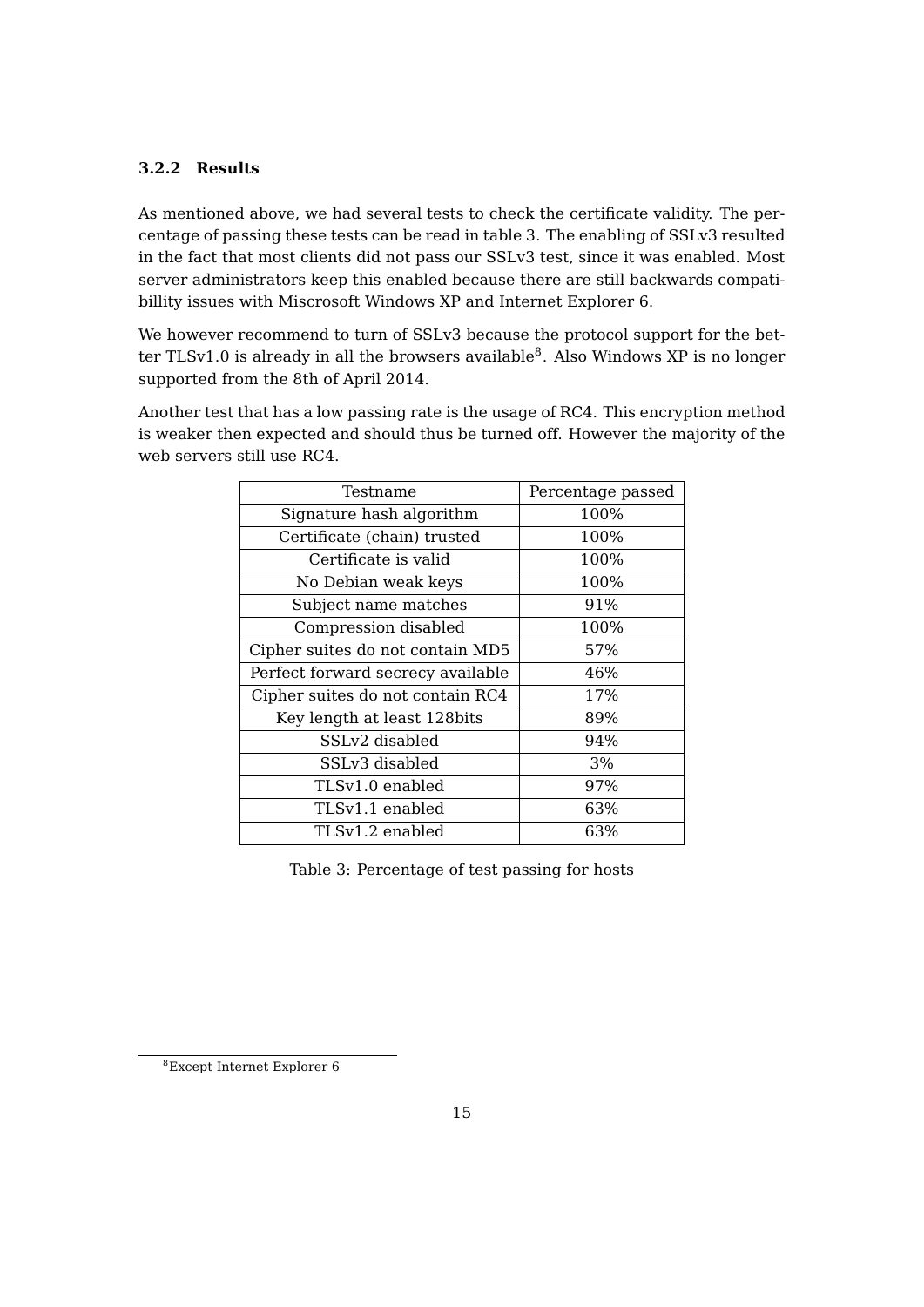#### <span id="page-16-0"></span>**3.3 Classifying mistakes**

Based upon our research we have developed our tests. We have included tests that determine whether the certificates are implemented securely, but also tests that conclude whether the certificate is implemented correctly. For example whether the chaining is correct and if the date is still valid.

The tests we have done are explained in section [3.3.1.](#page-17-0) We need to give a value to a test in order to weigh the test. The final grade will be determined by adding the weight of all the tests and then dividing by the total possible weight. This will result in a percentage that can be interpreted as the health of a SSL based service.

However, there is one exception to this calculations. Whenever a so called showstopper $^9$  $^9$  test does not pass, the final percentage will be set to 0%. In practice, a service using a certificate which is does not pass all of the show-stopper tests should not be trusted by any client. Most browsers will display a warning.

 $9A$  test that must be passed to get a correct implementation, for example the validity of the SSL certificate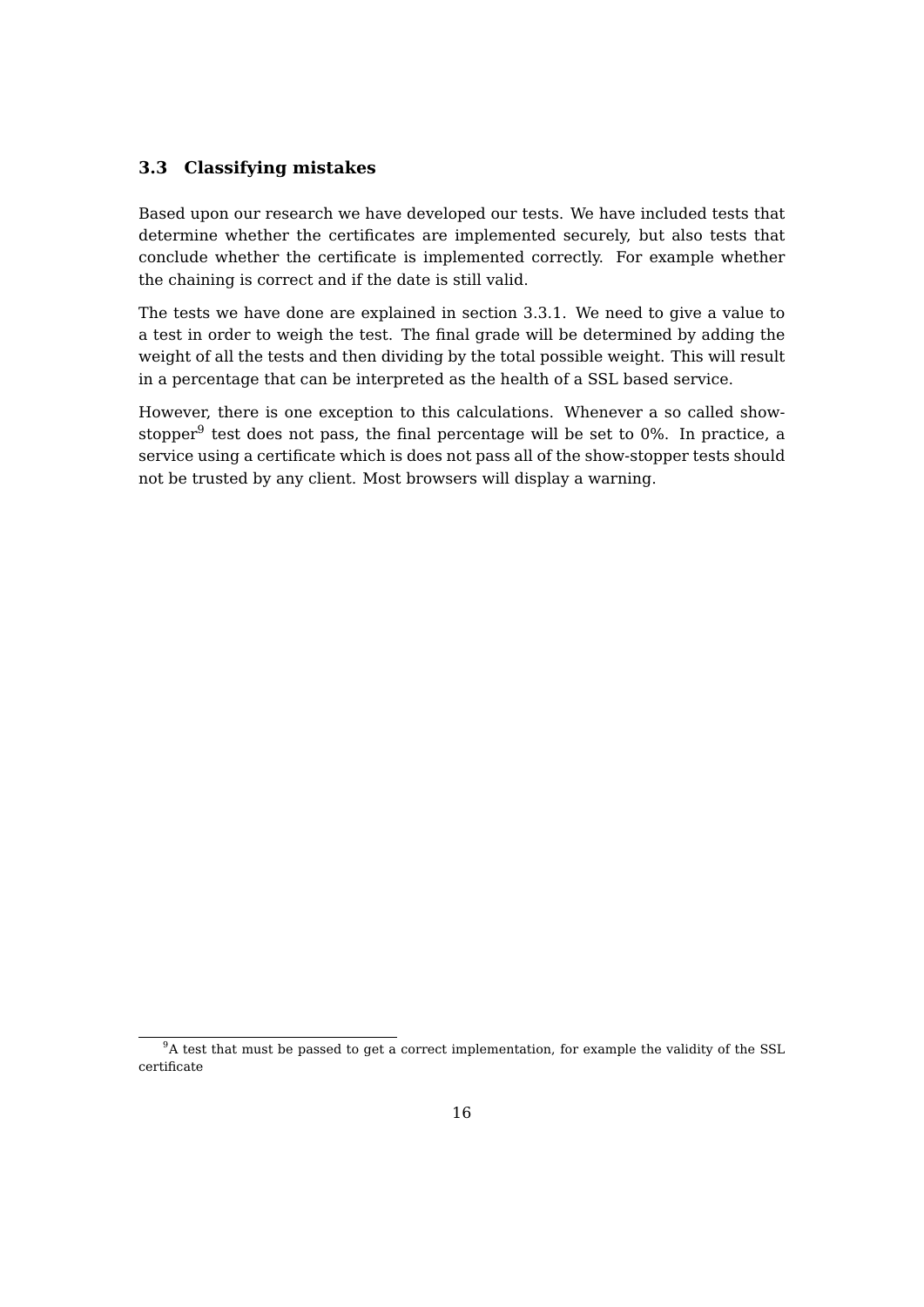#### <span id="page-17-0"></span>**3.3.1 Classification**

To be able to set up the tool, we have designed an example test (table [4\)](#page-17-1).

#### <span id="page-17-1"></span>**Example Test**

| Name        | Example                               |
|-------------|---------------------------------------|
| Proposition | Requirement in order to pass the test |
| Weight      | 50                                    |
| Required    | N٥                                    |

Table 4: Test example

A test can either fail or pass. If a tests fails which is required (and thus vital for the SSL service), the service fails and the health is then 0. For the other tests we have determined that we will divide the sum of the total weight of the passed tests divided by the sum of the total weight of all executed tests. This results in a percentage of the passed tests, with the ability to make more weighted tests having more influence on the final grade. If all the tests are positive the health of the tested service is 100%.

#### **Formulas**

$$
{\{required tests\}} \subset {\{passed tests\}} \tag{1}
$$

Equation 1: The set of all required tests has to be a subset of all passed tests.

$$
100 * \frac{\sum\limits_{i=1}^{N} p_i}{\sum\limits_{j=1}^{M} t_j}
$$
 (2)

Equation 2: Where p is a set of all weights of the passed tests and t is a set of all weights of all performed tests.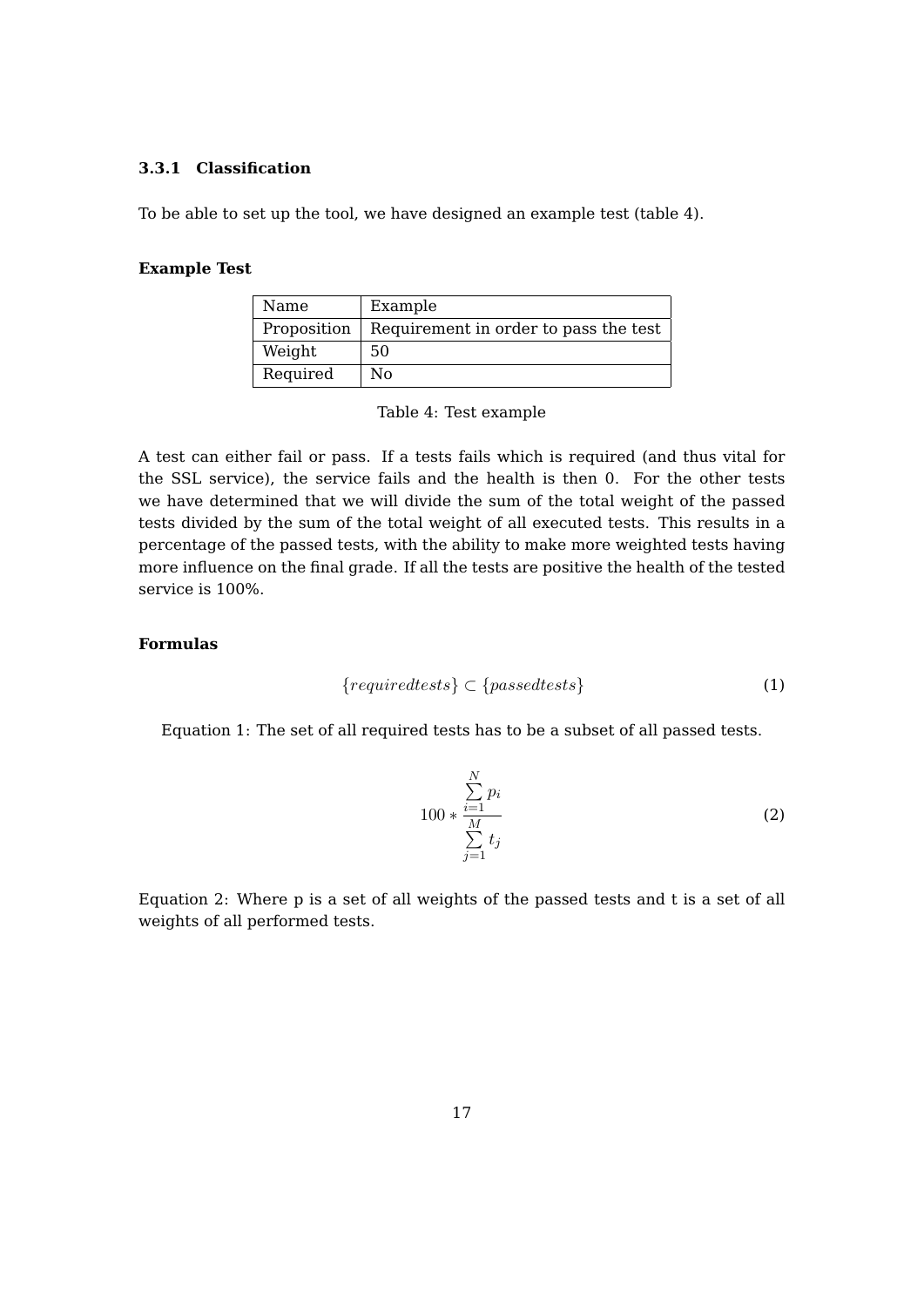#### <span id="page-18-0"></span>**3.3.2 Implementation**

In this section we describe what weight and the required flag we have given to each test and with what motivation. The weight values have been chosen so that  $0 \leq w \leq w \leq 100$  having 0 is no weight at all and 100 is the biggest weight. To make decisions more easily, we have made up the following table to make rating ourselves relatively easy.

#### **Rating legend**

| Rating | Urgency to repair |
|--------|-------------------|
| $0-19$ | Very low          |
| 20-39  | Low               |
| 40-59  | Medium            |
| 60-79  | High              |
| 80-100 | Very high         |

#### **Hashing Signature**

|          | Proposition The hashing algorithm used to sign the certificate is not MD5 |
|----------|---------------------------------------------------------------------------|
| Weight   | 80                                                                        |
| Required | No                                                                        |

Having an MD5 signed certificate is considered bad because they are vulnerable to collision attacks[\[13\]](#page-30-2). In our findings we have not found any service using an SSL certificate signed with an MD5 hash. Because this can result a real issue we have determined this as a high risk.

#### **Trust Test**

|          | Proposition   The certificate and chain has to be trusted |
|----------|-----------------------------------------------------------|
| Weight   |                                                           |
| Required | Yes                                                       |

Having an untrusted certificate (chain) will cause the service to fail. Therefore we have determined that this test is required to pass. This test will validate the certificate of the service by the certificate chain supplied by the service.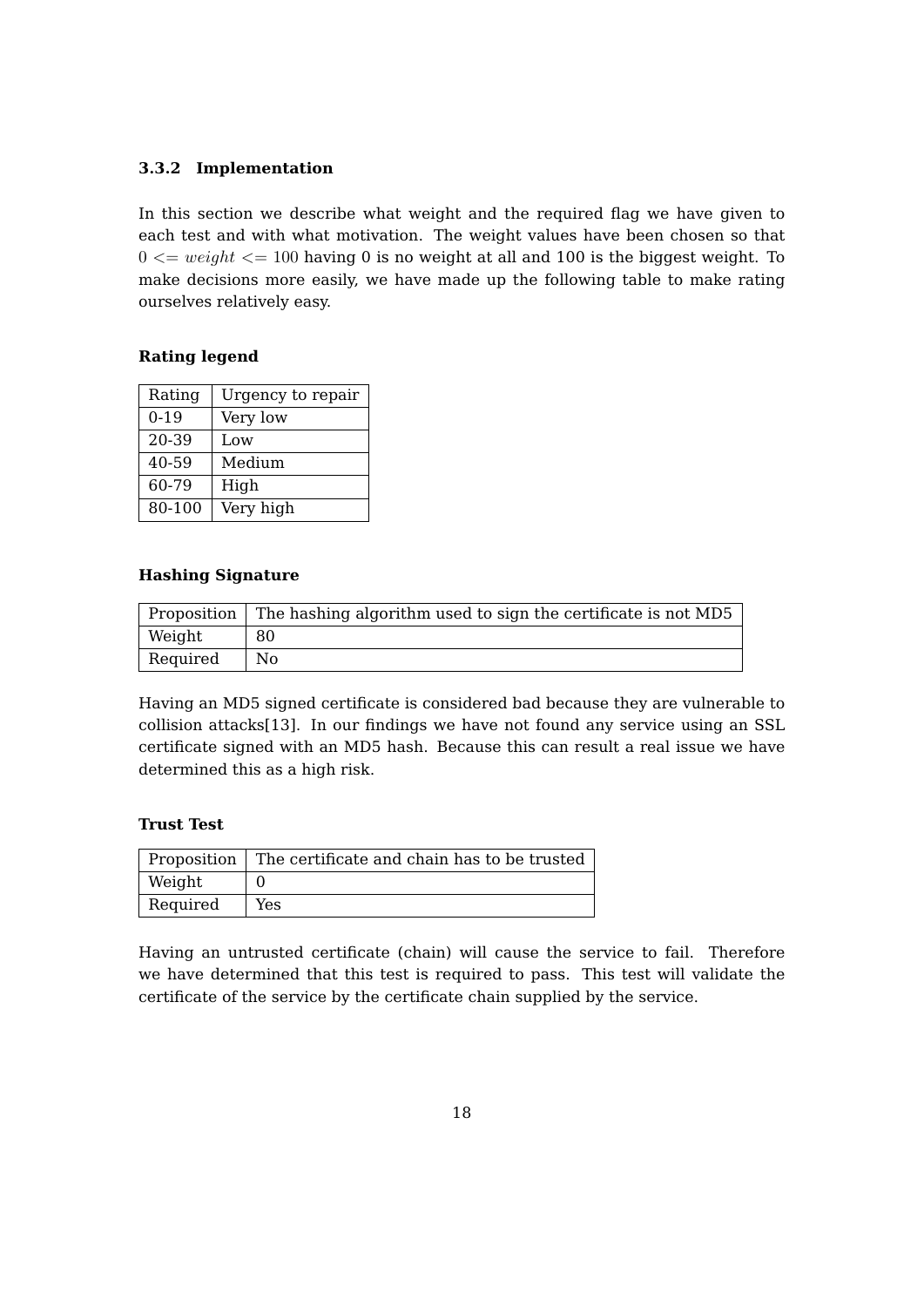#### **Validity Test**

|          | Proposition   The certificate has to be valid. (Date check) |
|----------|-------------------------------------------------------------|
| Weight   |                                                             |
| Required | Yes                                                         |

Having an expired (or future certificate) will cause the service to fail. Therefore we have determined that this test is required to pass.

#### **Weak keys**

|          | Proposition   The certificate does not have a weak key |
|----------|--------------------------------------------------------|
| Weight   | 100                                                    |
| Required | No                                                     |

Having a weak key means that finding the private key of the certificate is very easy. Therefore we have determined that it is very important to fix this as soon as possible and gave it the highest possible weight.

#### **Subject check**

|          | Proposition   The certificate's subject matches the host name of the service |
|----------|------------------------------------------------------------------------------|
| Weight   |                                                                              |
| Required | Yes                                                                          |

Having an SSL service with a certificate of which the subject is not matching the host name will cause the service to fail. Therefore we have determined that this test is required to pass.

#### **Compression check**

|          | Proposition   SSL Compression is disabled |
|----------|-------------------------------------------|
| Weight   | 50                                        |
| Required | No                                        |

Having SSL compression enabled will enable the possibility for a CRIME attack[\[24\]](#page-31-6). Disabling SSL compression is therefore desirable. We have determined the weight at medium because most tested services had already disabled SSL compression.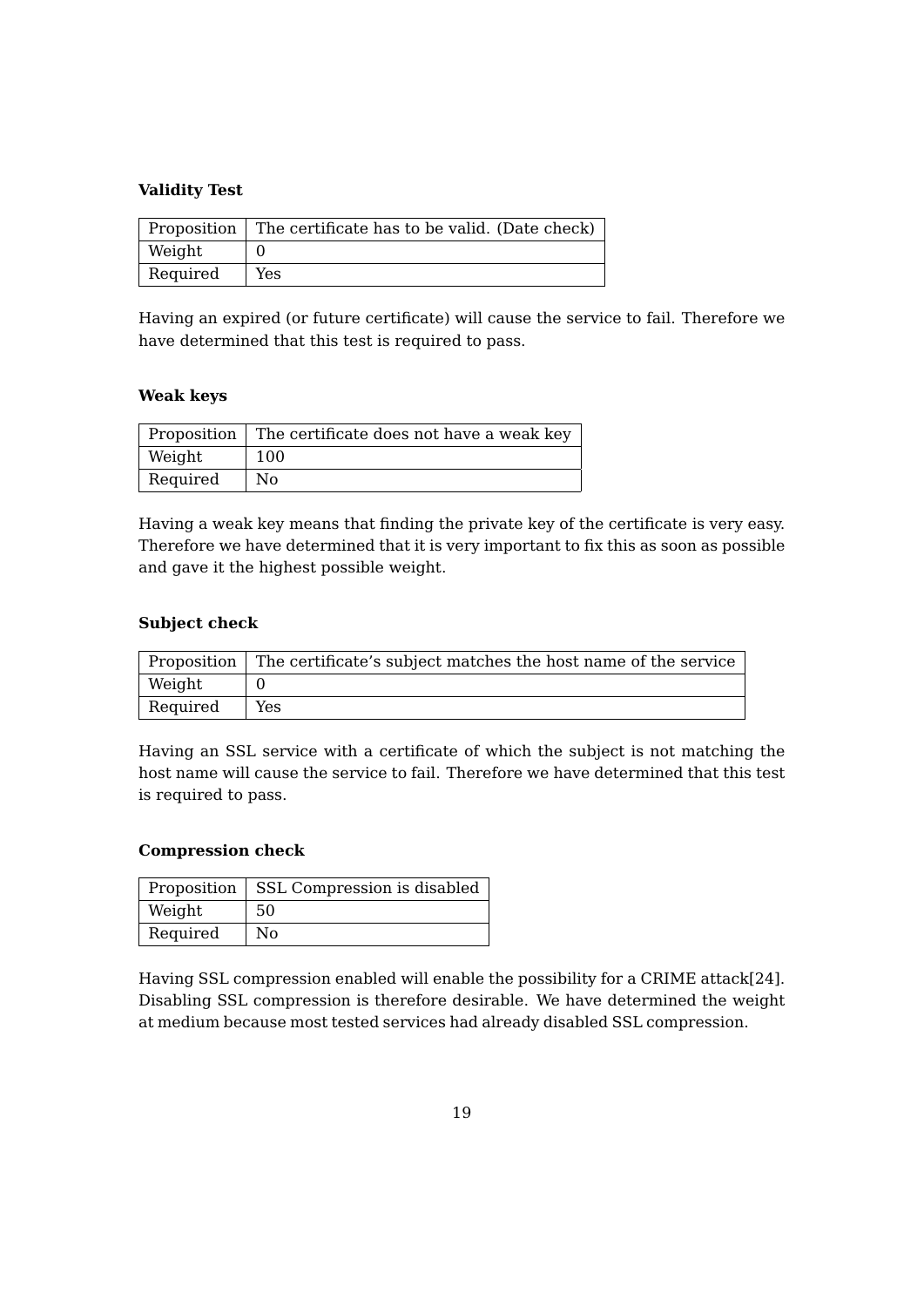#### **MD5 Usage**

|          | Proposition   Cipher suites using MD5 are not used. |
|----------|-----------------------------------------------------|
| Weight   | 50.                                                 |
| Required | No                                                  |

As stated before, MD5 is vulnerable to collision attacks and cipher-suites containing it should therefore be disabled. Newer clients probably won't propose these hashing algorithms towards a SSL based service. We therefore have decided that this is a medium weighted test.

#### **RC4 Usage**

|          | Proposition   Cipher suites using RC4 are not used. |
|----------|-----------------------------------------------------|
| Weight   | 80                                                  |
| Required | No                                                  |

It is recommended to turn off RC4[\[2\]](#page-30-8). Because clients still propose this cipher, we considered turning RC4 off as a high demand.

#### **PFS Usage**

|          | Proposition   Perfect forward secrecy cipher suites are enabled. |
|----------|------------------------------------------------------------------|
| Weight   | 50                                                               |
| Required | No.                                                              |

Having perfect forward secrecy is higly recommended by us. However, only a small amount of tested hosts has this feature enabled. It is also not necessary for a service to implement this to be working in good order. Because we do want services to adopt this feature, we have put this test on medium.

#### **Weak Chipers**

|          | Proposition   Cipher suites don't use less than 128 bit keys. |
|----------|---------------------------------------------------------------|
| Weight   | 80                                                            |
| Required | No                                                            |

It is desirable to have strong keys because this reduces the possibility of a successful brute-force attack. A few of our test subjects allowed for encryption with a 40bit key. This is very weak and therefore considered dangerous. Therefore we have decided to put this on high weight.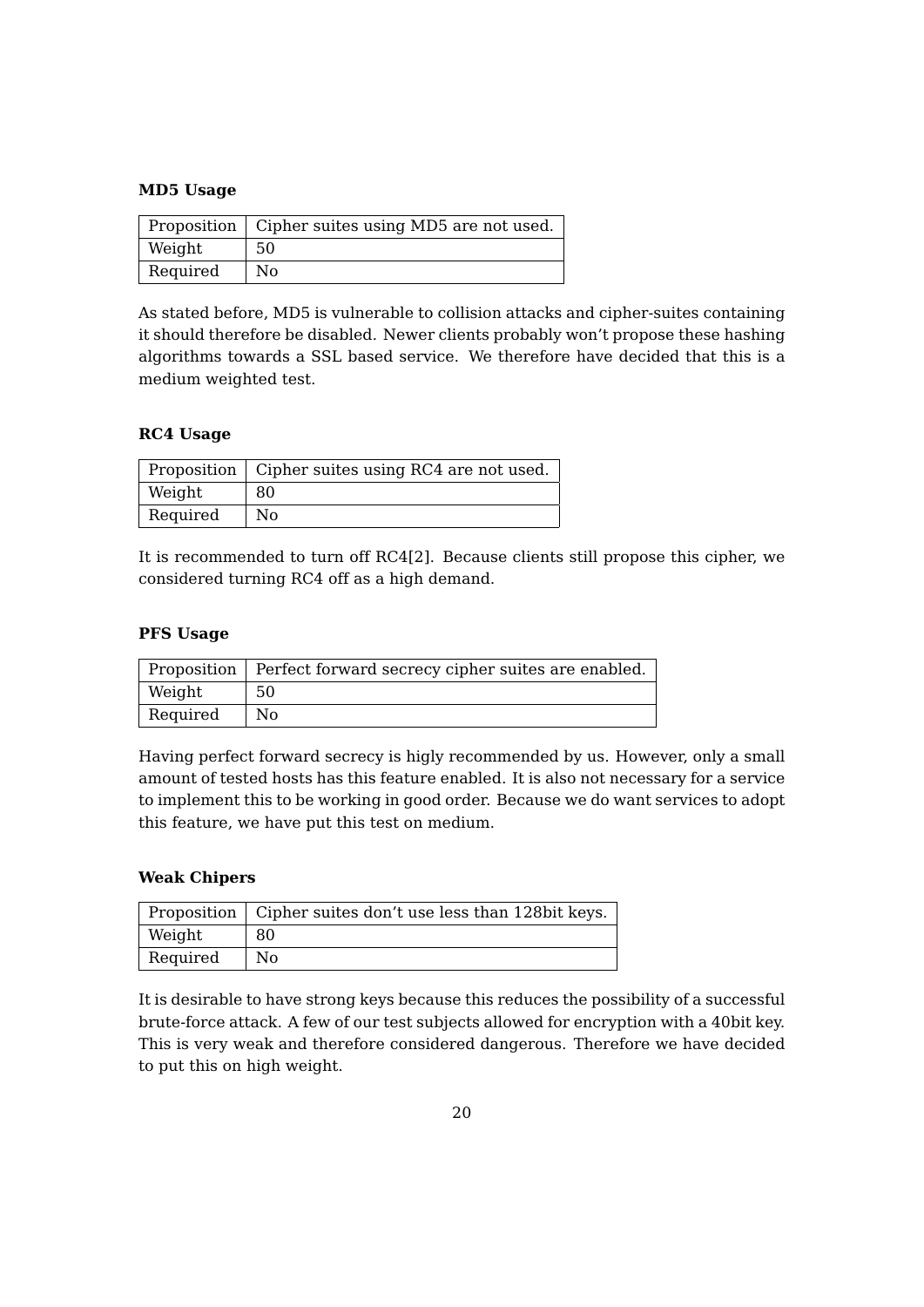#### **SSLv2**

| Proposition | SSLv2 is disabled. |
|-------------|--------------------|
| Weight      | 100                |
| Required    | No                 |

SSLv2 is considered broken. Therefore we have determined that disabling SSLv2 should be done as soon as possible, resulting in a very high issue.

#### **SSLv3**

| Proposition | SSLv3 is disabled. |
|-------------|--------------------|
| Weight      | 30                 |
| Required    | No                 |

SSLv3 has some known vulnerabilities. It is however still used because of backwards compatibility to older clients. For example Microsoft Internet Explorer on Windows XP. While we would really like to see that SSLv3 is disabled, lot's of companies can not do so because their customers will fail to connect to their services. For this reason we have determined this as a relatively low issue.

#### **TLSv1.0**

| Proposition | TLSv1.0 is enabled. |  |
|-------------|---------------------|--|
| Weight      | 75                  |  |
| Required    | No                  |  |

TLSv1.0 is enabled on every host we have tested. Most clients support TLSv1.0 and we have therefore determined that enabling this protocol is desired. Turning this version off and turn newer versions on is theoretically better but the world is not yet ready for this, as lots of clients do not support newer versions yet. We have therefore determined that turning this version on is of a high demand.

#### **TLSv1.1**

| Proposition | TLSv1.1 is enabled. |  |
|-------------|---------------------|--|
| Weight      | 100                 |  |
| Required    | No                  |  |

TLSv1.1 is more secure than TLSv1.0. Turning it on does not break TLSv1.0 so we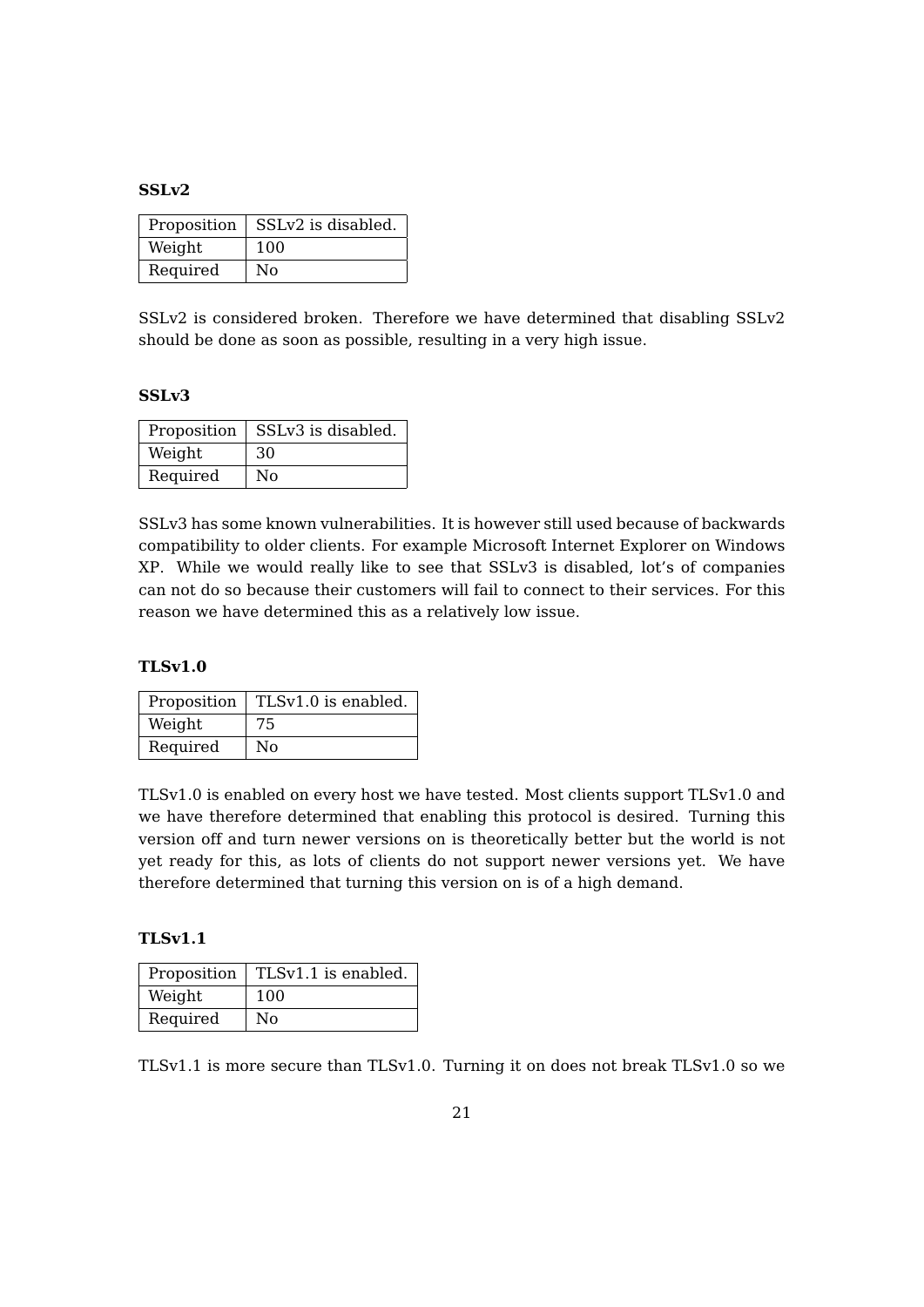do recommend to turn this version on. We have therefore set this test as a very high demand.

#### **TLSv1.2**

| Proposition | TLSv1.2 is enabled. |
|-------------|---------------------|
| Weight      | 100                 |
| Required    | No                  |

TLSv1.2 is the latest stable TLS version. We therefore also recommend to turn this on as it won't break support for older versions of TLS. Therefore TLSv1.2 also has a high weight. One drawback is that not all server software supports this version yet.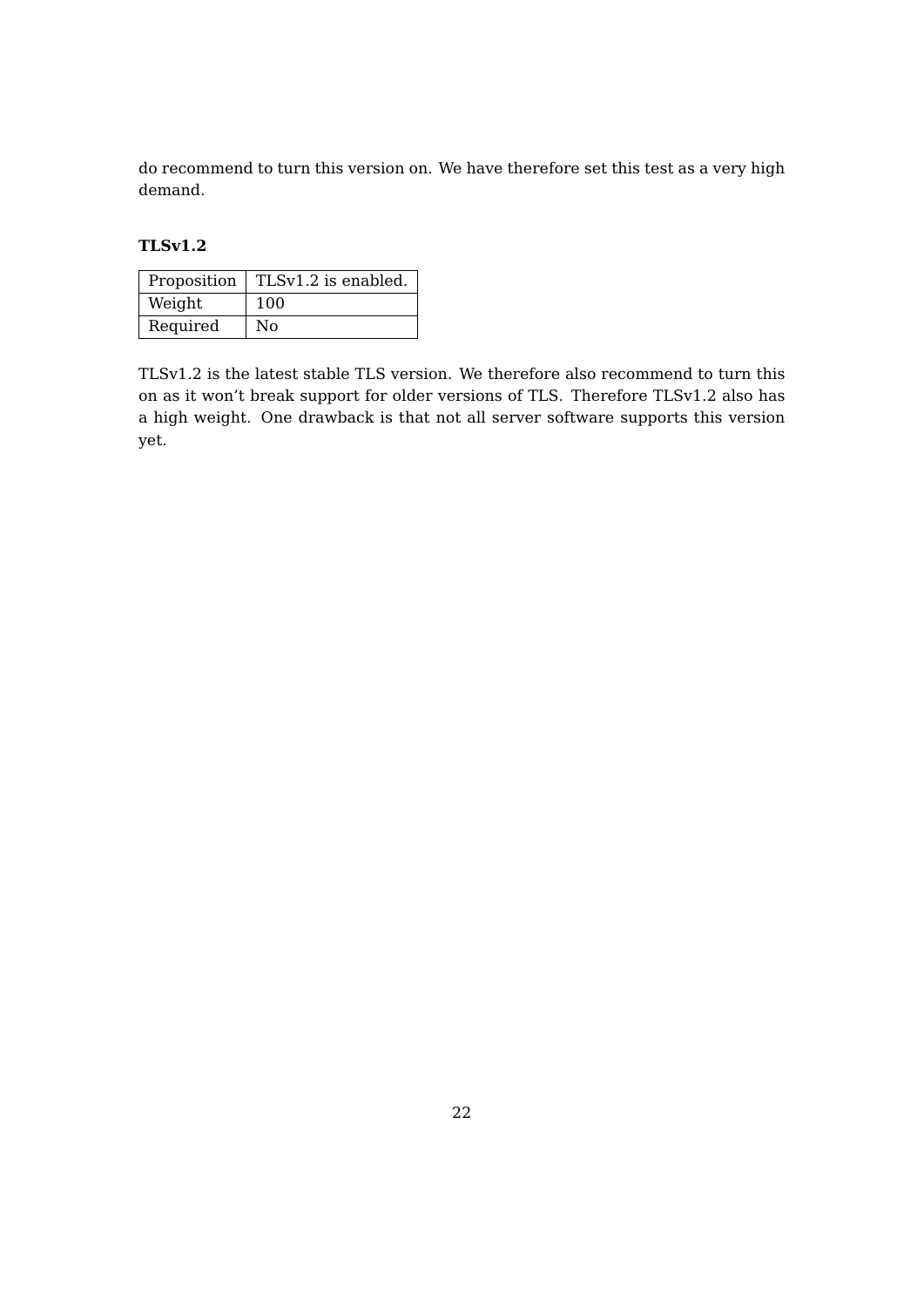### <span id="page-23-0"></span>**3.4 Implement findings**

Based upon our findings we are able to create an health assessment tool. The tool is going to be a proof of concept and is able to run on a Linux pc and on Mac OS X. The tool will be using  $SSLyze[11]^{10}$  $SSLyze[11]^{10}$  $SSLyze[11]^{10}$  $SSLyze[11]^{10}$  $SSLyze[11]^{10}$  as an underlying basis. SSLyze generates an XML document containing information regarding the SSL service and it's implementation. Therefore we have found SSLyze a great basis to build our tool upon. To implement the Debian weak key vulnerability check we will use an online service[\[15\]](#page-31-11). The certificate chain itself will be tested via openSSL.

The proof of concept tool will be written in Python and has to be modular. This means that the tool has to be written in such a way that adding new tests can be done without changing the application itself and is very easy. The same concept will be used to generate output. Output will be handled by so called printers, which can be added and modified without making changes to the application itself. With this feature it is thus possible to create an output like XML or JSON, and integrate the results in existing monitoring tools. Various terminal output printers for easy and fast reading will be available as well.

The application is divided into several classes. We have created a class diagram to give an overview of the application. This class diagram can be found in figure [1.](#page-24-1)

To implement a new test, all one has to do is inherit the Test class and put the file containing this test into the tests folder. The application will then dynamically load the test into the application. Adding a different printer works the same, this is done by adding a class which inherits the Printer class to the printer folder. To select a printer, you can pass the selected printer as an argument in the command line interface.

#### <span id="page-23-1"></span>**3.4.1 The running application**

When the application starts it tries to scan the provided hosts and corresponding port numbers (host:port). These port numbers are not mandatory and the tool will use  $443<sup>11</sup>$  $443<sup>11</sup>$  $443<sup>11</sup>$  if not provided. For example, services like IMAPS can be scanned by appending :993 to the host name.

For each of the provided hosts, a service object will be created. The application will try to scan the services by using the SSLyze application as a library. The XML

<sup>10</sup>A tool used to gather information about an SSL service ([https://github.com/iSECPartners/](https://github.com/iSECPartners/SSLyze) [SSLyze](https://github.com/iSECPartners/SSLyze))

 $11$ HTTPS socket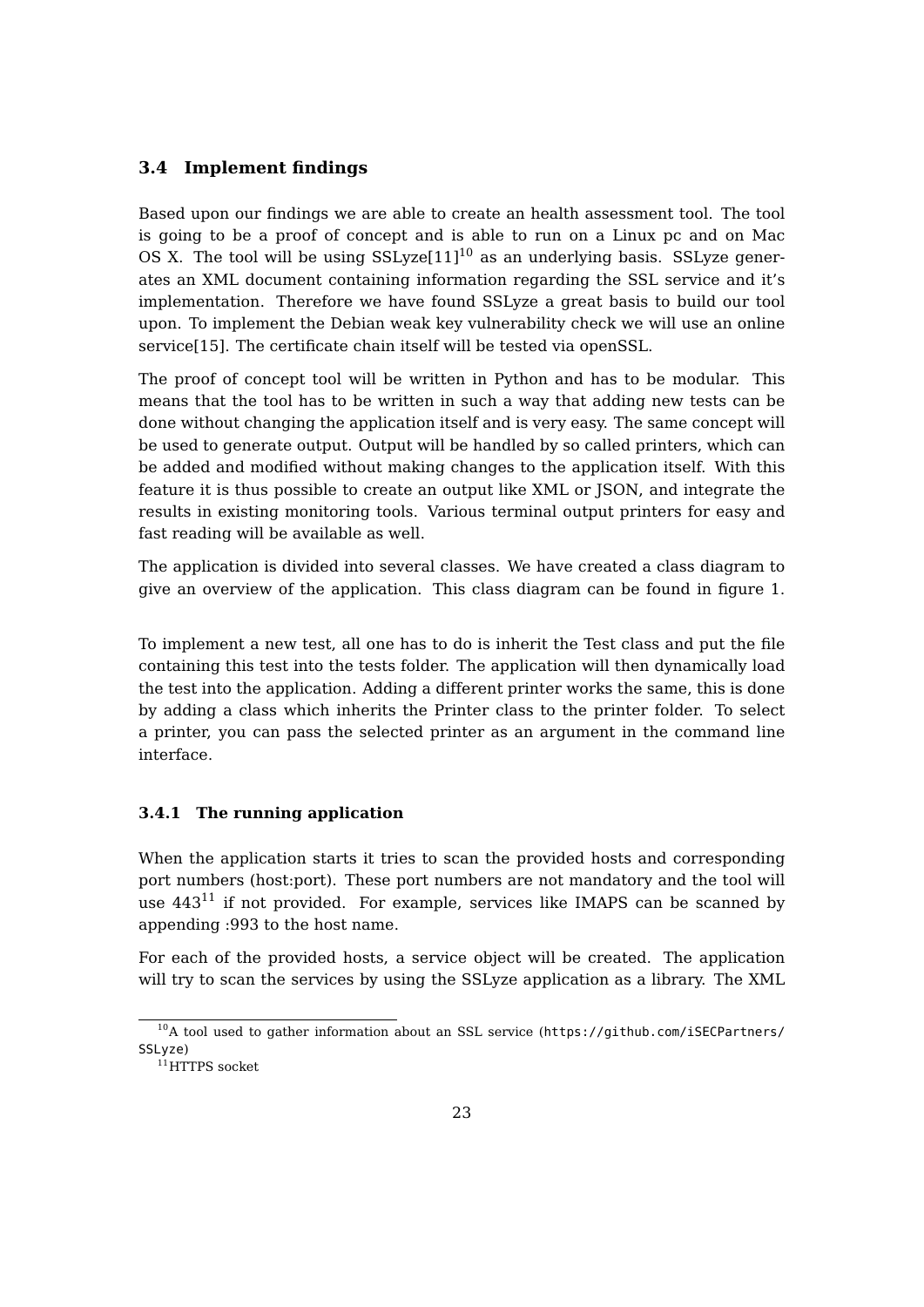<span id="page-24-1"></span>

Figure 1: Class diagram

that is provided by the SSLyze application will be interpreted by an instance of the Scanresult class. Once the scan is completed, we will move towards the tests.

For each service, the corresponding scanresult object will be passed towards the available tests. The test will then determine whether the test passes or fails and returns a testresult object. For each service, an array with testresult objects will be passed on to the printer.

The printer then formats the results of the tests in a desired format. Once every result is printed, the application will terminate and the user can look at the results.

#### <span id="page-24-0"></span>**3.4.2 Testing Tilburg University IP space**

Now that we have a working SSL health assessment tool, we have ran it against the entire Tilburg University IP space. To keep the scope within limits, we have decided to test all publicly accessible HTTPS servers (accessible from outside of the Tilburg University network). With nmap[\[17\]](#page-31-12) we have first scanned the entire IP space for hosts with an open 443 port.

\$ nmap 137.56.0.0/16 -p 443 --open --verbose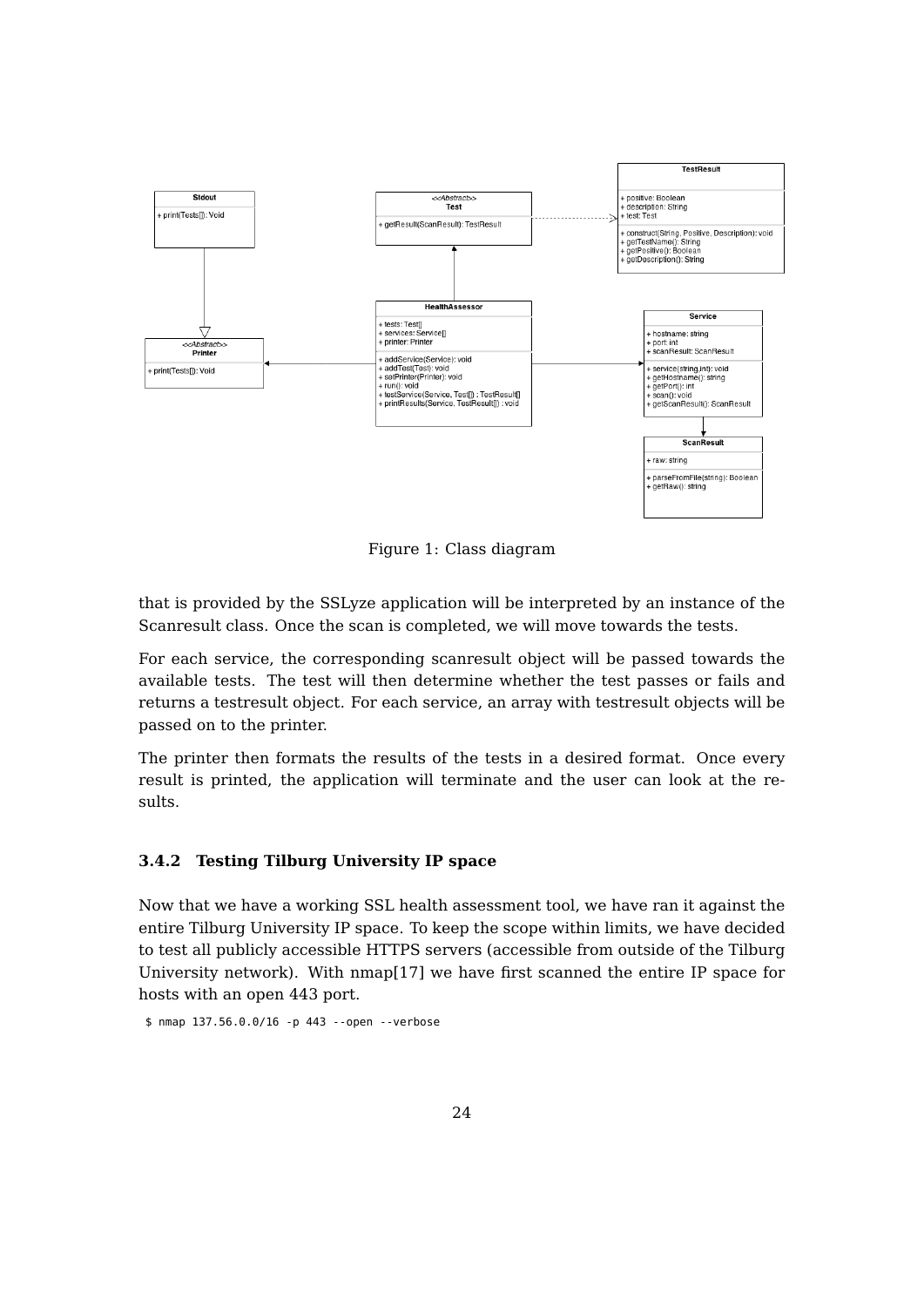This resulted in 176 hosts with an open 443 port. To determine which port was actually listening we have used Curl[\[4\]](#page-30-12).

\$ curl https://hostname:443 --connect-timeout 10; echo \$?

For each host, a Curl response code was given. Response code 28 means a connection time-out, so we have omitted the hosts from our tests having this code. This resulted in a remainder of 159 hosts. Because among these hosts are also servers which can have a different host name than the SSL service it services, we have modified our subject test. The subject test is still executed, but does not affect the outcome of the test. Normally, having a wrong subject would result in a broken connection. The result of our health assessment tool can be found in Appendix [D.](#page-38-0) It took our tool about 30 minutes to test all the services. Because not all the hosts responded immediately it took the test quite some time to run.

#### **Results**

Among our results is a wide range of different outcomes, varying between 0 and 97 percent. Remarkably, 97 is the highest score and the reason for this is the fact that SSLv3 is enabled on all hosts. This is due to the fact that the University has to have a lot of backwards compatibility due to old clients and thus can not omit this version yet. Apart from this, a score of 97 is in our opinion very healthy. The lowest score in the list is 0. This means that normal clients would break connection upon connecting to these hosts. What concerns us most are the hosts with a score around and below 40. Most of these hosts have SSLv2 enabled which is really insecure by now.

#### <span id="page-25-0"></span>**3.4.3 Testing IMAPS vs HTTPS**

The proof of concept tool we created also has the possibillity to scan other services like  $IMAPS<sup>12</sup>$  $IMAPS<sup>12</sup>$  $IMAPS<sup>12</sup>$ . For this reason we also tried to scan IMAPS services. IMAPS would make a great test environment to check whether HTTPS was implemented better then IMAPS. There is however one problem with IMAPS servers, there are way more HTTPS servers available than IMAPS servers. For this reason there are only a few selected IMAPS servers in appendix [C.](#page-37-0)

#### **Results**

The selected IMAPS services did not score well. Most of them scored 60%. This is mostly because of the enabling of SSLv3 and keeping TLSv1.1 and TLSv1.2 off. Also the useage of MD5 and RC4 ciphersuites have lead to these low values. The recommended settings are thus not followed in the IMAPS servers.

 $^{12}\mathrm{Imap}$  is a protocol to retreive mail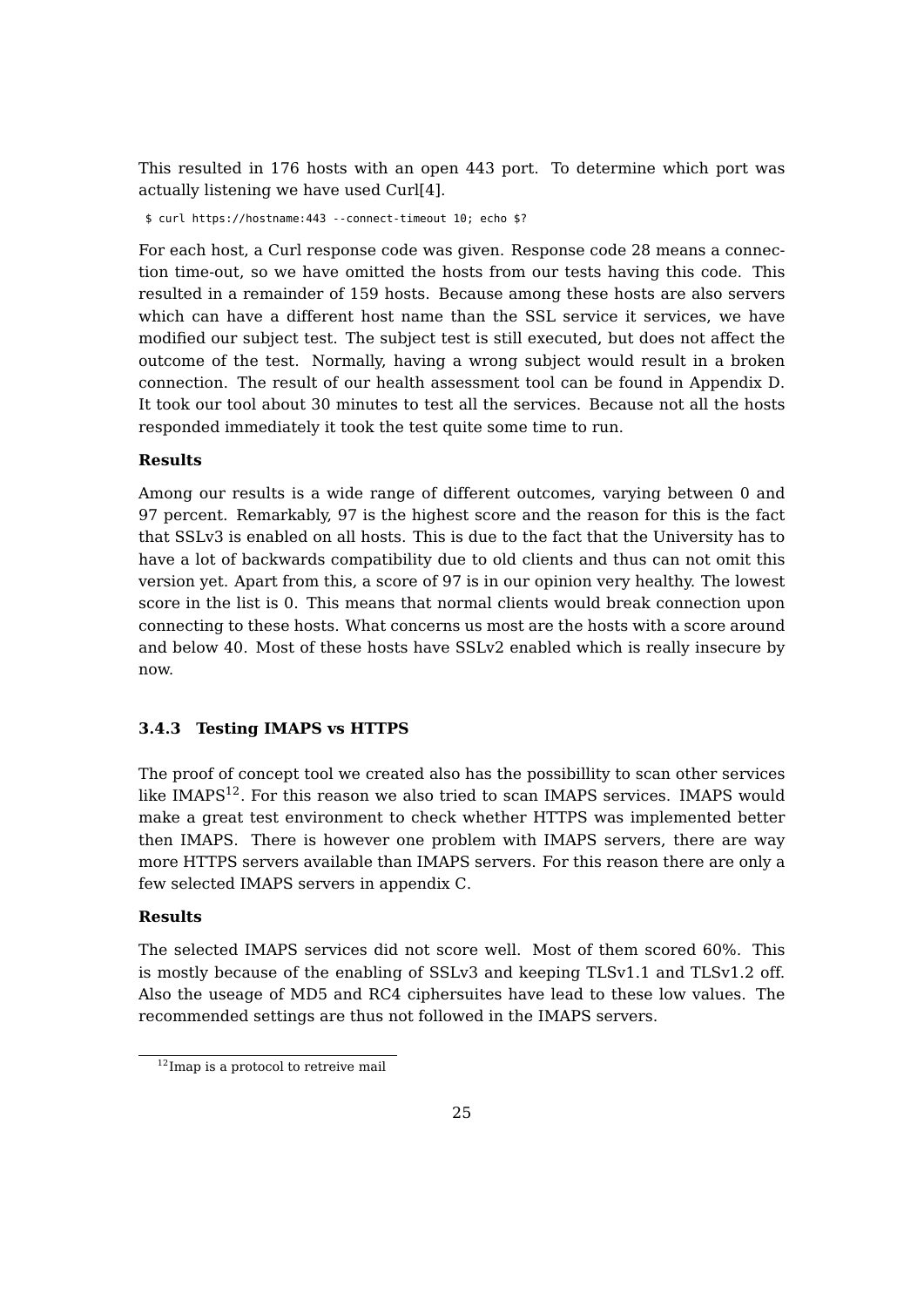#### <span id="page-26-0"></span>**3.4.4 Testing SURFconext Identity Providers**

SURFcontext is the federated authentication platform that is provided by SURFnet, the national research and education network in The Netherlands  $^{13}$  $^{13}$  $^{13}$ . Almost all of the institutions for higher education and research in The Netherlands use this platform to use a single place of logging in. The organizations use their Identity Provider (IdP) to provide an interface to log into. Because this is the place where account usernames and passwords are exchanged, it is very important that the SSL health is of good quality. We scanned all of the SURFconext IdP's to test their services. We did this through a list that we received from the SURFnet organization. The result of this scan can be found in appendix [E.](#page-41-0)

#### **Results**

<span id="page-26-1"></span>In these tests, we found out that several services running the HTTPS server were insecure. In table [5](#page-26-1) we show that the most of the hosts are considerate insecure by our tool. The outliers however score only 15%. This is mostly because SSLv2 and SSLv3 are enabled but all the TLS protocols are disabled. This results in a low grade. The SSLv2 must definetly be disabled to enhance the security of these domains.

| Score    | Number of hosts |
|----------|-----------------|
| < 40%    | 5               |
| 40-50%   | 8               |
| 50-60%   | 82              |
| 60-70%   | q               |
| 70-80 %  | 13              |
| $> 80\%$ | 20              |

Table 5: SURFconext summary table

The cipher suites are also not very well choosen for these hosts, almost all of them still use MD5 and RC4. To improve overal security, it is better to disable these aswell. Last but not least, the TSLv1.1 and TLSv1.2 must be enabled to improve the security to current standards.

<sup>13</sup><http://www.surf.nl/diensten-en-producten/surfconext/index.html>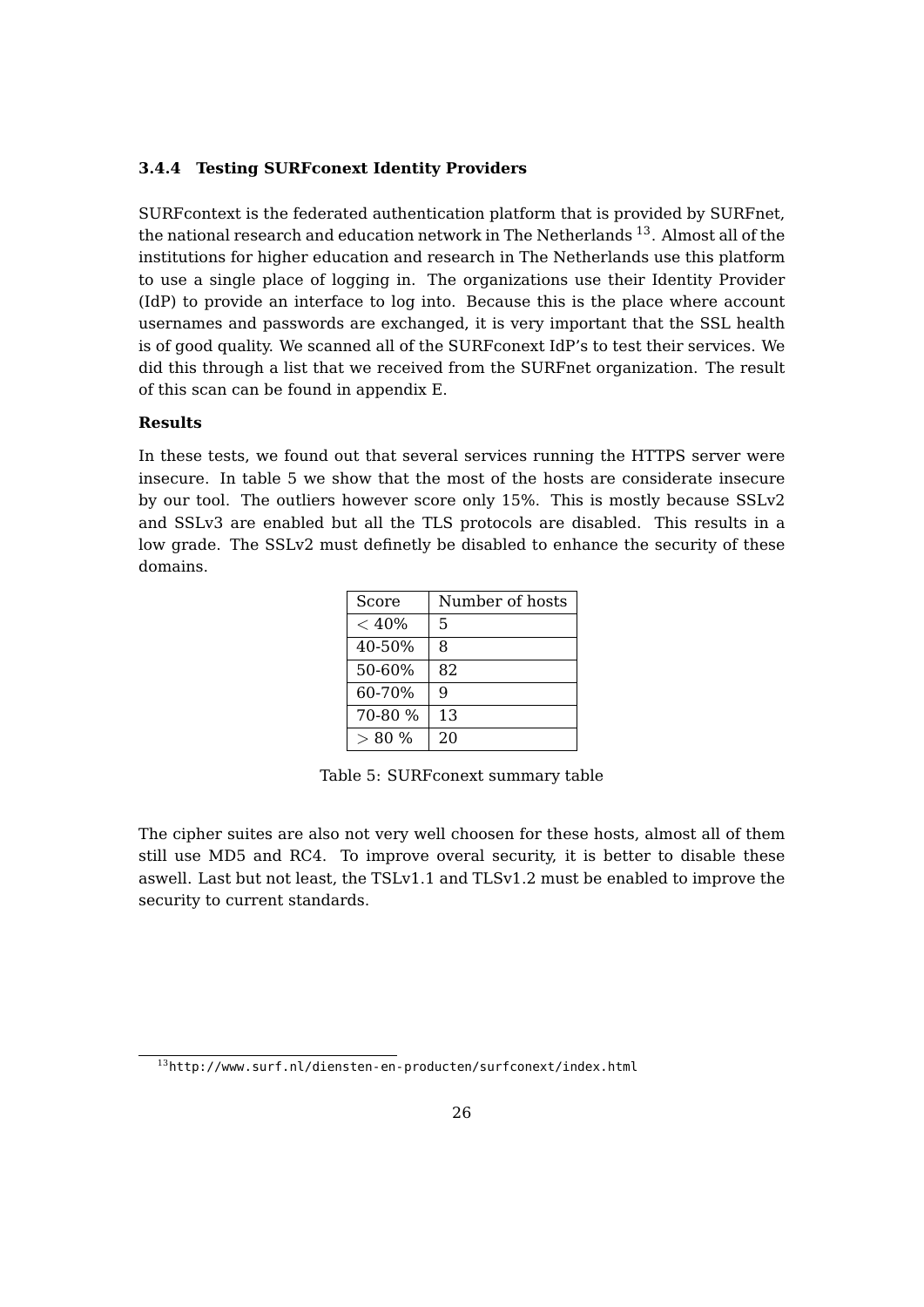#### **Responsible disclosure**

Although our scans are based on publically available data and services reachable from the internet, we've practiced so called 'responsible disclosure' where we announced the results of the tests ahead of publication of this report to the respective service administrators to give them a chance to address any issues. The results of the scan on the Tilburg University network have been coordinated with the university's incident response team UvT-CERT, and the SURFconext administrators have been informed about the scores of their IdP's.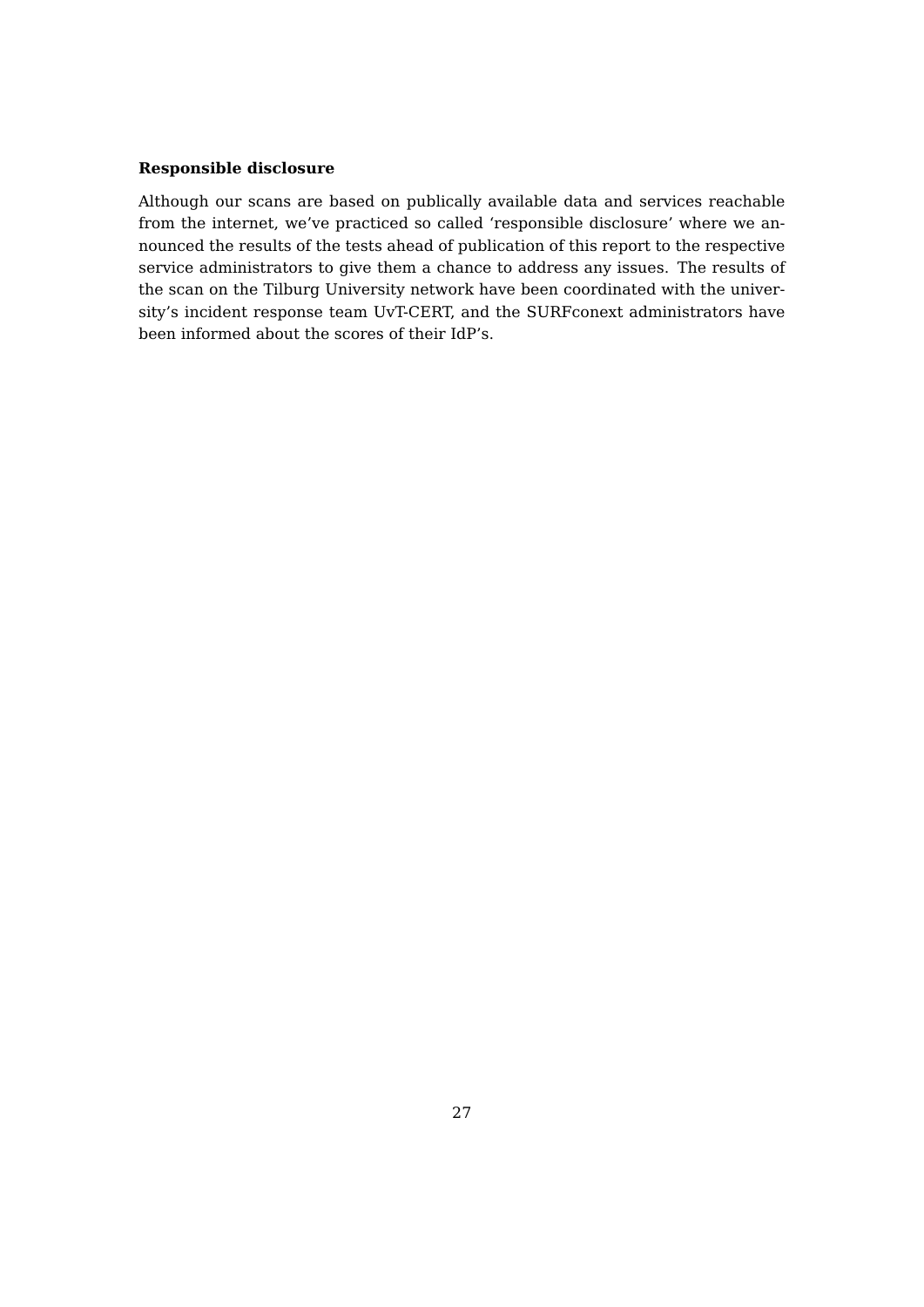## <span id="page-28-0"></span>**4 Conclusion**

We set out to find a way to test SSL server side implementations for their health in a way that it can easily be implemented in software. Although software that tests the health of an SSL service already exist, this research shows a different way in testing. The main difference between existing software and the developed method is the way of grading an SSL service and the ability to do this in bulk, making it easy to monitor a whole server cluster for its status. The software has been tested in the large environments and had positive results. The following sections describe the results of our research.

#### **How can we determine a bad SSL implementation?**

Based upon literature studies on how SSL services should be implemented, the criteria for good SSL implementations are determined. For example, support for TLSv1.2 is mandatory and earlier versions are less secure or support less strong cipher suites. However, for backward compatibility it is just not possible to enable TLSv1.2 only. Therefore is concluded that TLSv1.0 and 1.1 should still be enabled. SSLv3 is still used widely but should be disabled. SSLv2 is really broken so this should be disabled at all times.

#### **What mistakes are commonly made by server administrators regarding implementing SSL?**

The performed research into real world services indicate that the most common mistakes are that 97% still uses SSLv3 and 37% of the services have not enabled TLSv1.1 or TLSv1.2. Another recurring theme is the usage of RC4 which is proven vulnerable. A lot of common SSL services are not implemented the correct way.

#### **How can we classify these mistakes?**

In order to classify a server setting, we have given each setting a certain weight based upon the level of vulnerability and put them into a test. For example, this results in granting a very high weight for enabling SSLv2, which should definitely not be done. The health value of an SSL service is based upon the classification of the tests and is represented by a formula that uses the weight of all passed tests combined with the total weight of all tests.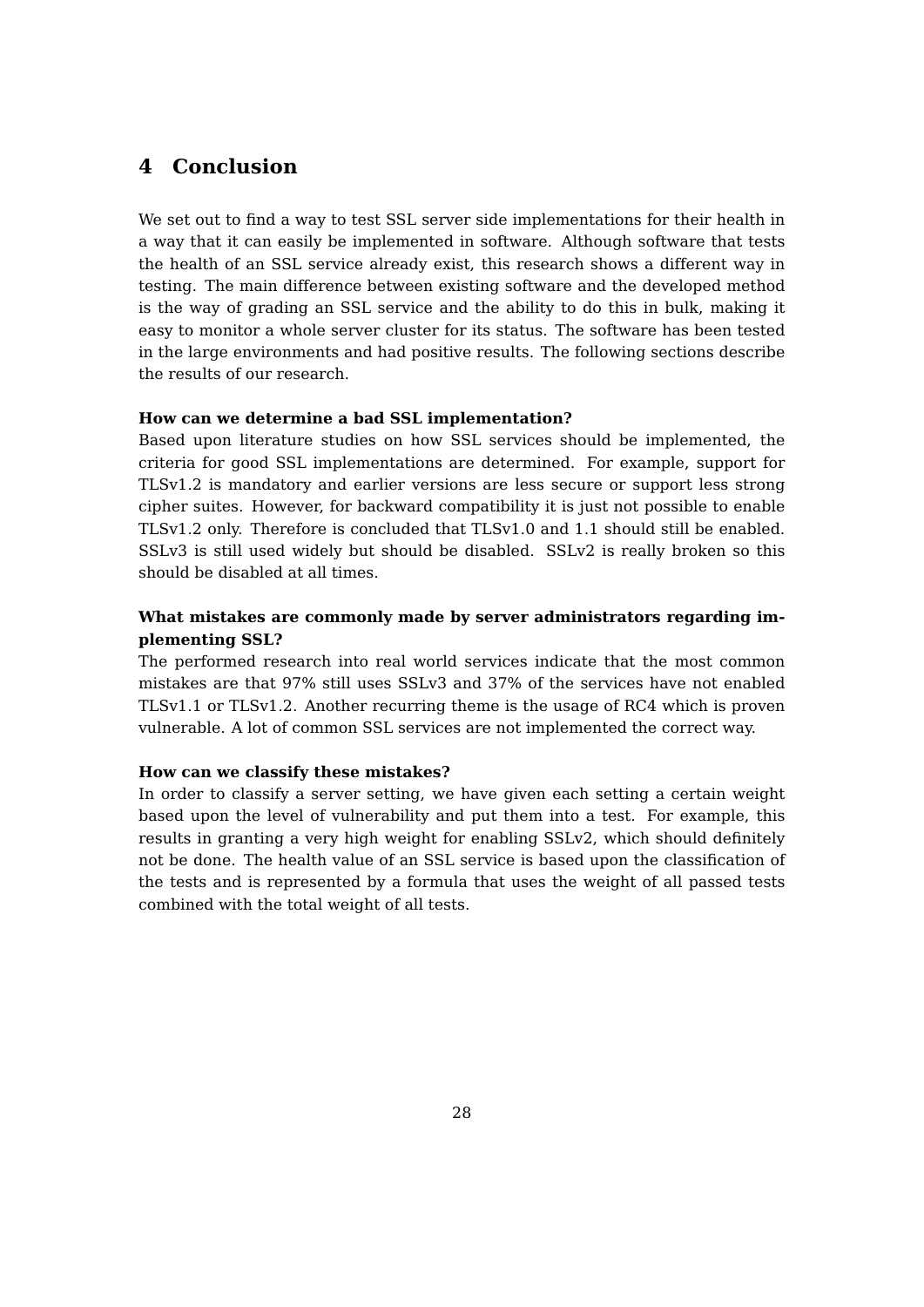## <span id="page-29-0"></span>**5 Future work**

While doing this research we discovered several interesting fields that have yet to be explored. Some of these fields are listed below.

## <span id="page-29-1"></span>**5.1 Starttls**

Starttls is one of the fields that still need to be examined. This is basically starting an unsecure connection and then upgrade the connection to use SSL. This has not been researched in this paper and could be researched in the future.

## <span id="page-29-2"></span>**5.2 HTTPS protocol**

There are several aspects of the HTTPS protocol specifically. This is for example the headers that can be sent with an HTTPS page. The research done in this paper was about the general SSL TLS connection, therefore going deeper in one of its uses was beyond the scope of this project.

An example of such a header is the https strict header. Whenever a browser receives this header, the browser knows for future visits to go to the HTTPS version of the web page. When a man in the middle attack is performed in such a way that it downgrades the HTTPS to plain HTTP, the browser knows that it must not serve the web page to the end user.

## <span id="page-29-3"></span>**5.3 Proof of Concept**

The proof of concept does not validate SSL services that request an (optional) client certificate in a right way. This is however desirable since this is less common but is a valid feature of an SSL service.

It also does not handle server name indication, which is also very desirable if you want to test a host that serves multiple domains.

As last, the tool is based upon SSLyze[\[11\]](#page-30-0), which is not providing all necessary data for all tests. These tests are implemented in a different way using either openSSL or an online service[\[15\]](#page-31-11) for detecting Debian weak keys. As of Python 3.4(which is currently in beta), a lot of SSL features have been added. Amongst these features is for example a test for the chain of trust. Rewriting the tool as a standalone tool might be a nice next step.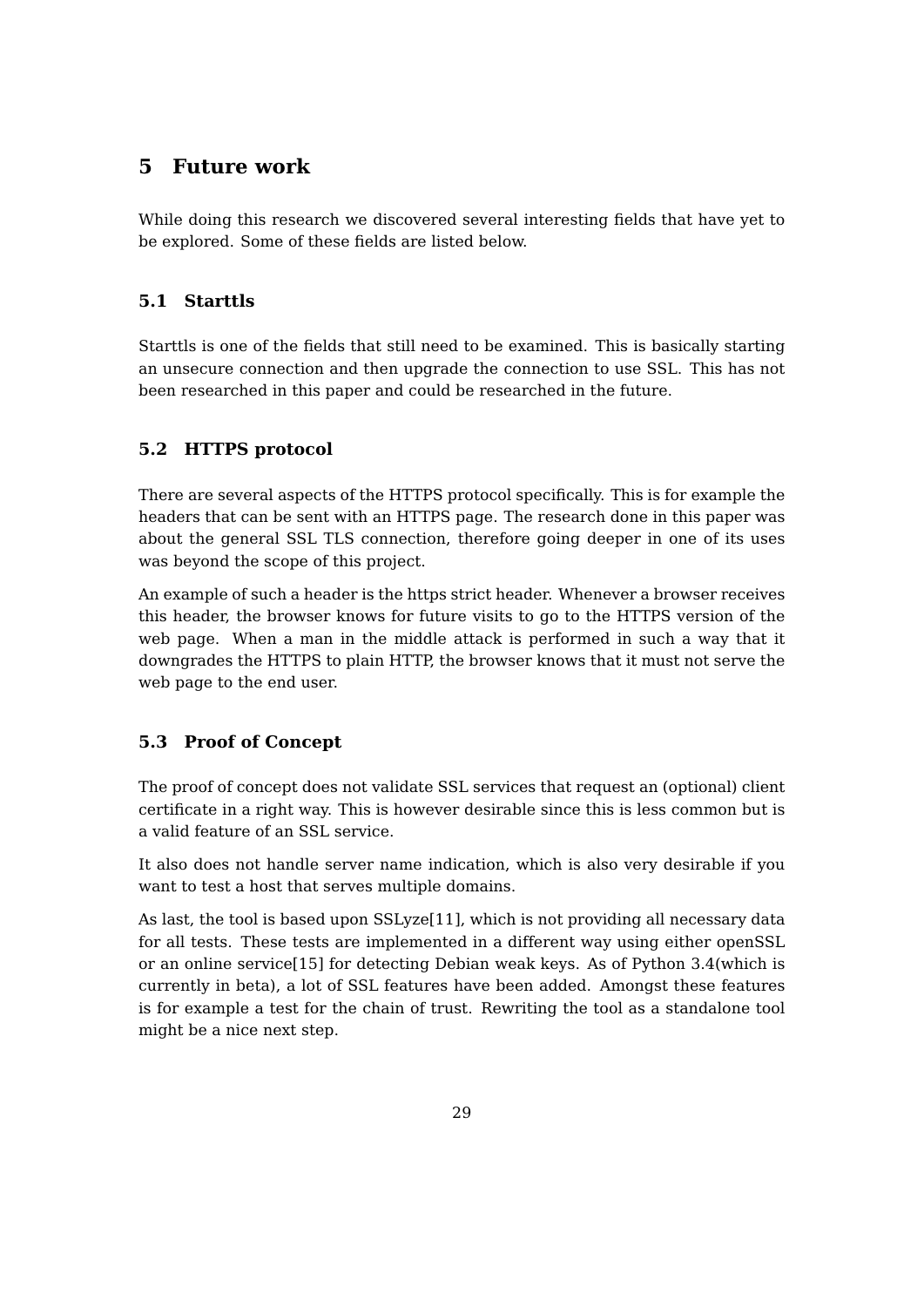## **References**

- <span id="page-30-7"></span>[1] Ie11 automatically makes over 40sites continue to work, 2013. http://blogs.msdn.com/b/ie/archive/2013/11/12/ie11-automatically-makesover-40-of-the-web-more-secure-while-making-sure-sites-continue-towork.aspx.
- <span id="page-30-8"></span>[2] Nadhem J. AlFardan, Daniel J. Bernstein, Kenneth G. Paterson, Bertram Poettering, and Jacob C.N. Schuldt. On the security of rc4 in tls and wpa. 2013.
- <span id="page-30-10"></span>[3] Nadhem J. AlFardan and Kenneth G. Paterson. Lucky thirteen: Breaking the tls and dtls record protocols. February 2013.
- <span id="page-30-12"></span>[4] Various Authors. Curl, 2014. <http://curl.haxx.se/>.
- <span id="page-30-1"></span>[5] D. Cooper, S. Santesson, S. Farrell, S. Boeyen, R. Housley, and W. Polk. Internet X.509 Public Key Infrastructure Certificate and Certificate Revocation List (CRL) Profile. RFC 5280 (Proposed Standard), May 2008. Updated by RFC 6818.
- <span id="page-30-11"></span>[6] M. Cotton, L. Eggert, J. Touch, M. Westerlund, and S. Cheshire. Internet Assigned Numbers Authority (IANA) Procedures for the Management of the Service Name and Transport Protocol Port Number Registry. RFC 6335 (Best Current Practice), August 2011. <http://www.ietf.org/rfc/rfc6335.txt>.
- <span id="page-30-6"></span>[7] Bruce Schneier David Wagner. Analysis of the ssl 3.0 protocol, April 1996. <https://www.schneier.com/paper-ssl-revised.pdf>.
- <span id="page-30-3"></span>[8] T. Dierks and C. Allen. The TLS protocol version 1.0. RFC 2246, Internet Engineering Task Force, January 1999.
- <span id="page-30-4"></span>[9] T. Dierks and E. Rescorla. The Transport Layer Security (TLS) Protocol Version 1.1. RFC 4346 (Proposed Standard), April 2006. Obsoleted by RFC 5246, updated by RFCs 4366, 4680, 4681, 5746, 6176.
- <span id="page-30-5"></span>[10] T. Dierks and E. Rescorla. The Transport Layer Security (TLS) Protocol Version 1.2. RFC 5246 (Proposed Standard), August 2008. Updated by RFCs 5746, 5878, 6176.
- <span id="page-30-0"></span>[11] Alban Diquet and Aaron Grattafiori. Sslyze, 2014. [https://code.google.com/](https://code.google.com/p/sslyze/) [p/sslyze/](https://code.google.com/p/sslyze/).
- <span id="page-30-9"></span>[12] Thai Duong. Beast, September 2011. [http://vnhacker.blogspot.nl/2011/](http://vnhacker.blogspot.nl/2011/09/beast.html) [09/beast.html](http://vnhacker.blogspot.nl/2011/09/beast.html).
- <span id="page-30-2"></span>[13] Dario Forte. The death of md5. Network Security, 2009.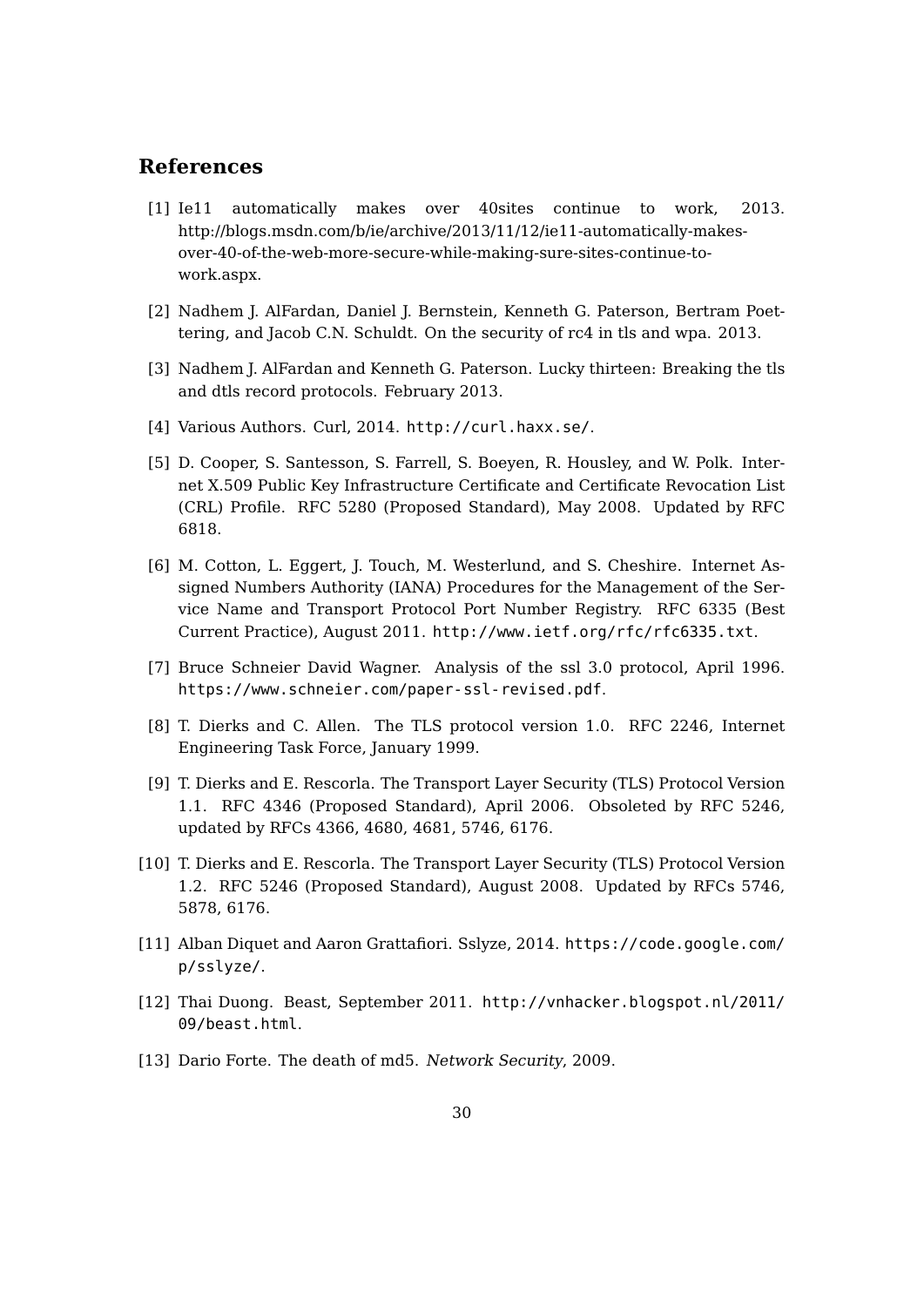- <span id="page-31-1"></span>[14] Nadia Heninger, Zakir Durumeric, Eric Wustrow, and J. Alex Halderman. Mining your Ps and Qs: Detection of widespread weak keys in network devices. In Proceedings of the 21st USENIX Security Symposium, August 2012.
- <span id="page-31-11"></span>[15] Nadia Heninger and J. Alex Halderman. Fastgcd, 2012. [https://factorable.](https://factorable.net/keycheck.html) [net/keycheck.html](https://factorable.net/keycheck.html).
- <span id="page-31-2"></span>[16] R. Huang, Q. Wu, H. Asaeda, and G. Zorn. RTP Control Protocol (RTCP) Extended Report (XR) Block for MPEG-2 Transport Stream (TS) Program Specific Information (PSI) Independent Decodability Statistics Metrics Reporting. RFC 6990 (Proposed Standard), August 2013.
- <span id="page-31-12"></span>[17] Gordon Lyon. Nmap, 2014. <http://nmap.org/>.
- <span id="page-31-5"></span>[18] Microsoft. Microsoft support lifecycle, January 2014. [http://support.](http://support.microsoft.com/lifecycle/?ln=en-gb&c2=1173) [microsoft.com/lifecycle/?ln=en-gb&c2=1173](http://support.microsoft.com/lifecycle/?ln=en-gb&c2=1173).
- <span id="page-31-7"></span>[19] Openssl. Openssl cipher list, 01 2014. [http://www.openssl.org/docs/apps/](http://www.openssl.org/docs/apps/ciphers.html) [ciphers.html](http://www.openssl.org/docs/apps/ciphers.html).
- <span id="page-31-4"></span>[20] Qualys. Internet explorer 6 support configuration, January 2014. [https://www.ssllabs.com/ssltest/viewClient.html?name=IE&version=](https://www.ssllabs.com/ssltest/viewClient.html?name=IE&version=6&platform=XP) [6&platform=XP](https://www.ssllabs.com/ssltest/viewClient.html?name=IE&version=6&platform=XP).
- <span id="page-31-0"></span>[21] Qualys. Ssl server test tool, 2014. [https://www.ssllabs.com/ssltest/](https://www.ssllabs.com/ssltest/index.html) [index.html](https://www.ssllabs.com/ssltest/index.html).
- <span id="page-31-9"></span>[22] Ivan Ristic. Is beast still a threat?, 2013. [https://community.qualys.com/](https://community.qualys.com/blogs/securitylabs/2013/09/10/is-beast-still-a-threat) [blogs/securitylabs/2013/09/10/is-beast-still-a-threat](https://community.qualys.com/blogs/securitylabs/2013/09/10/is-beast-still-a-threat) Qualys SSL labs.
- <span id="page-31-8"></span>[23] Ivan Ristić. Ssl/tls deployment best practices, September 2013. [https://www.](https://www.ssllabs.com/downloads/SSL_TLS_Deployment_Best_Practices_1.3.pdf) [ssllabs.com/downloads/SSL\\_TLS\\_Deployment\\_Best\\_Practices\\_1.3.pdf](https://www.ssllabs.com/downloads/SSL_TLS_Deployment_Best_Practices_1.3.pdf) Qualys SSL labs.
- <span id="page-31-6"></span>[24] Tom Ritter. Details on the "crime" attack, 2012. [https://isecpartners.com/](https://isecpartners.com/blog/2012/september/details-on-the-crime-attack.aspx) [blog/2012/september/details-on-the-crime-attack.aspx](https://isecpartners.com/blog/2012/september/details-on-the-crime-attack.aspx).
- <span id="page-31-10"></span>[25] Pratik Guha Sarkar and Shawn Fitzgerald. Lucky 13, 2013. [http://www.isg.](http://www.isg.rhul.ac.uk/tls/Lucky13.html) [rhul.ac.uk/tls/Lucky13.html](http://www.isg.rhul.ac.uk/tls/Lucky13.html).
- [26] Alex Wawro. Researchers crack web encryption. PC World, 2011.
- <span id="page-31-3"></span>[27] Loren Weith. Differences between sslv2, sslv3, and tls, 2006. [http://www.](http://www.yaksman.org/~lweith/ssl.pdf) [yaksman.org/~lweith/ssl.pdf](http://www.yaksman.org/~lweith/ssl.pdf).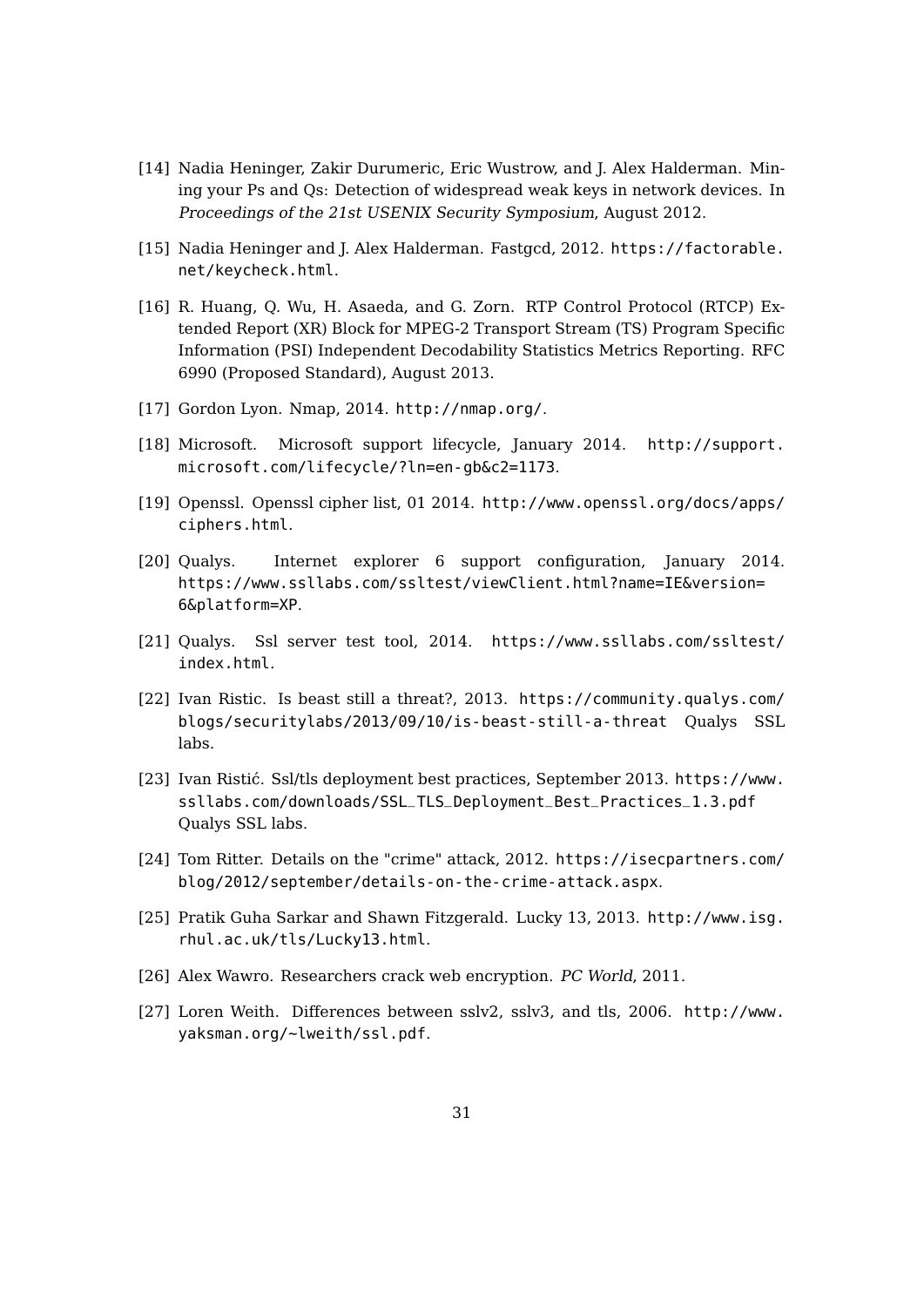<span id="page-32-0"></span>[28] P. Yee. Updates to the Internet X.509 Public Key Infrastructure Certificate and Certificate Revocation List (CRL) Profile. RFC 6818 (Proposed Standard), January 2013.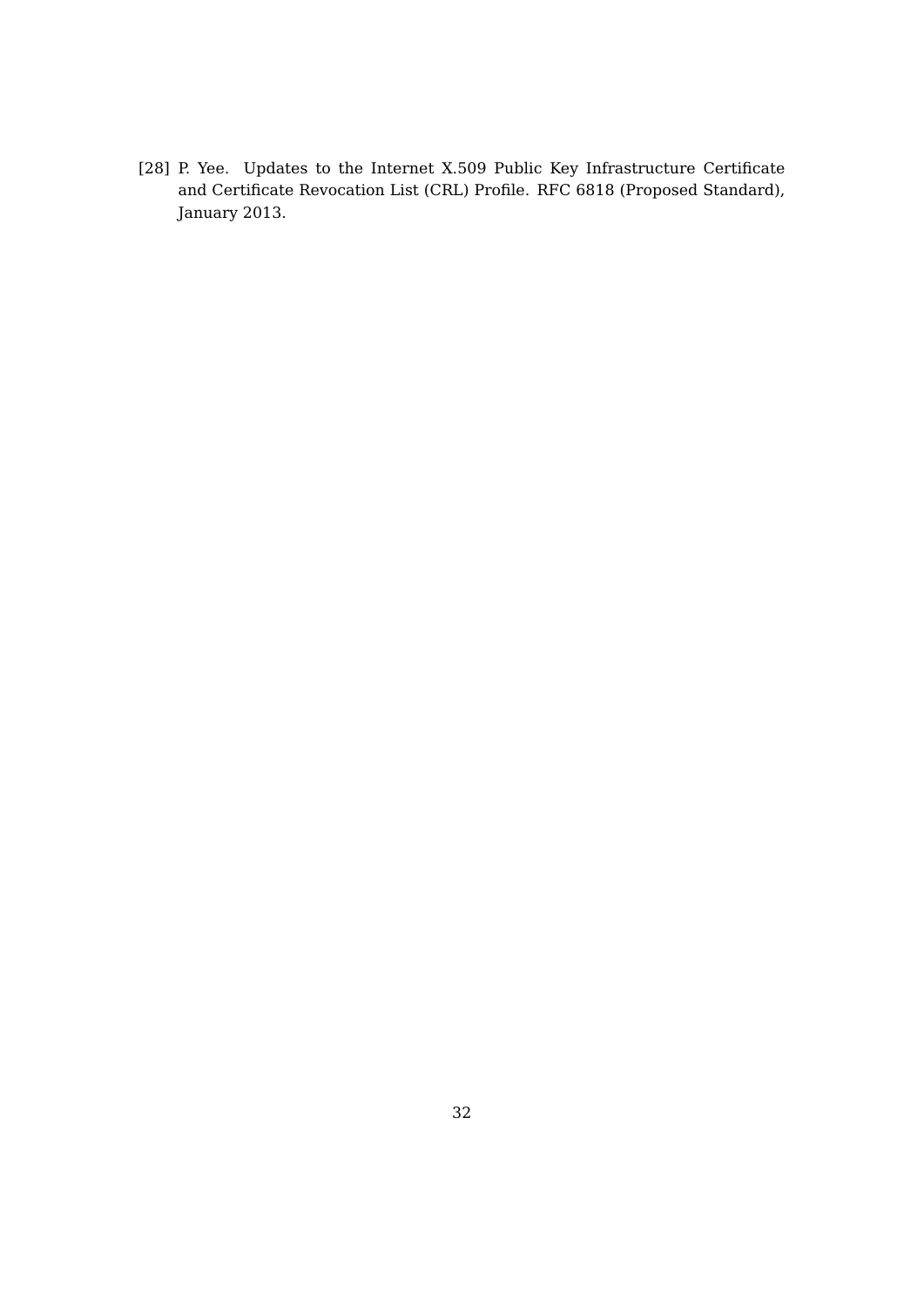# **Appendices**

# <span id="page-33-0"></span>**A SSL Ciphers**

# <span id="page-33-1"></span>**A.1 SSLv3**

| Cipher name openssl                    | Implementation          |
|----------------------------------------|-------------------------|
| SSL RSA WITH NULL MD5                  | NULL-MD5                |
| SSL RSA WITH NULL SHA                  | NULL-SHA                |
| SSL RSA EXPORT WITH RC4_40_MD5         | EXP-RC4-MD5             |
| SSL RSA WITH RC4 128 MD5               | RC4-MD5                 |
| SSL RSA WITH RC4 128 SHA               | RC4-SHA                 |
| SSL RSA EXPORT WITH RC2 CBC 40 MD5     | EXP-RC2-CBC-MD5         |
| SSL RSA WITH IDEA CBC SHA              | <b>IDEA-CBC-SHA</b>     |
| SSL RSA EXPORT WITH DES40 CBC SHA      | EXP-DES-CBC-SHA         |
| SSL RSA WITH DES CBC SHA               | DES-CBC-SHA             |
| SSL RSA WITH 3DES EDE CBC SHA          | DES-CBC3-SHA            |
| SSL DH DSS EXPORT WITH DES40 CBC SHA   | EXP-DH-DSS-DES-CBC-SHA  |
| SSL DH DSS WITH DES CBC SHA            | DH-DSS-DES-CBC-SHA      |
| SSL DH DSS WITH 3DES EDE CBC SHA       | DH-DSS-DES-CBC3-SHA     |
| SSL DH RSA EXPORT WITH DES40 CBC SHA   | EXP-DH-RSA-DES-CBC-SHA  |
| SSL DH RSA WITH DES CBC SHA            | DH-RSA-DES-CBC-SHA      |
| SSL DH RSA WITH 3DES EDE CBC SHA       | DH-RSA-DES-CBC3-SHA     |
| SSL DHE DSS EXPORT WITH DES40 CBC SHA  | EXP-DHE-DSS-DES-CBC-SHA |
| SSL DHE DSS WITH DES CBC SHA           | DHE-DSS-CBC-SHA         |
| SSL DHE DSS_WITH_3DES_EDE_CBC_SHA      | DHE-DSS-DES-CBC3-SHA    |
| SSL DHE RSA EXPORT WITH DES40 CBC SHA  | EXP-DHE-RSA-DES-CBC-SHA |
| SSL DHE RSA WITH DES CBC SHA           | DHE-RSA-DES-CBC-SHA     |
| SSL DHE RSA WITH 3DES EDE CBC SHA      | DHE-RSA-DES-CBC3-SHA    |
| SSL DH anon EXPORT WITH RC4 40 MD5     | EXP-ADH-RC4-MD5         |
| SSL DH anon WITH RC4 128 MD5           | ADH-RC4-MD5             |
| SSL DH anon EXPORT WITH DES40 CBC SHA  | EXP-ADH-DES-CBC-SHA     |
| SSL DH anon WITH DES CBC SHA           | ADH-DES-CBC-SHA         |
| SSL DH anon WITH 3DES EDE CBC SHA      | ADH-DES-CBC3-SHA        |
| SSL FORTEZZA KEA WITH NULL SHA         | Not implemented.        |
| SSL FORTEZZA KEA WITH FORTEZZA CBC SHA | Not implemented.        |
| SSL FORTEZZA KEA WITH RC4 128 SHA      | Not implemented.        |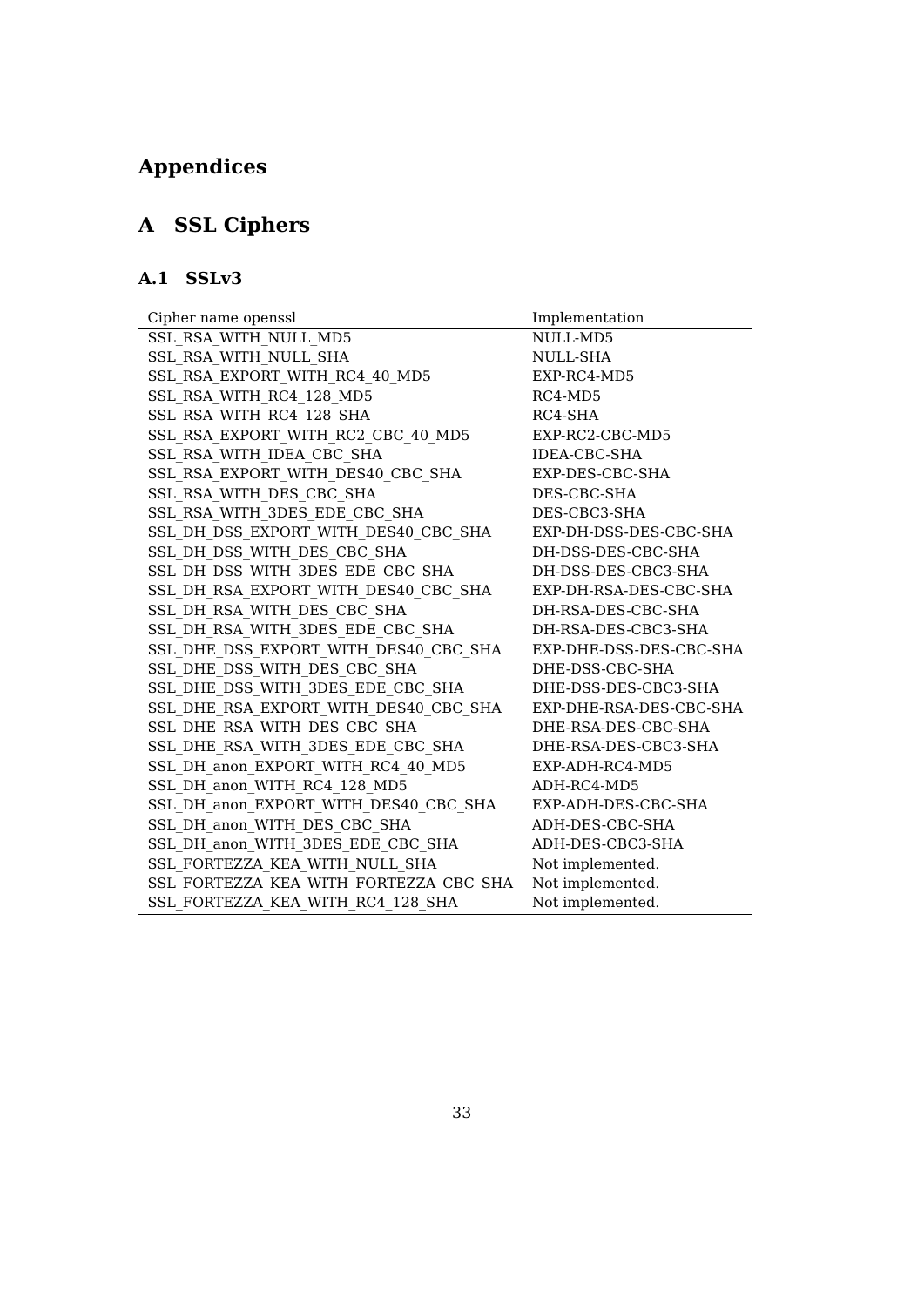# <span id="page-34-0"></span>**A.2 TLSv1.0/TLSv1.1**

| Cipher name openssl                   | Implementation          |
|---------------------------------------|-------------------------|
| TLS RSA WITH NULL MD5                 | NULL-MD5                |
| TLS RSA WITH NULL SHA                 | NULL-SHA                |
| TLS RSA EXPORT WITH RC4 40 MD5        | EXP-RC4-MD5             |
| TLS RSA WITH RC4 128 MD5              | $RC4-MD5$               |
| TLS RSA_WITH_RC4_128_SHA              | RC4-SHA                 |
| TLS RSA EXPORT WITH RC2 CBC 40 MD5    | EXP-RC2-CBC-MD5         |
| TLS RSA WITH IDEA CBC SHA             | IDEA-CBC-SHA            |
| TLS RSA EXPORT WITH DES40 CBC SHA     | EXP-DES-CBC-SHA         |
| TLS RSA WITH DES CBC SHA              | DES-CBC-SHA             |
| TLS RSA WITH 3DES EDE CBC SHA         | DES-CBC3-SHA            |
| TLS DH_DSS_EXPORT_WITH_DES40_CBC_SHA  | Not implemented.        |
| TLS_DH_DSS_WITH_DES_CBC_SHA           | Not implemented.        |
| TLS DH DSS WITH 3DES EDE CBC SHA      | Not implemented.        |
| TLS DH_RSA_EXPORT_WITH_DES40_CBC_SHA  | Not implemented.        |
| TLS DH RSA WITH DES CBC SHA           | Not implemented.        |
| TLS_DH_RSA_WITH_3DES_EDE_CBC_SHA      | Not implemented.        |
| TLS DHE_DSS_EXPORT_WITH_DES40_CBC_SHA | EXP-DHE-DSS-DES-CBC-SHA |
| TLS_DHE_DSS_WITH_DES_CBC_SHA          | DHE-DSS-CBC-SHA         |
| TLS DHE DSS WITH 3DES EDE CBC SHA     | DHE-DSS-DES-CBC3-SHA    |
| TLS DHE RSA EXPORT WITH DES40 CBC SHA | EXP-DHE-RSA-DES-CBC-SHA |
| TLS DHE RSA WITH DES CBC SHA          | DHE-RSA-DES-CBC-SHA     |
| TLS_DHE_RSA_WITH_3DES_EDE_CBC_SHA     | DHE-RSA-DES-CBC3-SHA    |
| TLS_DH_anon_EXPORT_WITH_RC4_40_MD5    | EXP-ADH-RC4-MD5         |
| TLS_DH_anon_WITH_RC4_128_MD5          | ADH-RC4-MD5             |
| TLS_DH_anon_EXPORT_WITH_DES40_CBC_SHA | EXP-ADH-DES-CBC-SHA     |
| TLS_DH_anon_WITH_DES_CBC_SHA          | ADH-DES-CBC-SHA         |
| TLS_DH_anon_WITH_3DES_EDE_CBC_SHA     | ADH-DES-CBC3-SHA        |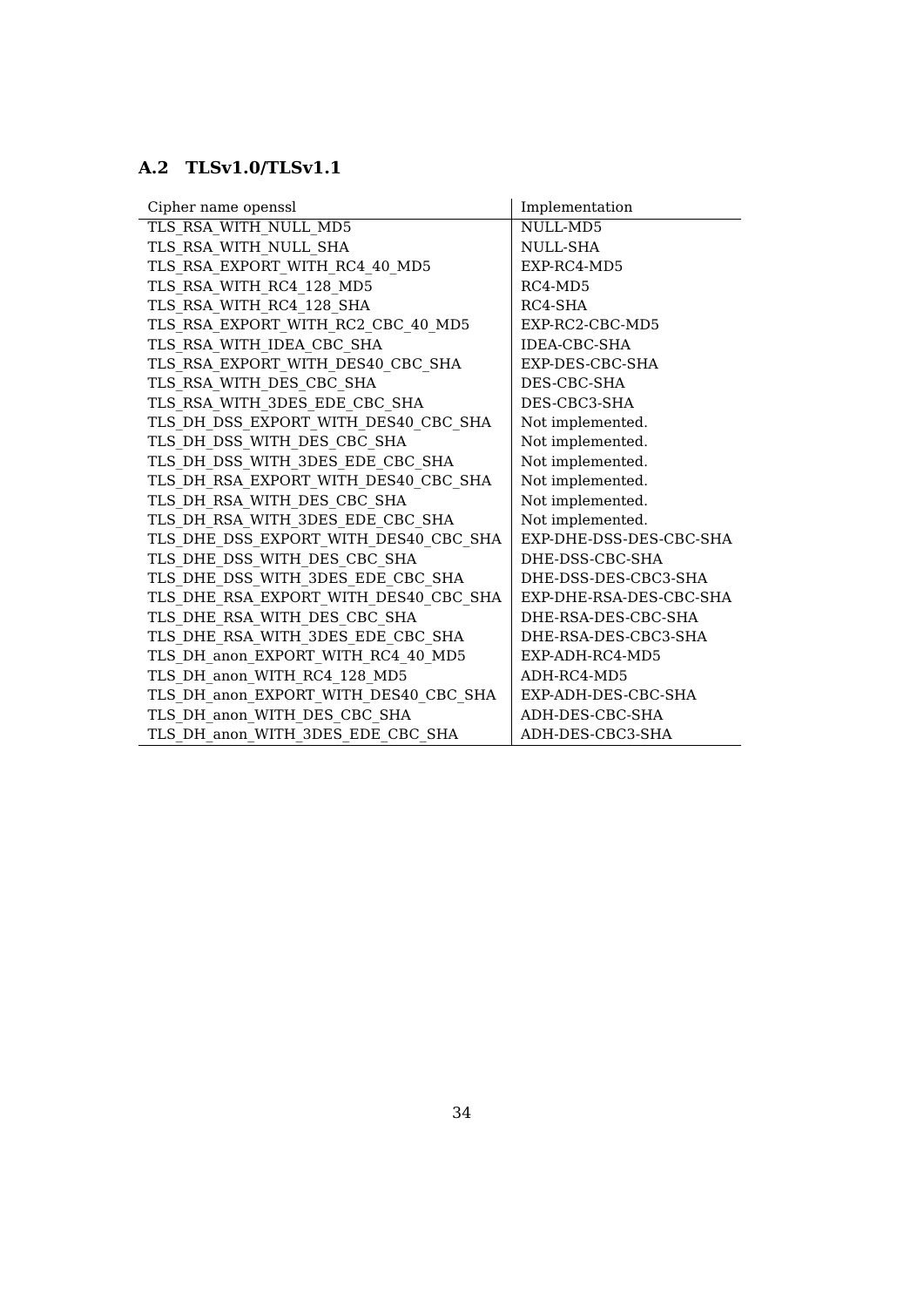# <span id="page-35-0"></span>**A.3 TLSv1.2**

| Cipher name openssl                     | Implementation                |
|-----------------------------------------|-------------------------------|
| TLS RSA WITH NULL SHA256                | NULL-SHA256                   |
| TLS RSA WITH AES 128 CBC SHA256         | AES128-SHA256                 |
| TLS RSA WITH AES 256 CBC SHA256         | AES256-SHA256                 |
| TLS RSA WITH AES 128 GCM SHA256         | AES128-GCM-SHA256             |
| TLS_RSA_WITH_AES_256_GCM_SHA384         | AES256-GCM-SHA384             |
| TLS DH RSA WITH AES 128 CBC SHA256      | DH-RSA-AES128-SHA256          |
| TLS DH RSA WITH AES 256 CBC SHA256      | DH-RSA-AES256-SHA256          |
| TLS DH RSA WITH AES_128_GCM_SHA256      | DH-RSA-AES128-GCM-SHA256      |
| TLS DH RSA WITH AES 256 GCM SHA384      | DH-RSA-AES256-GCM-SHA384      |
| TLS DH DSS WITH AES 128 CBC SHA256      | DH-DSS-AES128-SHA256          |
| TLS DH DSS WITH AES 256 CBC SHA256      | DH-DSS-AES256-SHA256          |
| TLS DH DSS WITH AES 128 GCM SHA256      | DH-DSS-AES128-GCM-SHA256      |
| TLS_DH_DSS_WITH_AES_256_GCM_SHA384      | DH-DSS-AES256-GCM-SHA384      |
| TLS_DHE_RSA_WITH_AES_128_CBC_SHA256     | DHE-RSA-AES128-SHA256         |
| TLS_DHE_RSA_WITH_AES_256_CBC_SHA256     | DHE-RSA-AES256-SHA256         |
| TLS DHE RSA WITH AES 128 GCM SHA256     | DHE-RSA-AES128-GCM-SHA256     |
| TLS DHE RSA WITH AES 256 GCM SHA384     | DHE-RSA-AES256-GCM-SHA384     |
| TLS DHE DSS WITH AES 128 CBC SHA256     | DHE-DSS-AES128-SHA256         |
| TLS DHE DSS WITH AES 256 CBC SHA256     | DHE-DSS-AES256-SHA256         |
| TLS DHE DSS WITH AES 128 GCM SHA256     | DHE-DSS-AES128-GCM-SHA256     |
| TLS DHE DSS WITH AES 256 GCM SHA384     | DHE-DSS-AES256-GCM-SHA384     |
| TLS ECDH RSA WITH AES 128 CBC SHA256    | ECDH-RSA-AES128-SHA256        |
| TLS ECDH RSA WITH AES 256 CBC SHA384    | ECDH-RSA-AES256-SHA384        |
| TLS_ECDH_RSA_WITH_AES_128_GCM_SHA256    | ECDH-RSA-AES128-GCM-SHA256    |
| TLS ECDH RSA WITH AES 256 GCM SHA384    | ECDH-RSA-AES256-GCM-SHA384    |
| TLS_ECDH_ECDSA_WITH_AES_128_CBC_SHA256  | ECDH-ECDSA-AES128-SHA256      |
| TLS ECDH ECDSA WITH AES 256 CBC SHA384  | ECDH-ECDSA-AES256-SHA384      |
| TLS ECDH ECDSA WITH AES 128 GCM SHA256  | ECDH-ECDSA-AES128-GCM-SHA256  |
| TLS ECDH ECDSA WITH AES 256 GCM SHA384  | ECDH-ECDSA-AES256-GCM-SHA384  |
| TLS_ECDHE_RSA_WITH_AES_128_CBC_SHA256   | ECDHE-RSA-AES128-SHA256       |
| TLS ECDHE RSA WITH AES 256 CBC SHA384   | ECDHE-RSA-AES256-SHA384       |
| TLS ECDHE RSA WITH AES 128 GCM SHA256   | ECDHE-RSA-AES128-GCM-SHA256   |
| TLS ECDHE RSA WITH AES 256 GCM SHA384   | ECDHE-RSA-AES256-GCM-SHA384   |
| TLS ECDHE ECDSA WITH AES 128 CBC SHA256 | ECDHE-ECDSA-AES128-SHA256     |
| TLS_ECDHE_ECDSA_WITH_AES_256_CBC_SHA384 | ECDHE-ECDSA-AES256-SHA384     |
| TLS ECDHE ECDSA WITH AES 128 GCM SHA256 | ECDHE-ECDSA-AES128-GCM-SHA256 |
| TLS ECDHE ECDSA WITH AES 256 GCM SHA384 | ECDHE-ECDSA-AES256-GCM-SHA384 |
| TLS DH anon WITH AES 128 CBC SHA256     | ADH-AES128-SHA256             |
| TLS DH anon WITH AES 256 CBC SHA256     | ADH-AES256-SHA256             |
| TLS DH anon WITH AES 128 GCM SHA256     | ADH-AES128-GCM-SHA256         |
| TLS DH anon WITH AES 256 GCM SHA384     | ADH-AES256-GCM-SHA384         |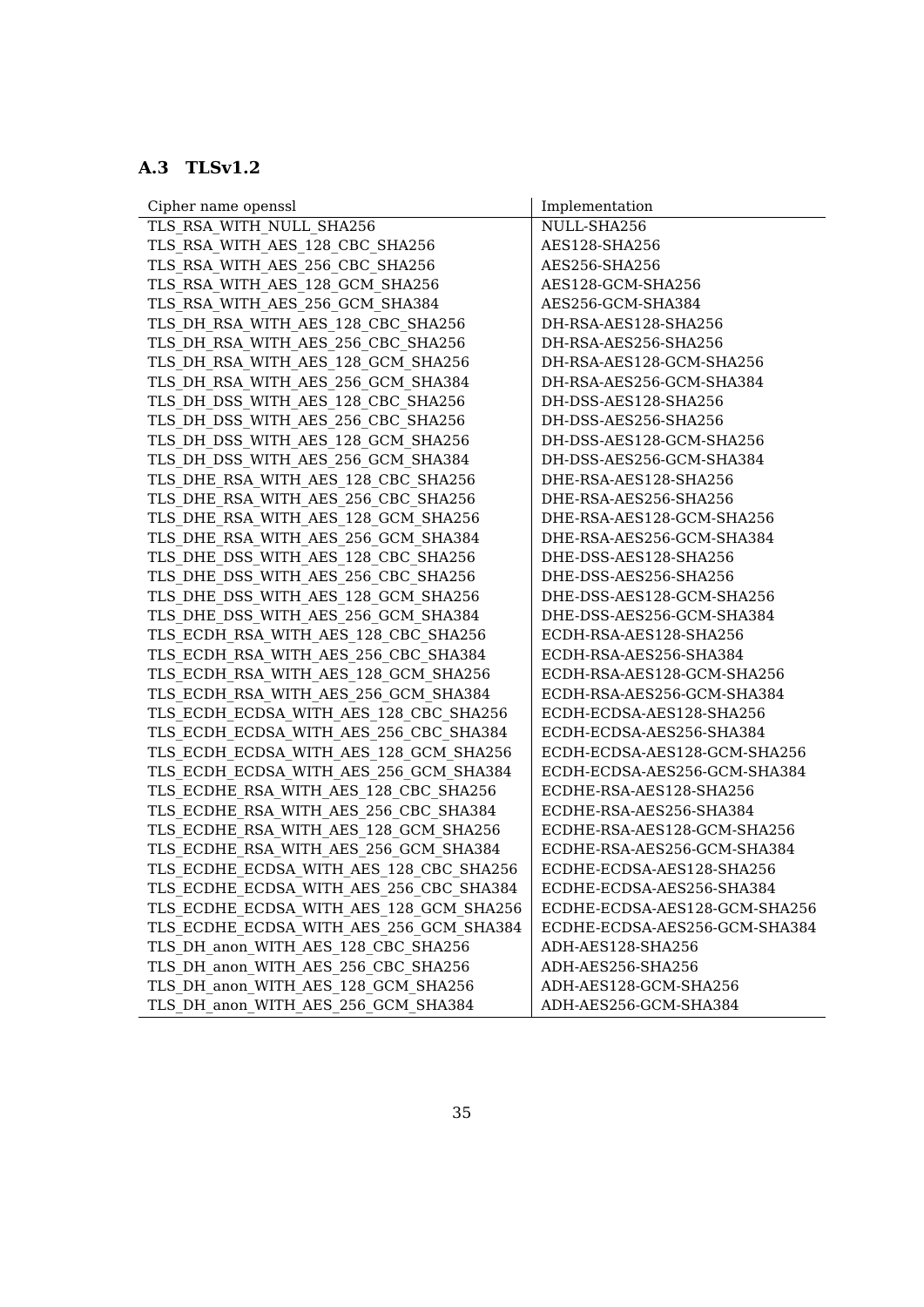# <span id="page-36-0"></span>**B Examined Hosts**

The hosts and their corresponding services we used in our research to look for common mistakes are listed below.

| Tag | Description                       | Weight   | Required |
|-----|-----------------------------------|----------|----------|
| A   | Signature hash algorithm          | 80       | No       |
| B   | Certificate (chain) trusted       | 0        | Yes      |
| C   | Certificate is valid              | $\Omega$ | Yes      |
| D   | No Debian weak keys               | 100      | No       |
| E   | Subject name matches              | 0        | Yes      |
| F   | Compression disabled              | 50       | No       |
| G   | Cipher suites do not contain MD5  | 50       | No       |
| H   | Perfect forward secrecy available | 50       | No       |
| T   | Cipher suites do not contain RC4  | 80       | No       |
| J   | Key length at least 128bits       | 80       | No       |
| K   | SSLv2 disabled                    | 100      | No       |
| L   | SSLv3 disabled                    | 30       | No       |
| М   | TLSv1.0 enabled                   | 75       | No       |
| N   | TLSv1.1 enabled                   | 100      | No       |
| O   | TLSv1.2 enabled                   | 100      | No       |

Table 6: Common mistakes service legend

| Host                 | Port | A                     | B                     | C                     | D            | E.                    | F            | G            | H            | T            |              | K            | I.           | M                     | N            | $\Omega$              |
|----------------------|------|-----------------------|-----------------------|-----------------------|--------------|-----------------------|--------------|--------------|--------------|--------------|--------------|--------------|--------------|-----------------------|--------------|-----------------------|
| www.os3.nl           | 443  | $\sqrt{}$             | $\sqrt{}$             | $\sqrt{}$             | $\sqrt{}$    | $\sqrt{}$             | $\sqrt{}$    | $\sqrt{}$    | $\times$     | $\times$     | $\checkmark$ | $\sqrt{}$    | $\times$     | $\sqrt{}$             | $\sqrt{}$    | $\sqrt{}$             |
| www.hva.nl           | 443  | $\sqrt{}$             | $\sqrt{}$             | $\sqrt{}$             | $\sqrt{}$    | $\sqrt{}$             | $\sqrt{}$    | $\sqrt{}$    | $\times$     | $\times$     | $\sqrt{}$    | $\sqrt{}$    | $\times$     | $\sqrt{}$             | $\times$     | $\times$              |
| www.uvt.nl           | 443  | $\overline{\sqrt{} }$ | $\sqrt{}$             | $\checkmark$          | $\sqrt{}$    | $\overline{\sqrt{ }}$ | $\checkmark$ | $\checkmark$ | $\checkmark$ | $\sqrt{}$    | $\checkmark$ | $\sqrt{}$    | $\times$     | $\sqrt{}$             | $\checkmark$ | $\checkmark$          |
| www.hostnet.nl       | 443  | $\sqrt{}$             | $\bar{\triangledown}$ | $\overline{\sqrt{2}}$ | $\sqrt{}$    |                       |              | $\times$     | $\sqrt{}$    | $\times$     | $\times$     | $\sqrt{}$    | $\times$     | $\overline{\sqrt{2}}$ |              |                       |
| www.transip.nl       | 443  | $\sqrt{}$             | $\sqrt{}$             | $\sqrt{}$             | $\sqrt{}$    | $\sqrt{}$             |              | $\checkmark$ | $\checkmark$ | $\times$     | $\checkmark$ | $\sqrt{}$    | $\times$     | $\sqrt{}$             |              |                       |
| www.versio.nl        | 443  | $\checkmark$          | $\sqrt{}$             | $\checkmark$          |              |                       |              |              | $\checkmark$ | $\times$     | $\checkmark$ | $\checkmark$ | $\times$     |                       |              |                       |
| www.pcextreme.nl     | 443  | $\sqrt{}$             |                       | $\bar{\sqrt{}}$       |              |                       |              | $\times$     | $\times$     | $\times$     | $\times$     | $\times$     | $\times$     |                       | $\times$     | $\times$              |
| www.mijndomein.nl    | 443  | $\sqrt{}$             | $\sqrt{}$             | $\sqrt{}$             |              |                       |              | $\times$     |              | $\times$     | $\checkmark$ | $\sqrt{}$    | $\times$     | $\sqrt{}$             | $\times$     | $\times$              |
| www.ing.nl           | 443  | $\checkmark$          | $\checkmark$          | $\checkmark$          |              |                       |              | $\checkmark$ | $\times$     | $\checkmark$ | $\checkmark$ | $\checkmark$ | $\times$     | $\sqrt{}$             |              |                       |
| www.abnamro.nl       | 443  | $\sqrt{2}$            | $\sqrt{}$             | $\sqrt{}$             | $\sqrt{}$    | $\sqrt{2}$            | $\sqrt{}$    | $\times$     | $\checkmark$ | $\times$     | $\checkmark$ | $\sqrt{}$    | $\times$     | $\sqrt{}$             | $\sqrt{}$    |                       |
| www.rabobank.nl      | 443  | $\sqrt{}$             | $\sqrt{}$             | $\sqrt{}$             | $\sqrt{}$    | $\checkmark$          | $\sqrt{}$    | $\times$     | $\times$     | $\times$     | $\sqrt{}$    | $\sqrt{}$    | $\times$     | $\sqrt{}$             |              |                       |
| www.snsbank.nl       | 443  | $\sqrt{}$             | $\checkmark$          | $\checkmark$          | $\sqrt{}$    | $\checkmark$          | $\sqrt{}$    | $\times$     | $\times$     | $\times$     | $\checkmark$ | $\sqrt{}$    | $\times$     | $\sqrt{}$             | $\times$     | $\times$              |
| www.bol.com          | 443  | $\checkmark$          | $\checkmark$          | $\checkmark$          | $\sqrt{}$    | $\checkmark$          | $\sqrt{}$    | $\times$     | $\times$     | $\times$     | $\checkmark$ | $\checkmark$ | $\times$     | $\checkmark$          | $\times$     | $\times$              |
| www.wehkamp.nl       | 443  | $\sqrt{}$             | $\checkmark$          | $\sqrt{}$             | $\checkmark$ | $\sqrt{}$             | $\sqrt{}$    |              | $\times$     | $\times$     | $\checkmark$ | $\sqrt{}$    | $\times$     | $\checkmark$          |              |                       |
| www.conrad.nl        | 443  | $\sqrt{}$             | $\sqrt{}$             | $\sqrt{}$             | $\sqrt{}$    | $\sqrt{}$             |              | $\sqrt{}$    | $\times$     | $\times$     | $\checkmark$ | $\sqrt{}$    | $\times$     | $\sqrt{}$             |              |                       |
| www.alternate.nl     | 443  | $\sqrt{}$             | $\sqrt{}$             | $\checkmark$          | $\checkmark$ | $\checkmark$          | $\sqrt{}$    | $\checkmark$ | $\checkmark$ | $\sqrt{}$    | $\checkmark$ | $\checkmark$ | $\times$     | $\sqrt{}$             | $\checkmark$ |                       |
| www.4launch.nl       | 443  | $\overline{\sqrt{} }$ | $\sqrt{}$             | $\sqrt{}$             | $\sqrt{}$    | $\sqrt{}$             | $\sqrt{}$    | $\times$     | $\sqrt{}$    | $\times$     | $\checkmark$ | $\sqrt{}$    | $\times$     | $\sqrt{}$             | $\times$     | $\times$              |
| www.google.nl        | 443  | $\sqrt{}$             | $\sqrt{}$             | $\sqrt{}$             | $\sqrt{}$    | $\sqrt{}$             | $\sqrt{}$    | $\times$     | $\sqrt{}$    | $\times$     | $\checkmark$ | $\sqrt{}$    | $\times$     | $\sqrt{}$             | $\sqrt{}$    | $\sqrt{}$             |
| www.microsoft.com    | 443  | $\sqrt{}$             | $\sqrt{}$             |                       |              |                       |              | $\times$     | $\times$     | $\times$     | $\checkmark$ | $\sqrt{}$    | $\times$     |                       | $\times$     | $\times$              |
| www.yahoo.com        | 443  | $\sqrt{}$             |                       | $\checkmark$          |              |                       |              | $\times$     | $\sqrt{}$    | $\times$     | $\checkmark$ | $\sqrt{}$    | $\times$     |                       |              |                       |
| www.duckduckgo.com   | 443  | $\sqrt{}$             |                       | $\checkmark$          |              |                       |              | $\checkmark$ |              | $\times$     | $\checkmark$ | $\sqrt{}$    | $\times$     |                       |              |                       |
| www.ask.com          | 443  | $\checkmark$          | $\bar{\vee}$          | $\sqrt{}$             |              | $\times$              |              | $\times$     | $\times$     | $\times$     | $\times$     | $\times$     | $\times$     |                       |              |                       |
| www.facebook.com     | 443  | $\sqrt{}$             | $\checkmark$          | $\checkmark$          | $\sqrt{}$    | $\checkmark$          | $\sqrt{}$    | $\times$     | $\checkmark$ | $\times$     | $\checkmark$ | $\sqrt{}$    | $\times$     | $\checkmark$          | $\checkmark$ |                       |
| www.linkedin.com     | 443  | $\sqrt{}$             | $\checkmark$          | $\sqrt{}$             | $\sqrt{}$    | $\sqrt{2}$            | $\sqrt{}$    | $\times$     | $\times$     | $\times$     | $\checkmark$ | $\checkmark$ | $\times$     | $\sqrt{}$             | $\times$     | $\times$              |
| www.twitter.com      | 443  | $\sqrt{}$             | $\sqrt{}$             | $\checkmark$          | $\sqrt{}$    | $\sqrt{}$             | $\checkmark$ | $\times$     | $\checkmark$ | $\times$     | $\checkmark$ | $\checkmark$ | $\times$     | $\sqrt{}$             | $\sqrt{}$    | $\checkmark$          |
| www.tumblr.com       | 443  | $\checkmark$          | $\sqrt{}$             | $\sqrt{}$             | $\sqrt{}$    | $\sqrt{}$             | $\checkmark$ | $\checkmark$ | $\sqrt{}$    | $\sqrt{}$    | $\sqrt{}$    | $\sqrt{}$    | $\checkmark$ | $\sqrt{}$             | $\checkmark$ | $\sqrt{}$             |
| www.instagram.com    | 443  | $\checkmark$          | $\checkmark$          | $\sqrt{}$             | $\sqrt{}$    | $\times$              | $\checkmark$ | $\times$     | $\times$     | $\times$     | $\sqrt{}$    | $\sqrt{}$    | $\times$     | $\sqrt{}$             | $\times$     | $\times$              |
| www.edarling.nl      | 443  | $\overline{\sqrt{} }$ | $\overline{\sqrt{ }}$ | $\sqrt{}$             | $\sqrt{}$    | $\checkmark$          | $\checkmark$ | $\sqrt{}$    | $\checkmark$ | $\times$     | $\sqrt{}$    | $\sqrt{}$    | $\times$     | $\checkmark$          | $\sqrt{}$    | $\overline{\sqrt{ }}$ |
| www.relatieplanet.nl | 443  | $\sqrt{}$             | $\sqrt{}$             | $\sqrt{}$             | $\sqrt{}$    | $\checkmark$          | $\sqrt{}$    | $\sqrt{}$    | $\checkmark$ | $\sqrt{}$    | $\checkmark$ | $\sqrt{}$    | $\times$     | $\sqrt{}$             | $\sqrt{}$    | $\sqrt{}$             |
| www.e-matching.nl    | 443  | $\sqrt{}$             | $\sqrt{}$             | $\checkmark$          | $\sqrt{}$    | $\sqrt{}$             | $\checkmark$ | $\times$     | $\sqrt{}$    | $\times$     | $\checkmark$ | $\sqrt{}$    | $\times$     | $\checkmark$          | $\times$     | $\times$              |
| www.studentdating.eu | 443  | $\sqrt{}$             | $\sqrt{}$             | $\sqrt{}$             | $\sqrt{}$    | $\times$              | $\sqrt{}$    | $\times$     | $\sqrt{}$    | $\times$     | $\sqrt{}$    | $\sqrt{}$    | $\times$     | $\overline{\sqrt{2}}$ | $\times$     | $\times$              |
| www.tweakers.net     | 443  | $\sqrt{}$             | $\checkmark$          | $\sqrt{}$             | $\sqrt{}$    |                       | $\checkmark$ | $\sqrt{}$    | $\times$     | $\times$     | $\checkmark$ | $\checkmark$ | $\times$     | $\sqrt{}$             | $\checkmark$ |                       |
| www.ov-chipkaart.nl  | 443  | $\sqrt{}$             |                       | $\checkmark$          |              |                       |              | $\times$     | $\checkmark$ | $\times$     | $\checkmark$ | $\checkmark$ | $\times$     |                       | $\times$     | $\times$              |
| www.9292.nl          | 443  | $\sqrt{}$             |                       |                       |              |                       |              |              | $\times$     |              |              |              | $\times$     | $\times$              | $\times$     | $\times$              |
| www.ns.nl            | 443  | $\sqrt{}$             | $\sqrt{}$             | $\sqrt{}$             |              |                       |              | $\times$     | $\times$     | $\times$     | $\times$     | $\checkmark$ | $\times$     |                       |              |                       |

Table 7: Common mistakes service scope. ( $\sqrt{}=$  in order,  $\times$  is not in order.)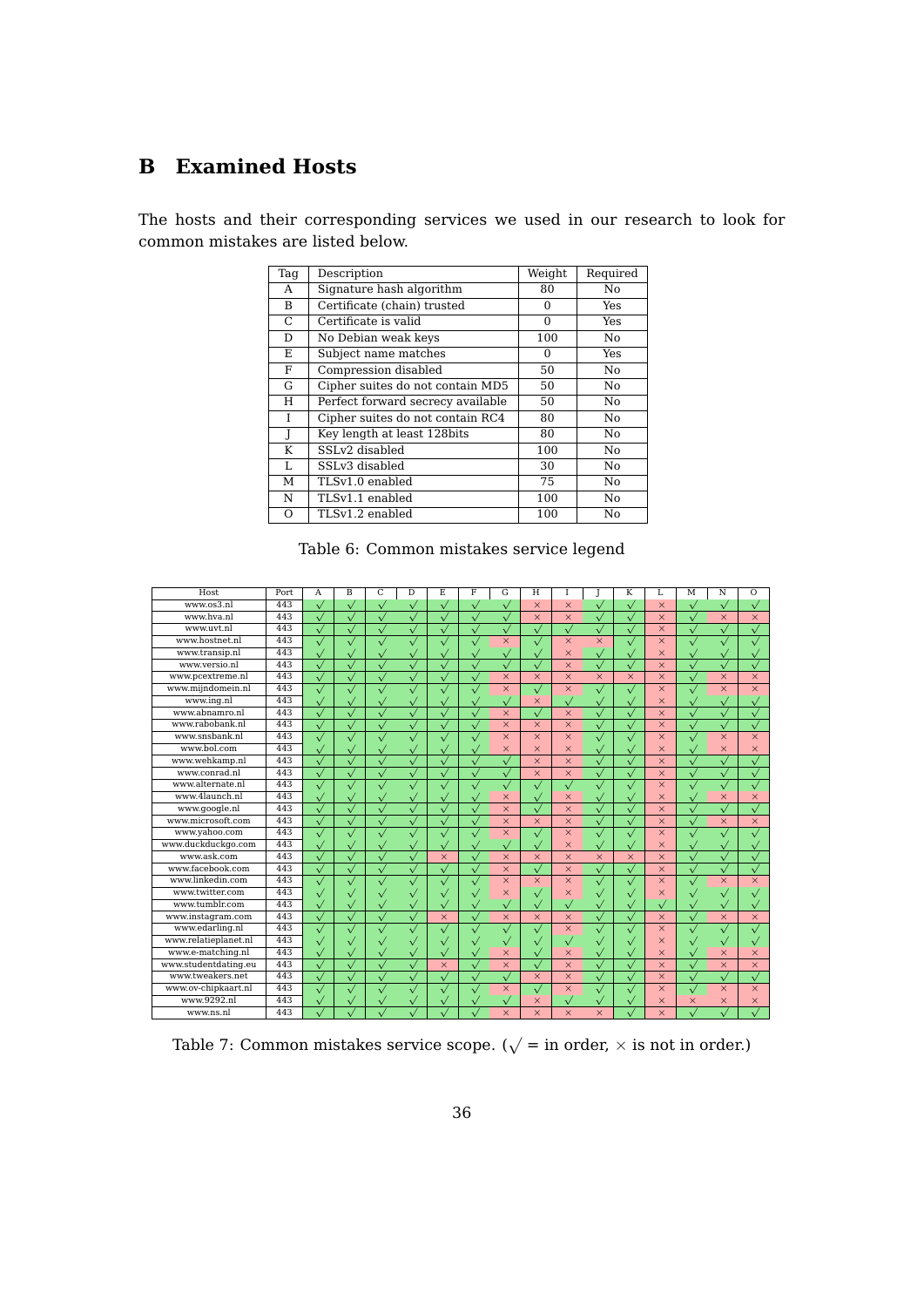# <span id="page-37-0"></span>**C Testresults IMAPS**

| Tag          | Description                       | Weight   | Required |
|--------------|-----------------------------------|----------|----------|
| A            | Signature hash algorithm          | 80       | No.      |
| B            | Certificate (chain) trusted       | $\Omega$ | Yes      |
| C            | Certificate is valid              | $\Omega$ | Yes      |
| D            | No Debian weak keys               | 100      | No.      |
| Ε            | Subject name matches              | $\Omega$ | Yes      |
| F            | Compression disabled              | 50       | No       |
| G            | Cipher suites do not contain MD5  | 50       | No.      |
| H            | Perfect forward secrecy available | 50       | No.      |
| L            | Cipher suites do not contain RC4  | 80       | No       |
| $\mathbf{J}$ | Key length at least 128 bits      | 80       | No.      |
| K            | SSLv2 disabled                    | 100      | No       |
| L            | SSLv3 disabled                    | 30       | No       |
| М            | TLSv1.0 enabled                   | 75       | No.      |
| N            | TLSv1.1 enabled                   | 100      | No.      |
| Ο            | TLSv1.2 enabled                   | 100      | No       |

These are the results for the tests on the production IMAPS servers

Table 8: Imaps service legend

| Host                  | Port | Score | А |  |  | l٦                | Н |          |          | N | ≖            | м | N        |  |
|-----------------------|------|-------|---|--|--|-------------------|---|----------|----------|---|--------------|---|----------|--|
| mailhost.uvt.nl       | 465  | 73.0% |   |  |  | $\sim$<br>ㅅ       |   | $\times$ | $\times$ |   | $\times$     |   |          |  |
| imap.hostnet.nl       | 993  | 51.0% |   |  |  | $\checkmark$<br>ㅅ |   | $\times$ | $\times$ |   | $\times$     |   | $\times$ |  |
| imap.os3.nl           | 993  | 82.0% |   |  |  | $\times$          |   | $\times$ |          |   | $\times$     |   |          |  |
| imap-mail.outlook.com | 993  | 60.0% |   |  |  | $\times$          |   | $\times$ |          |   | $\times$     |   | $\times$ |  |
| imap.gmail.com        | 993  | 82.0% |   |  |  | $\times$          |   | $\times$ |          |   | $\times$     |   |          |  |
| imap.xs4all.nl        | 993  | 60.0% |   |  |  | $\times$          |   | $\times$ |          |   | $\times$     |   | $\times$ |  |
| mailbox.uvt.nl        | 993  | 60.0% |   |  |  | $\times$          |   | $\times$ |          |   | $\times$     |   | $\times$ |  |
| webmail.uva.nl        | 993  | 60.0% |   |  |  | $\times$          |   | $\times$ |          |   | $\times$     |   | $\times$ |  |
| mail.axc.nl           | 993  | 74.0% |   |  |  |                   |   |          |          |   | $\checkmark$ |   | $\times$ |  |

Table 9: Imaps service results. ( $\sqrt{}=$  in order,  $\times$  is not in order.)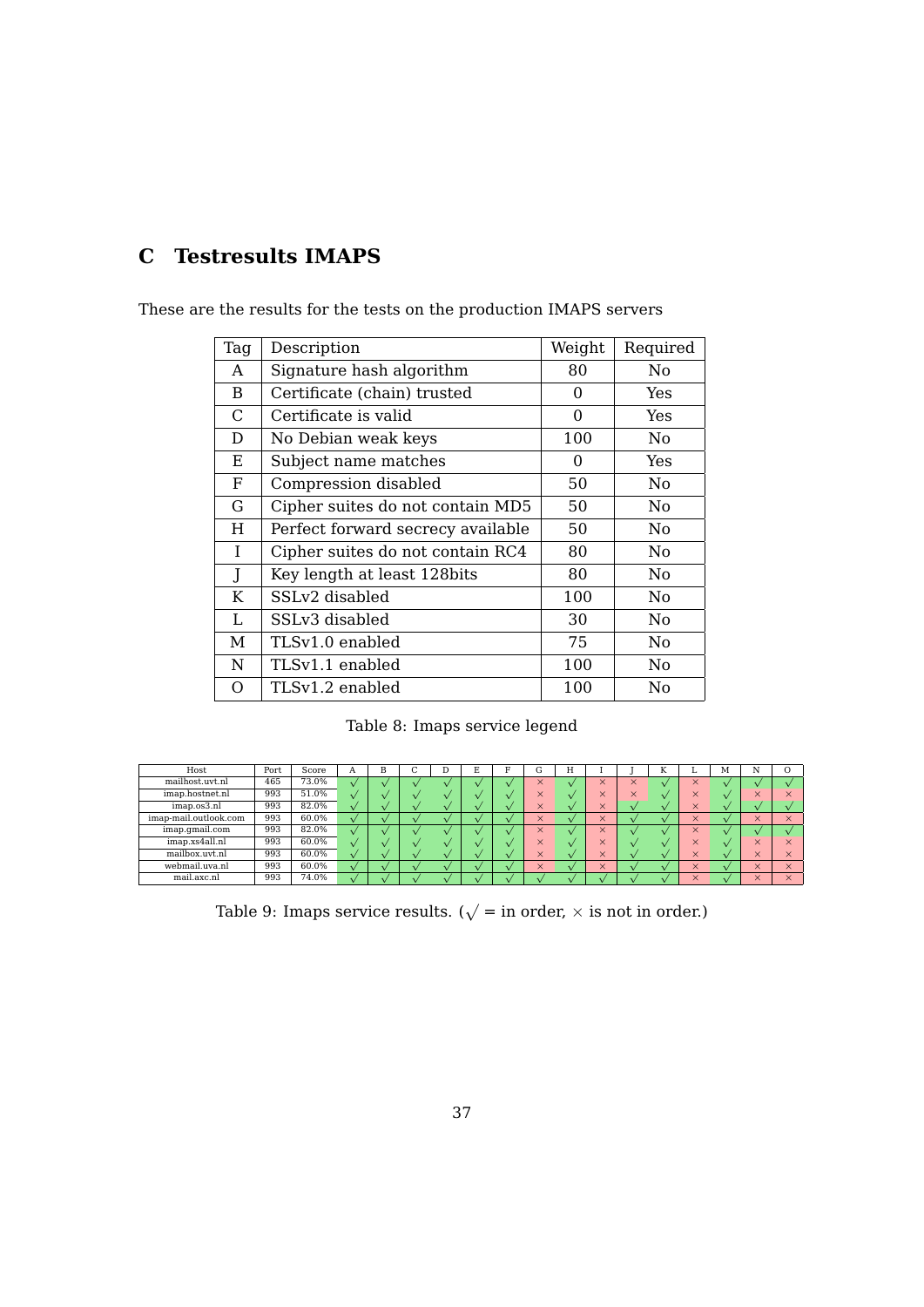## <span id="page-38-0"></span>**D Testresults Tilburg University IP Space**

This results are based upon our health assessment tool with one change in the settings. The Subject Name check is performed but does not affect the outcome of the test. This is done due the fact that a single server can host multiple services and thus listens to multiple host names. The result of the check is however listed in our result table because for some hosts it might be desirable to have this test passed.

| Tag | Description                       | Weight   | Required |
|-----|-----------------------------------|----------|----------|
| A   | Signature hash algorithm          | 80       | No       |
| B   | Certificate (chain) trusted       | $\Omega$ | Yes      |
| C   | Certificate is valid              | $\Omega$ | Yes      |
| D   | No Debian weak keys               | 100      | No       |
| E   | Subject name matches              | $\Omega$ | Yes      |
| F   | Compression disabled              | 50       | No       |
| G   | Cipher suites do not contain MD5  | 50       | No       |
| Η   | Perfect forward secrecy available | 50       | Nο       |
| T   | Cipher suites do not contain RC4  | 80       | No       |
| J   | Key length at least 128bits       | 80       | No       |
| K   | SSLv2 disabled                    | 100      | No       |
| T.  | SSLv3 disabled                    | 30       | No       |
| м   | TLSv1.0 enabled                   | 75       | No       |
| N   | TLSv1.1 enabled                   | 100      | No       |
| O   | TLSv1.2 enabled                   | 100      | No       |

Table 10: Tilburg University IP Space legend

| Host.                     | Port. | Score | A         | $\overline{B}$ | C            | D            | E            | F          | G            | H            |              |              | K         |          | $\overline{M}$ | N            | $\Omega$  |
|---------------------------|-------|-------|-----------|----------------|--------------|--------------|--------------|------------|--------------|--------------|--------------|--------------|-----------|----------|----------------|--------------|-----------|
| vpn.uvt.nl                | 443   | 60.0% | $\sqrt{}$ | $\sqrt{}$      | $\sqrt{}$    |              |              | $\sqrt{}$  |              | $\times$     | $\times$     | $\sqrt{}$    |           | $\times$ | $\sqrt{}$      | $\times$     | $\times$  |
| 137.56.127.11             | 443   | 60.0% | $\sqrt{}$ | $\checkmark$   |              |              | $\Omega$     | $\sqrt{}$  |              | $\times$     | $\times$     | $\sqrt{}$    |           | $\times$ | $\sqrt{}$      | $\times$     | $\times$  |
| freitag-1.uvt.nl          | 443   | 97.0% | $\sqrt{}$ | $\sqrt{2}$     | $\sqrt{}$    |              | $\Omega$     | $\sqrt{}$  | $\sqrt{}$    |              | $\mathbf v$  | $\sqrt{}$    | $\sqrt{}$ | $\times$ | $\sqrt{}$      | $\sqrt{}$    |           |
| freitag.uvt.nl            | 443   | 97.0% | $\sqrt{}$ | $\sqrt{}$      |              |              | $\Omega$     | $\sqrt{}$  |              |              | $\sqrt{}$    | $\sqrt{}$    |           | $\times$ | $\sqrt{}$      |              |           |
| ef0171.uvt.nl             | 443   | 88.0% | $\sqrt{}$ | $\sqrt{2}$     |              |              | $\Omega$     | $\sqrt{}$  |              |              | $\times$     | $\sqrt{}$    |           | $\times$ | $\sqrt{}$      |              |           |
| ef0174.uvt.nl             | 443   | 82.0% | $\sqrt{}$ | $\sqrt{}$      | $\sqrt{}$    |              | $\Omega$     | $\sqrt{}$  | $\times$     | $\sqrt{}$    | $\times$     | $\sqrt{}$    | $\sqrt{}$ | $\times$ | $\sqrt{}$      | $\sqrt{}$    |           |
| maximus.uvt.nl            | 443   | 0.0%  | $\sqrt{}$ | $\times$       | $\times$     |              | $\Omega$     | $\sqrt{}$  | $\times$     |              | $\times$     | $\sqrt{}$    |           | $\times$ | $\sqrt{}$      | $\times$     | $\times$  |
| flowsel.uvt.nl            | 443   | 88.0% | $\sqrt{}$ | $\sqrt{}$      | $\sqrt{}$    |              | $\Omega$     | $\sqrt{}$  |              |              | $\times$     | $\sqrt{}$    | $\sqrt{}$ | $\times$ | $\sqrt{}$      | $\sqrt{}$    |           |
| caesar.ilo.uvt.nl         | 443   | 0.0%  | $\sqrt{}$ | $\times$       | $\sqrt{}$    |              | $\mathbf{o}$ | $\sqrt{}$  | $\times$     | $\times$     | $\times$     | $\times$     |           | $\times$ | $\sqrt{}$      | $\sqrt{}$    |           |
| stuwww.uvt.nl             | 443   | 88.0% | $\sqrt{}$ | $\sqrt{}$      | $\sqrt{}$    | $\sqrt{}$    |              | $\sqrt{}$  | $\sqrt{}$    |              | $\times$     | $\sqrt{}$    | $\sqrt{}$ | $\times$ | $\sqrt{}$      | $\sqrt{}$    |           |
| africa.uvt.nl             | 443   | 60.0% | $\sqrt{}$ | $\sqrt{2}$     | $\sqrt{}$    | $\checkmark$ |              | $\sqrt{}$  | $\times$     | $\sqrt{}$    | $\times$     | $\sqrt{}$    | $\sqrt{}$ | $\times$ | $\sqrt{}$      | $\times$     | $\times$  |
| zermelo.uvt.nl            | 443   | 97.0% | $\sqrt{}$ | $\sqrt{2}$     |              |              |              | $\sqrt{}$  |              | $\sqrt{}$    | $\checkmark$ | $\sqrt{}$    |           | $\times$ | $\sqrt{}$      |              |           |
| dolus.uvt.nl              | 443   | 88.0% | $\sqrt{}$ | $\sqrt{}$      | $\sqrt{}$    | $\sqrt{}$    |              | $\sqrt{}$  | $\sqrt{ }$   |              | $\times$     | $\sqrt{}$    |           | $\times$ | $\sqrt{}$      | $\sqrt{ }$   |           |
| buizel.uvt.nl             | 443   | 82.0% | $\sqrt{}$ | $\checkmark$   | $\checkmark$ |              |              | $\sqrt{}$  |              | $\times$     | $\times$     | $\sqrt{}$    |           | $\times$ | $\sqrt{}$      |              |           |
| homsar.uvt.nl             | 443   | 88.0% | $\times$  | $\sqrt{ }$     | $\sqrt{}$    |              | $\mathbf{o}$ | $\sqrt{}$  |              | $\sqrt{}$    | $\sqrt{}$    | $\sqrt{}$    | $\sqrt{}$ | $\times$ | $\checkmark$   | $\sqrt{}$    |           |
| pichu.uvt.nl              | 443   | 97.0% | $\sqrt{}$ | $\sqrt{2}$     |              |              |              | $\sqrt{}$  |              | $\checkmark$ | $\sqrt{}$    | $\checkmark$ | $\sqrt{}$ | $\times$ | $\sqrt{}$      | $\sqrt{}$    | $\sqrt{}$ |
| acceptatie.meresco.uvt.nl | 443   | 60.0% |           | $\sqrt{}$      | $\checkmark$ |              |              | $\sqrt{}$  |              | $\times$     | $\times$     | $\checkmark$ |           | $\times$ | $\checkmark$   | $\times$     | $\times$  |
| xe0123.uvt.nl             | 443   | 0.0%  | $\sqrt{}$ | $\times$       | $\sqrt{}$    |              | $\mathbf{o}$ | $\sqrt{}$  | $\times$     | $\sqrt{}$    | $\times$     | $\sqrt{}$    | $\sqrt{}$ | $\times$ | $\sqrt{}$      | $\times$     | $\times$  |
| lunatone.uvt.nl           | 443   | 97.0% |           | $\checkmark$   | $\checkmark$ |              |              | $\sqrt{}$  | $\sqrt{}$    |              | $\checkmark$ | $\sqrt{}$    |           | $\times$ | $\sqrt{}$      | $\sqrt{}$    |           |
| aplan001.uvt.nl           | 443   | 60.0% | $\sqrt{}$ | $\sqrt{2}$     | $\sqrt{}$    |              |              | $\sqrt{}$  | $\times$     |              | $\times$     | $\sqrt{}$    |           | $\times$ | $\sqrt{}$      | $\times$     | $\times$  |
| lw0159.uvt.nl             | 443   | 0.0%  | $\times$  | $\times$       | $\times$     |              | $\mathbf{o}$ | $\sqrt{}$  | $\checkmark$ |              | $\times$     | $\sqrt{}$    |           | $\times$ | $\checkmark$   | $\checkmark$ |           |
| Iw0198.wt.nl              | 443   | 60.0% |           |                |              |              | $\Omega$     | $\sqrt{}$  | $\times$     |              | $\times$     | $\sqrt{}$    |           | $\times$ | $\sqrt{}$      | $\times$     | $\times$  |
| jupiler.uvt.nl            | 443   | 54.0% |           |                |              |              | $\mathbf{o}$ |            | $\times$     | $\times$     | $\times$     | $\sqrt{}$    |           | $\times$ |                | $\times$     | $\times$  |
| cdata3.uvt.nl             | 443   | 60.0% |           | $\vee$         |              |              |              | $\sqrt{}$  | $\times$     |              | $\times$     | $\sqrt{}$    |           | $\times$ | $\sqrt{}$      | $\times$     | $\times$  |
| $cdata4.$ uvt.nl          | 443   | 60.0% |           | $\sqrt{}$      |              |              |              |            | $\times$     |              | $\times$     | $\checkmark$ |           | $\times$ |                | $\times$     | $\times$  |
| $cdata4-1.$ uvt.nl        | 443   | 0.0%  |           | $\times$       | $\times$     |              | $\mathbf{o}$ | $\sqrt{2}$ | $\times$     |              | $\times$     | $\checkmark$ |           | $\times$ | $\checkmark$   | $\times$     | $\times$  |
| cdata8.uvt.nl             | 443   | 73.0% |           | $\checkmark$   |              |              |              | $\sqrt{}$  | $\times$     |              | $\times$     | $\times$     |           | $\times$ | $\sqrt{}$      |              |           |
| cdata9.uvt.nl             | 443   | 60.0% |           | $\mathbf{v}$   |              |              | $\mathbf{o}$ |            | $\times$     |              | $\times$     | $\sqrt{}$    |           | $\times$ |                | $\times$     | $\times$  |
| $cs0218$ .uvt.nl          | 443   | 0.0%  |           | $\times$       |              |              | $\Omega$     |            | $\times$     | $\times$     | $\times$     |              |           | $\times$ |                | $\times$     | $\times$  |

|           | Table 11: Tilburg University IP Space results ( $\sqrt{ }$ = in order, $\times$ is not in order, o is |  |  |  |
|-----------|-------------------------------------------------------------------------------------------------------|--|--|--|
| ignored.) |                                                                                                       |  |  |  |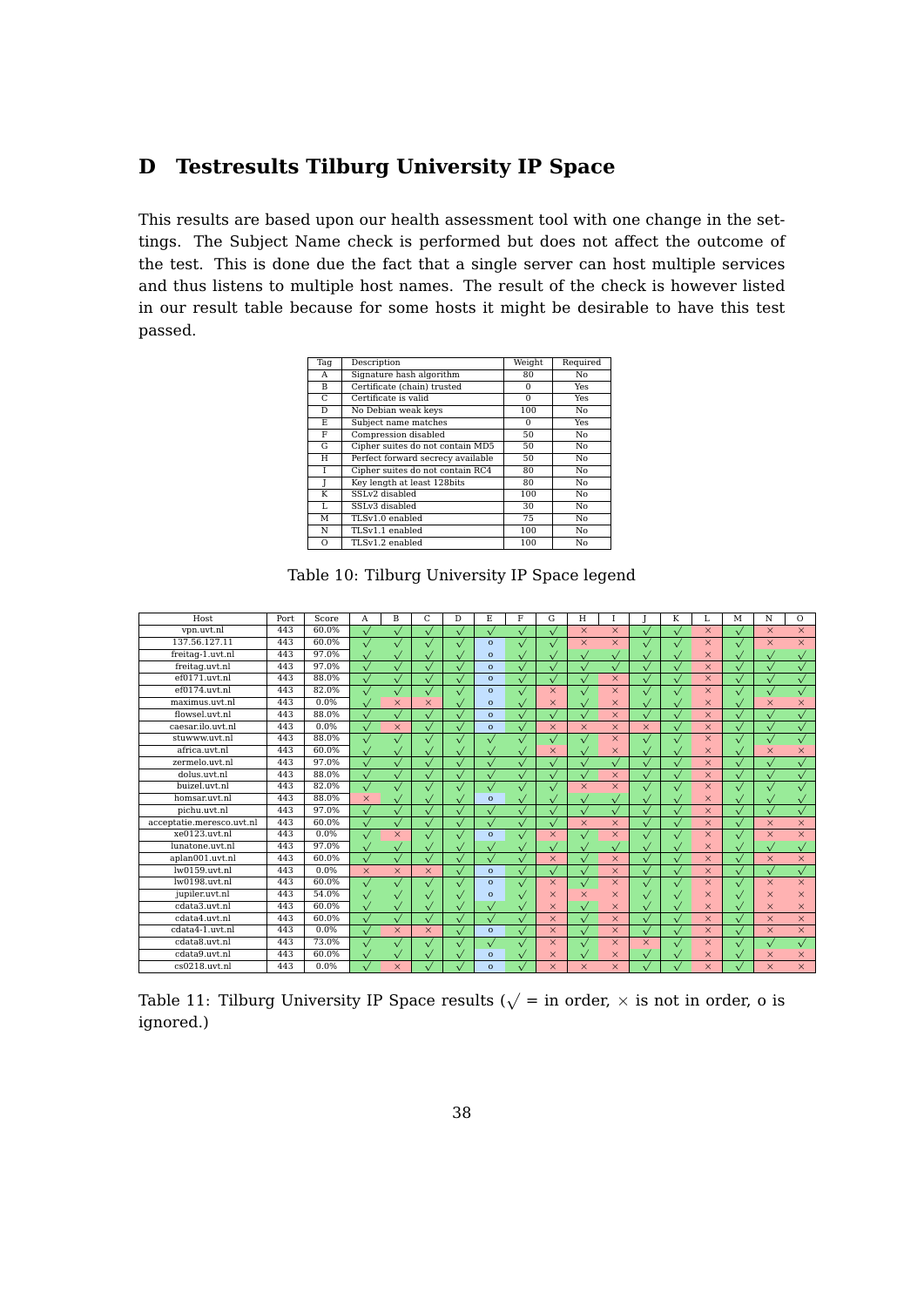| Host                    | Port | Score | Α            | B            | C            | D            | $\overline{E}$ | F            | G            | Η                 | 1            | J                   | K            | L        | М            | N               | О            |
|-------------------------|------|-------|--------------|--------------|--------------|--------------|----------------|--------------|--------------|-------------------|--------------|---------------------|--------------|----------|--------------|-----------------|--------------|
| cdata21.uvt.nl          | 443  | 60.0% | $\checkmark$ | $\checkmark$ | $\checkmark$ | $\checkmark$ | $\checkmark$   | $\checkmark$ | $\times$     | $\checkmark$      | $\times$     | $\checkmark$        | $\checkmark$ | $\times$ | $\checkmark$ | $\times$        | $\times$     |
| cdata23.uvt.nl          | 443  | 60.0% | $\sqrt{}$    | $\checkmark$ | $\sqrt{}$    | $\sqrt{}$    | $\checkmark$   | $\checkmark$ | $\times$     | $\checkmark$      | $\times$     | $\checkmark$        | $\checkmark$ | $\times$ | $\checkmark$ | $\times$        | $\times$     |
| cdata24.uvt.nl          | 443  | 60.0% | $\checkmark$ | $\checkmark$ | $\checkmark$ | $\sqrt{}$    | $\checkmark$   |              | $\times$     | $\checkmark$      | $\times$     | $\checkmark$        |              | $\times$ |              | $\times$        | $\times$     |
|                         |      |       |              |              |              |              |                | $\checkmark$ |              |                   |              |                     | $\checkmark$ |          | $\checkmark$ |                 |              |
| cdata26.uvt.nl          | 443  | 60.0% | $\checkmark$ | $\checkmark$ | $\sqrt{}$    |              | $\checkmark$   | $\checkmark$ | $\times$     | $\checkmark$      | $\times$     | $\checkmark$        | $\checkmark$ | $\times$ | $\sqrt{}$    | $\times$        | $\times$     |
| $cs0225.$ uvt.nl        | 443  | 60.0% | $\checkmark$ | $\checkmark$ | $\checkmark$ | $\sqrt{}$    | $\mathbf{o}$   | $\checkmark$ | ×            | $\checkmark$      | $\times$     | $\checkmark$        | $\checkmark$ | $\times$ | $\checkmark$ | $\times$        | $\times$     |
| cs0229.uvt.nl           | 443  | 0.0%  | $\checkmark$ | $\times$     | $\times$     | $\checkmark$ | $\mathbf{o}$   | $\checkmark$ | $\times$     | $\sqrt{}$         | $\times$     | $\checkmark$        | $\checkmark$ | $\times$ | $\checkmark$ | $\times$        | $\times$     |
| cs0230.uvt.nl           | 443  | 60.0% | $\sqrt{}$    | $\sqrt{}$    | $\sqrt{}$    | $\sqrt{}$    | $\mathbf{o}$   | $\checkmark$ | $\times$     | $\sqrt{}$         | $\times$     | $\checkmark$        | $\checkmark$ | $\times$ | $\sqrt{}$    | $\times$        | $\times$     |
| cs0231.uvt.nl           | 443  | 0.0%  | $\checkmark$ | $\times$     | $\times$     | $\sqrt{}$    | $\mathbf{o}$   | $\checkmark$ | $\times$     | $\checkmark$      | $\times$     | $\hat{\mathcal{V}}$ | $\checkmark$ | $\times$ | $\checkmark$ | $\times$        | $\times$     |
| cdata27.uvt.nl          | 443  | 60.0% | $\checkmark$ | $\checkmark$ | $\checkmark$ |              | $\sqrt{}$      |              | $\times$     |                   | $\times$     |                     |              | $\times$ |              | $\times$        | $\times$     |
|                         |      |       |              |              |              | $\sqrt{}$    |                | $\checkmark$ |              | $\checkmark$      |              | $\checkmark$        | $\checkmark$ |          | $\checkmark$ |                 |              |
| cs0234.uvt.nl           | 443  | 60.0% | $\checkmark$ | $\checkmark$ | $\sqrt{}$    | $\checkmark$ | $\mathbf{o}$   | $\checkmark$ | $\times$     | $\checkmark$      | $\times$     | $\checkmark$        | $\checkmark$ | $\times$ | $\checkmark$ | $\times$        | $\times$     |
| www.profilesregistry.nl | 443  | 60.0% | $\sqrt{}$    | $\checkmark$ | $\sqrt{}$    |              | $\mathbf{o}$   | $\checkmark$ | $\times$     | $\checkmark$      | $\times$     | $\checkmark$        |              | $\times$ | $\checkmark$ | $\times$        | $\times$     |
| $cs0240$ .uvt.nl        | 443  | 0.0%  | $\checkmark$ | $\times$     | $\sqrt{}$    | $\checkmark$ | $\mathbf{o}$   | $\checkmark$ | $\times$     | $\checkmark$      | $\times$     | $\checkmark$        | $\checkmark$ | $\times$ | $\sqrt{}$    | $\times$        | $\times$     |
| $cs0241$ .uvt.nl        | 443  | 0.0%  | $\checkmark$ | $\times$     | $\sqrt{}$    | $\sqrt{}$    | $\mathbf{o}$   | $\checkmark$ | $\times$     | $\checkmark$      | $\times$     | $\bar{\sqrt{}}$     | $\checkmark$ | $\times$ | $\checkmark$ | $\times$        | $\times$     |
| cdata29.uvt.nl          | 443  | 60.0% | $\checkmark$ | $\sqrt{}$    | $\sqrt{}$    | $\sqrt{}$    | $\checkmark$   | $\checkmark$ | $\times$     | $\checkmark$      | $\times$     | $\checkmark$        | $\checkmark$ | $\times$ | $\checkmark$ | $\times$        | $\times$     |
| cdata30.uvt.nl          | 443  | 60.0% |              |              | $\checkmark$ |              |                |              | $\times$     | $\checkmark$      | $\times$     |                     |              | $\times$ |              | $\times$        | $\times$     |
|                         |      |       | $\checkmark$ | $\checkmark$ |              | $\sqrt{}$    | $\checkmark$   | $\checkmark$ |              |                   |              | $\checkmark$        | $\checkmark$ |          | $\checkmark$ |                 |              |
| cdata31.uvt.nl          | 443  | 60.0% | $\checkmark$ | $\checkmark$ | $\checkmark$ |              |                | $\checkmark$ | $\times$     | $\checkmark$      | $\times$     | $\checkmark$        | $\checkmark$ | $\times$ | $\checkmark$ | $\times$        | $\times$     |
| ls0022.uvt.nl           | 443  | 65.0% | $\checkmark$ | $\checkmark$ | $\checkmark$ | $\checkmark$ | $\mathbf{o}$   | $\checkmark$ |              | $\checkmark$      | $\times$     | $\checkmark$        | $\checkmark$ | $\times$ | $\checkmark$ | $\times$        | $\times$     |
| ls0023.uvt.nl           | 443  | 60.0% | $\checkmark$ | $\checkmark$ | $\checkmark$ |              | $\mathbf{o}$   | $\checkmark$ | $\times$     | $\checkmark$      | $\times$     | $\checkmark$        | $\checkmark$ | $\times$ | $\checkmark$ | $\times$        | $\times$     |
| $ls0026.$ uvt.nl        | 443  | 65.0% | $\checkmark$ | $\checkmark$ | $\sqrt{}$    | $\checkmark$ | $\mathbf{o}$   | $\checkmark$ | $\checkmark$ | $\checkmark$      | $\times$     | $\checkmark$        | $\checkmark$ | $\times$ | $\checkmark$ | $\times$        | $\times$     |
| wronski.uvt.nl          | 443  | 60.0% | $\checkmark$ | $\checkmark$ | $\checkmark$ | $\sqrt{}$    | $\mathbf{o}$   | $\checkmark$ | $\checkmark$ | ×                 | $\times$     | $\checkmark$        | $\checkmark$ | $\times$ | $\checkmark$ | $\times$        | $\times$     |
|                         | 443  | 88.0% |              |              |              |              |                |              |              |                   |              |                     |              |          |              |                 |              |
| nash.uvt.nl             |      |       | $\checkmark$ | $\checkmark$ | $\sqrt{}$    | $\sqrt{}$    | $\checkmark$   | $\checkmark$ | $\checkmark$ | $\sqrt{}$         | $\times$     | $\checkmark$        | $\checkmark$ | $\times$ | $\sqrt{}$    | $\sqrt{}$       | $\checkmark$ |
| praalder.uvt.nl         | 443  | 97.0% | $\checkmark$ | $\checkmark$ | $\checkmark$ | $\checkmark$ | $\checkmark$   | $\checkmark$ | $\checkmark$ | $\checkmark$      | $\checkmark$ | $\checkmark$        | $\checkmark$ | $\times$ | $\checkmark$ | $\checkmark$    | $\sqrt{}$    |
| graves.uvt.nl           | 443  | 97.0% | $\checkmark$ | $\checkmark$ | $\sqrt{}$    |              |                | $\checkmark$ | $\checkmark$ | $\checkmark$      | $\checkmark$ | $\checkmark$        | $\checkmark$ | $\times$ | $\checkmark$ | $\checkmark$    | $\checkmark$ |
| ha-1.redirect.uvt.nl    | 443  | 97.0% | $\checkmark$ | $\checkmark$ | $\sqrt{}$    | $\sqrt{}$    | $\checkmark$   | $\checkmark$ | $\checkmark$ | $\checkmark$      | $\checkmark$ | $\checkmark$        | $\checkmark$ | $\times$ | $\checkmark$ | $\checkmark$    | $\checkmark$ |
| ha-2.redirect.uvt.nl    | 443  | 97.0% | $\checkmark$ | $\checkmark$ | $\checkmark$ |              |                | $\checkmark$ | $\checkmark$ | $\checkmark$      | $\sqrt{}$    | $\checkmark$        | $\checkmark$ | $\times$ | $\checkmark$ | $\checkmark$    | $\checkmark$ |
| azumaya.uvt.nl          | 443  | 0.0%  | $\checkmark$ | $\times$     | $\checkmark$ |              | $\mathbf{o}$   |              | $\checkmark$ | $\checkmark$      | $\checkmark$ | $\checkmark$        | $\checkmark$ | $\times$ | $\sqrt{}$    | $\checkmark$    |              |
| cataldi.uvt.nl          | 443  | 97.0% |              |              |              | $\checkmark$ |                | $\checkmark$ |              |                   |              |                     |              |          |              |                 | $\checkmark$ |
|                         |      |       | $\checkmark$ | $\checkmark$ | $\sqrt{}$    | $\sqrt{}$    | $\mathbf{o}$   | $\checkmark$ | $\checkmark$ | $\checkmark$      | $\checkmark$ | $\checkmark$        | $\checkmark$ | $\times$ | $\sqrt{}$    | $\bar{\sqrt{}}$ | $\checkmark$ |
| xv0032.uvt.nl           | 443  | 60.0% | $\checkmark$ | $\checkmark$ | $\sqrt{}$    | $\sqrt{}$    | $\mathbf{o}$   | $\checkmark$ | $\times$     | $\checkmark$      | $\times$     | $\checkmark$        | $\checkmark$ | $\times$ | $\checkmark$ | $\times$        | $\times$     |
| drec.cert.uvt.nl        | 443  | 88.0% | $\sqrt{}$    | $\checkmark$ | $\checkmark$ | $\checkmark$ | $\checkmark$   | $\checkmark$ | $\checkmark$ | $\checkmark$      | $\times$     | $\checkmark$        | $\checkmark$ | $\times$ | $\checkmark$ | $\sqrt{}$       | $\sqrt{}$    |
| mayall.uvt.nl           | 443  | 97.0% | $\checkmark$ | $\checkmark$ | $\checkmark$ |              | $\sqrt{}$      | $\checkmark$ | $\checkmark$ | $\checkmark$      |              | $\checkmark$        | $\checkmark$ | $\times$ | $\checkmark$ | $\sqrt{}$       |              |
| tnas012.tiasnimbas.edu  | 443  | 60.0% | $\checkmark$ | $\checkmark$ | $\checkmark$ | $\sqrt{}$    | $\checkmark$   | $\checkmark$ | $\times$     | $\checkmark$      | $\times$     | $\checkmark$        | $\checkmark$ | $\times$ | $\checkmark$ | $\times$        | $\times$     |
| tnli002.tiasnimbas.edu  | 443  | 60.0% | $\checkmark$ | $\checkmark$ | $\checkmark$ |              | $\mathbf{o}$   | $\checkmark$ | $\checkmark$ | $\times$          | $\times$     | $\checkmark$        |              | $\times$ | $\checkmark$ | $\times$        | $\times$     |
|                         |      |       |              |              |              |              |                |              |              |                   |              |                     |              |          |              |                 |              |
| ts0024.uvt.nl           | 443  | 60.0% | $\checkmark$ | $\checkmark$ | $\sqrt{}$    | $\sqrt{}$    | $\mathbf{o}$   | $\checkmark$ | ×            | $\checkmark$      | $\times$     | $\checkmark$        |              | $\times$ | $\checkmark$ | $\times$        | $\times$     |
| neumann.tiasnimbas.edu  | 443  | 97.0% | $\checkmark$ | $\sqrt{}$    | $\sqrt{}$    | $\sqrt{}$    | $\mathbf{o}$   | $\checkmark$ | $\sqrt{}$    | $\sqrt{}$         | $\sqrt{}$    | $\checkmark$        | $\sqrt{}$    | $\times$ | $\sqrt{}$    | $\sqrt{}$       | $\checkmark$ |
| tnli005.tiasnimbas.edu  | 443  | 97.0% | $\checkmark$ | $\checkmark$ | $\sqrt{}$    | $\sqrt{}$    | $\checkmark$   | $\checkmark$ | $\checkmark$ | $\checkmark$      | $\sqrt{}$    | $\checkmark$        | $\checkmark$ | $\times$ | $\checkmark$ | $\checkmark$    | $\checkmark$ |
| siegel.tiasnimbas.edu   | 443  | 97.0% | $\checkmark$ |              | $\checkmark$ |              | $\mathbf{o}$   |              |              |                   |              |                     |              | $\times$ |              |                 |              |
| prjsf101.campus.uvt.nl  | 443  | 60.0% | $\checkmark$ | $\checkmark$ | $\checkmark$ |              |                | $\checkmark$ | $\times$     | $\checkmark$      | $\times$     | $\checkmark$        | $\checkmark$ | $\times$ | $\checkmark$ | $\times$        | $\times$     |
| kahina.uvt.nl           | 443  | 54.0% | $\checkmark$ | $\checkmark$ | $\checkmark$ |              |                |              | $\times$     | ×                 | $\times$     | $\checkmark$        |              | $\times$ | $\checkmark$ | $\times$        | $\times$     |
|                         | 443  |       |              |              |              | $\checkmark$ | $\checkmark$   | $\checkmark$ |              |                   |              |                     | $\checkmark$ |          |              |                 |              |
| remote.feb.uvt.nl       |      | 34.0% | $\sqrt{}$    | $\checkmark$ | $\checkmark$ |              | $\checkmark$   | $\checkmark$ | $\times$     | $\times$          | $\times$     | $\times$            | $\times$     | $\times$ | $\checkmark$ | $\times$        | $\times$     |
| es0061.uvt.nl           | 443  | 60.0% | $\checkmark$ | $\sqrt{}$    | $\sqrt{}$    | $\sqrt{}$    | $\mathbf{o}$   | $\checkmark$ | $\times$     | $\checkmark$      | $\times$     | $\checkmark$        | $\checkmark$ | $\times$ | $\checkmark$ | $\times$        | $\times$     |
| es0063.uvt.nl           | 443  | 69.0% | $\checkmark$ | $\sqrt{}$    | $\sqrt{}$    | $\checkmark$ | $\mathbf{o}$   | $\checkmark$ | $\checkmark$ | $\times$          | $\sqrt{}$    | $\sqrt{}$           | $\checkmark$ | $\times$ | $\sqrt{}$    | $\times$        | $\times$     |
| monitor.feb.uvt.nl      | 443  | 88.0% | $\checkmark$ | $\checkmark$ | $\sqrt{}$    | $\sqrt{}$    | $\checkmark$   | $\checkmark$ | $\checkmark$ | $\checkmark$      | $\times$     | $\checkmark$        | $\checkmark$ | $\times$ | $\checkmark$ | $\sqrt{}$       | $\checkmark$ |
| es0091.uvt.nl           | 443  | 60.0% | $\sqrt{}$    | $\checkmark$ | $\checkmark$ |              | $\mathbf{o}$   | $\checkmark$ | $\times$     |                   | $\times$     | $\checkmark$        |              | $\times$ | $\checkmark$ | $\times$        | $\times$     |
| ls0136.uvt.nl           | 443  | 0.0%  | $\checkmark$ | $\times$     | $\sqrt{}$    | $\checkmark$ | $\mathbf{o}$   |              | $\checkmark$ | $\checkmark$      | $\times$     | $\checkmark$        | $\checkmark$ | $\times$ | $\sqrt{}$    | $\times$        | $\times$     |
|                         | 443  |       |              |              |              |              |                | $\checkmark$ |              |                   |              |                     |              |          |              |                 |              |
| ls0152.uvt.nl           |      | 0.0%  | $\checkmark$ | $\times$     | $\checkmark$ | $\sqrt{}$    | $\mathbf{o}$   | $\checkmark$ | $\checkmark$ | $\tilde{\sqrt{}}$ | $\checkmark$ | $\checkmark$        | $\checkmark$ | $\times$ | $\checkmark$ |                 | $\checkmark$ |
| ls0158.uvt.nl           | 443  | 65.0% | $\checkmark$ | $\checkmark$ | $\checkmark$ |              | $\mathbf{o}$   | $\checkmark$ | $\checkmark$ | $\sqrt{}$         | $\times$     | $\checkmark$        |              | $\times$ | $\checkmark$ | ×               | $\times$     |
| gregorius.uvt.nl        | 443  | 0.0%  | $\checkmark$ | ×            | $\sqrt{}$    | $\sqrt{}$    | $\checkmark$   | $\checkmark$ | $\checkmark$ | $\checkmark$      | $\checkmark$ | $\checkmark$        | $\checkmark$ | $\times$ | $\sqrt{}$    | $\times$        | $\times$     |
| portalis.uvt.nl         | 443  | 45.0% | $\checkmark$ | $\checkmark$ | $\checkmark$ | $\sqrt{}$    | $\checkmark$   | $\checkmark$ | ×            | ×                 | ×            | ×                   | $\checkmark$ | $\times$ | $\checkmark$ | $\times$        | $\times$     |
| rs0226.uvt.nl           | 443  | 60.0% | $\checkmark$ | $\checkmark$ | $\sqrt{}$    | $\sqrt{}$    | $\mathbf{o}$   | $\checkmark$ | $\times$     | $\sqrt{}$         | $\times$     | $\checkmark$        | $\checkmark$ | $\times$ | $\checkmark$ | $\times$        | $\times$     |
| dbicluster.oder.uvt.nl  | 443  | 60.0% |              |              |              |              |                |              |              |                   | $\times$     |                     |              | $\times$ |              | $\times$        | $\times$     |
|                         |      |       | $\checkmark$ | $\checkmark$ | $\checkmark$ |              |                | $\checkmark$ | $\checkmark$ | $\times$          |              | $\checkmark$        | $\checkmark$ |          | $\checkmark$ |                 |              |
| galois.uvt.nl           | 443  | 60.0% | $\checkmark$ | $\checkmark$ | $\checkmark$ | $\sqrt{}$    |                | $\checkmark$ | $\checkmark$ | $\times$          | $\times$     | $\checkmark$        | $\checkmark$ | $\times$ | $\checkmark$ | $\times$        | $\times$     |
| sherwood-ha8.uvt.nl     | 443  | 15.0% | $\checkmark$ | $\checkmark$ | $\checkmark$ | $\times$     | $\mathbf{o}$   | $\checkmark$ | $\times$     | $\times$          | $\times$     | ×                   | $\times$     | $\times$ | $\times$     | $\times$        | $\times$     |
| lovelace.uvt.nl         | 443  | 60.0% | $\sqrt{}$    | $\checkmark$ | $\sqrt{}$    |              | $\mathbf{o}$   | $\checkmark$ | $\checkmark$ | $\times$          | $\times$     |                     |              | $\times$ |              | $\times$        | $\times$     |
| qurra-ha.uvt.nl         | 443  | 97.0% | $\checkmark$ | $\checkmark$ | $\sqrt{}$    | $\sqrt{}$    | $\mathbf{o}$   | $\checkmark$ | $\checkmark$ | $\checkmark$      | $\sqrt{}$    | $\checkmark$        | $\checkmark$ | $\times$ | $\sqrt{}$    | $\checkmark$    | $\checkmark$ |
| yunus-ha.uvt.nl         | 443  | 97.0% | $\sqrt{}$    | $\checkmark$ | $\checkmark$ | $\sqrt{}$    | $\mathbf{o}$   | $\sqrt{}$    | $\checkmark$ | $\checkmark$      | $\checkmark$ | $\checkmark$        | $\checkmark$ | $\times$ | $\checkmark$ | $\sqrt{}$       | $\checkmark$ |
| pplan001.uvt.nl         | 443  | 60.0% |              |              |              |              |                |              |              |                   |              |                     |              |          |              |                 |              |
|                         |      |       |              |              | $\sqrt{}$    |              |                |              | $\times$     |                   | $\times$     |                     |              | $\times$ | $\sqrt{}$    | $\times$        | $\times$     |
| descartes.uvt.nl        | 443  | 35.0% |              |              | $\checkmark$ | ×            | $\mathbf{o}$   |              | $\times$     | $\times$          | $\times$     | $\checkmark$        | $\checkmark$ | $\times$ | $\times$     | $\times$        | $\times$     |
| cooper.uvt.nl           | 443  | 97.0% |              | $\checkmark$ | $\checkmark$ |              |                | $\checkmark$ |              | $\check{ }$       |              | $\checkmark$        |              | ×        | $\sqrt{}$    | $\sqrt{}$       |              |
| cr0072.uvt.nl           | 443  | 82.0% | $\checkmark$ | $\checkmark$ | $\checkmark$ | $\checkmark$ | $\mathbf{o}$   | $\checkmark$ | ×            | $\checkmark$      | ×            | $\checkmark$        | $\checkmark$ | $\times$ | $\checkmark$ | $\checkmark$    | $\checkmark$ |
| davinci-ha0.uvt.nl      | 443  | 15.0% | $\sqrt{}$    | $\checkmark$ | $\sqrt{}$    | $\times$     | $\mathbf{o}$   | $\checkmark$ | $\times$     | ×                 | $\times$     | ×                   | ×            | $\times$ | $\times$     | ×               | ×            |
| dbicluster.uvt.nl       | 443  | 60.0% | $\checkmark$ | $\checkmark$ | $\sqrt{}$    | $\sqrt{}$    | $\checkmark$   |              | $\checkmark$ | ×                 | $\times$     | $\checkmark$        | $\checkmark$ | $\times$ | $\sqrt{}$    | $\times$        | $\times$     |
| davinci-ha1.uvt.nl      | 443  | 15.0% |              |              |              |              |                | $\checkmark$ |              |                   |              |                     |              | $\times$ |              | $\times$        |              |
|                         |      |       | $\checkmark$ | $\checkmark$ | $\sqrt{}$    | $\times$     | $\mathbf{o}$   | $\sqrt{}$    | $\times$     | ×                 | $\times$     | ×                   | $\times$     |          | $\times$     |                 | $\times$     |
| sherwood-ha3.uvt.nl     | 443  | 15.0% | $\checkmark$ | $\sqrt{}$    | $\sqrt{}$    | $\times$     | $\mathbf{o}$   | $\checkmark$ | $\times$     | $\times$          | $\times$     | $\times$            | $\times$     | $\times$ | $\times$     | $\times$        | $\times$     |
| sherwood-ha4.uvt.nl     | 443  | 15.0% | $\checkmark$ | $\sqrt{}$    | $\sqrt{}$    | $\times$     | $\mathbf{o}$   | $\checkmark$ | $\times$     | $\times$          | $\times$     | $\times$            | $\times$     | $\times$ | $\times$     | $\times$        | $\times$     |
| sherwood-ha5.uvt.nl     | 443  | 15.0% | $\checkmark$ | $\checkmark$ | $\sqrt{}$    | $\times$     | $\mathbf{o}$   | $\checkmark$ | $\times$     | $\times$          | $\times$     | $\times$            | $\times$     | $\times$ | $\times$     | $\times$        | ×            |
| sherwood-ha6.uvt.nl     | 443  | 15.0% | $\checkmark$ | $\checkmark$ | $\sqrt{}$    | $\times$     | $\mathbf{o}$   | $\checkmark$ | ×            | ×                 | ×            | $\times$            | $\times$     | ×        | ×            | $\times$        | $\times$     |
| sherwood-ha7.uvt.nl     | 443  | 15.0% | $\sqrt{}$    | $\checkmark$ | $\sqrt{}$    | $\times$     | $\mathbf{o}$   | $\checkmark$ | $\times$     | $\times$          | $\times$     | $\times$            | $\times$     | $\times$ | $\times$     | $\times$        | ×            |
|                         | 443  | 54.0% |              |              |              |              |                |              |              |                   |              |                     |              |          |              |                 |              |
| norma.uvt.nl            |      |       | $\checkmark$ | $\sqrt{}$    | $\sqrt{}$    | $\sqrt{}$    | $\mathbf{o}$   | $\checkmark$ | $\times$     | $\times$          | $\times$     | $\checkmark$        | $\checkmark$ | $\times$ | $\sqrt{}$    | $\times$        | $\times$     |
| curry.uvt.nl            | 443  | 60.0% | $\checkmark$ | $\checkmark$ | $\sqrt{}$    | $\sqrt{}$    | $\checkmark$   | $\checkmark$ | $\checkmark$ | $\times$          | $\times$     | $\checkmark$        | $\checkmark$ | $\times$ | $\checkmark$ | $\times$        | $\times$     |
| fibonacci.uvt.nl        | 443  | 60.0% | $\sqrt{}$    | $\checkmark$ | $\sqrt{}$    | $\sqrt{}$    | $\sqrt{}$      | $\checkmark$ | $\checkmark$ | $\times$          | $\times$     | $\checkmark$        | $\checkmark$ | $\times$ | $\sqrt{}$    | $\times$        | $\times$     |
| hermite.uvt.nl          | 443  | 60.0% | $\checkmark$ | $\checkmark$ | $\sqrt{}$    | $\sqrt{}$    | $\checkmark$   | $\checkmark$ | $\checkmark$ | ×                 | $\times$     | $\checkmark$        | $\checkmark$ | ×        | $\sqrt{}$    | ×               | ×            |
| productie.gx.uvt.nl     | 443  | 60.0% | $\checkmark$ | $\checkmark$ | $\sqrt{}$    | $\checkmark$ | $\mathbf 0$    | $\checkmark$ | $\checkmark$ | $\times$          | $\times$     | $\checkmark$        | $\checkmark$ | $\times$ | $\checkmark$ | $\times$        | $\times$     |
|                         |      |       |              |              |              |              |                |              |              |                   |              |                     |              |          |              |                 |              |

Table 12: Tilburg University IP Space results ( $\sqrt{}=$  in order,  $\times$  is not in order, o is ignored.)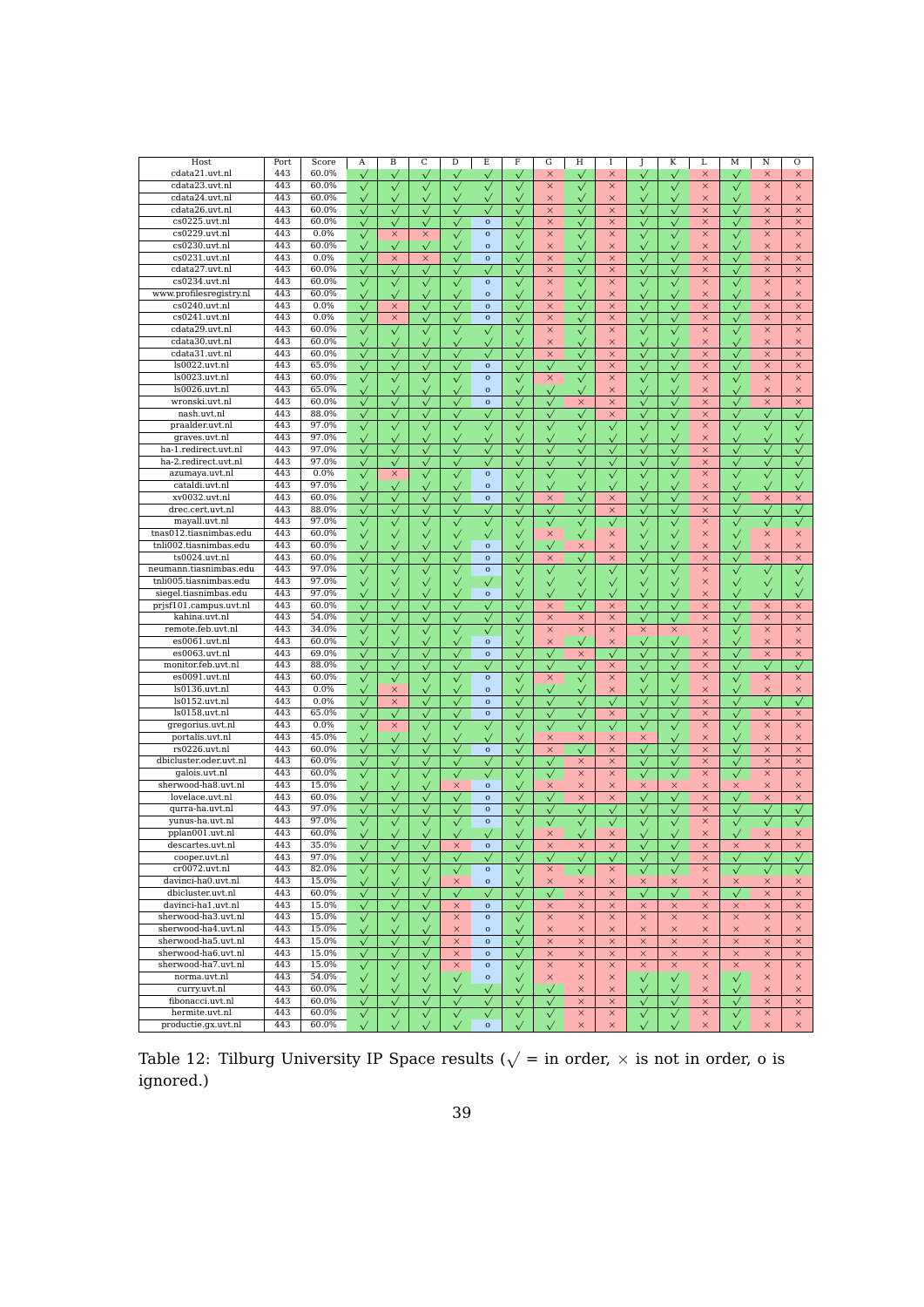| Host                                | Port | Score | А            | B         | C         | D         | E.           | F            | G          | H            |           |          | K            |           | M            | N         | $\Omega$  |
|-------------------------------------|------|-------|--------------|-----------|-----------|-----------|--------------|--------------|------------|--------------|-----------|----------|--------------|-----------|--------------|-----------|-----------|
| cr0136.vvt.n1                       | 443  | 60.0% | $\sqrt{}$    | $\sqrt{}$ | $\sqrt{}$ | $\sqrt{}$ | $\Omega$     | $\checkmark$ | $\times$   | $\sqrt{}$    | $\times$  |          | $\sqrt{}$    | $\times$  | $\checkmark$ | $\times$  | $\times$  |
| dloprd.uvt.nl                       | 443  | 97.0% |              |           |           |           |              |              |            |              |           |          |              | $\times$  |              |           |           |
| cardano.uvt.nl                      | 443  | 97.0% | $\sqrt{}$    |           |           |           |              | $\checkmark$ |            | $\sqrt{}$    |           |          |              | $\times$  |              |           |           |
| azimuth.uvt.nl                      | 443  | 60.0% | $\sqrt{}$    | $\sqrt{}$ | $\sqrt{}$ | $\sqrt{}$ |              | $\sqrt{}$    | $\sqrt{ }$ | $\times$     | $\times$  |          | $\sqrt{}$    | $\times$  | $\sqrt{}$    | $\times$  | $\times$  |
| tolstoj.uvt.nl                      | 443  | 60.0% | $\sqrt{}$    | $\sqrt{}$ | $\sqrt{}$ | Ñ,        | $\sqrt{}$    | $\sqrt{}$    | $\sqrt{}$  | $\times$     | $\times$  |          | $\sqrt{}$    | $\times$  | $\checkmark$ | $\times$  | $\times$  |
| cr0191.uvt.nl                       | 443  | 82.0% | $\checkmark$ |           | $\sqrt{}$ |           | $\Omega$     | $\sqrt{}$    | $\times$   | $\sqrt{}$    | $\times$  |          | $\sqrt{}$    | $\times$  | $\checkmark$ | $\sqrt{}$ | $\sqrt{}$ |
| meresco.uvt.nl                      | 443  | 60.0% |              |           |           |           |              | $\sqrt{}$    |            | $\times$     | $\times$  |          |              | $\times$  |              | $\times$  | $\times$  |
| cr0197.uvt.nl                       | 443  | 82.0% | $\sqrt{}$    |           |           |           | $\mathbf{o}$ | $\sqrt{}$    | $\times$   | $\sqrt{}$    | $\times$  |          |              | $\times$  |              | $\sqrt{}$ | $\sqrt{}$ |
| sherwood-ha1.uvt.nl                 | 443  | 15.0% | $\sqrt{}$    | $\sqrt{}$ |           | $\times$  | $\Omega$     | $\sqrt{}$    | $\times$   | $\times$     | $\times$  | $\times$ | $\times$     | $\times$  | $\times$     | $\times$  | $\times$  |
| davinci-ha4.uvt.nl                  | 443  | 15.0% | $\sqrt{}$    | $\sqrt{}$ |           | $\times$  | $\Omega$     | $\sqrt{}$    | $\times$   | $\times$     | $\times$  | $\times$ | $\times$     | $\times$  | $\times$     | $\times$  | $\times$  |
| davinci-ha6.uvt.nl                  | 443  | 15.0% | $\sqrt{}$    | $\sqrt{}$ | $\sqrt{}$ | $\times$  | $\Omega$     | $\checkmark$ | $\times$   | $\times$     | $\times$  | $\times$ | $\times$     | $\times$  | $\times$     | $\times$  | $\times$  |
| webap001.uvt.nl                     | 443  | 60.0% |              |           |           |           | $\mathbf{o}$ | $\checkmark$ | $\times$   | $\sqrt{}$    | $\times$  |          | $\sqrt{}$    | $\times$  |              | $\times$  | $\times$  |
| $an0024$ .uvt.nl                    | 443  | 60.0% | $\checkmark$ |           |           |           | $\mathbf{o}$ | $\sqrt{}$    | $\times$   | $\sqrt{}$    | $\times$  |          |              | $\times$  |              | $\times$  | $\times$  |
| tsgateway.campus.uvt.nl             | 443  | 60.0% | $\sqrt{}$    |           |           |           |              | $\sqrt{}$    | $\times$   | $\sqrt{}$    | $\times$  |          | $\checkmark$ | $\times$  | $\sqrt{}$    | $\times$  | $\times$  |
| spitswww.uvt.nl                     | 443  | 60.0% | $\checkmark$ |           |           |           |              | $\sqrt{}$    | $\times$   | $\sqrt{}$    | $\times$  |          | $\sqrt{}$    | $\times$  | $\sqrt{}$    | $\times$  | $\times$  |
| an0032.uvt.nl                       | 443  | 60.0% | $\sqrt{}$    | $\sqrt{}$ | $\sqrt{}$ | $\sqrt{}$ | $\mathbf{o}$ | $\sqrt{}$    | $\times$   | $\sqrt{}$    | $\times$  |          | $\sqrt{}$    | $\times$  | $\sqrt{}$    | $\times$  | $\times$  |
| an0033.uvt.nl                       | 443  | 54.0% | $\checkmark$ |           |           |           | $\Omega$     | $\checkmark$ | $\times$   | $\times$     | $\times$  |          | $\checkmark$ | $\times$  |              | $\times$  | $\times$  |
| $an0034.$ uvt.nl                    | 443  | 60.0% | $\sqrt{}$    |           |           |           | $\mathbf{o}$ | $\sqrt{}$    | $\times$   | $\sqrt{}$    | $\times$  |          |              | $\times$  |              | $\times$  | $\times$  |
| $an0036.$ uvt.nl                    | 443  | 60.0% |              |           |           |           | $\Omega$     | $\checkmark$ | $\times$   | $\sqrt{}$    | $\times$  |          |              | $\times$  |              | $\times$  | $\times$  |
| $an0037$ .uvt.nl                    | 443  | 54.0% | $\checkmark$ |           |           |           | $\Omega$     | $\sqrt{}$    | $\times$   | $\times$     | $\times$  |          | $\sqrt{2}$   | $\times$  |              | $\times$  | $\times$  |
| an0038.uvt.nl                       | 443  | 60.0% | $\sqrt{}$    |           |           |           | $\Omega$     | $\sqrt{}$    | $\times$   | $\sqrt{}$    | $\times$  |          | $\sqrt{}$    | $\times$  | $\sqrt{}$    | $\times$  | $\times$  |
| an0039.uvt.nl                       | 443  | 60.0% | $\checkmark$ |           | $\sqrt{}$ |           | $\Omega$     | $\sqrt{}$    | $\times$   | $\sqrt{}$    | $\times$  |          | $\sqrt{}$    | $\times$  | $\sqrt{}$    | $\times$  | $\times$  |
| feweb.uvt.nl                        | 443  | 60.0% | $\checkmark$ |           |           |           |              | $\checkmark$ | $\times$   | $\sqrt{}$    | $\times$  |          | $\sqrt{}$    | $\times$  |              | $\times$  | $\times$  |
| autodiscover.campus.uvt.nl          | 443  | 58.0% |              |           |           |           | $\mathbf{o}$ | $\sqrt{}$    | $\times$   | $\times$     | $\times$  |          |              |           |              | $\times$  | $\times$  |
| sip.tilburquniversity.edu           | 443  | 60.0% | $\checkmark$ |           |           |           |              | $\sqrt{}$    | $\times$   | $\checkmark$ | $\times$  |          |              | $\times$  |              | $\times$  | $\times$  |
| lynccon.tilburquniversity.edu       | 443  | 64.0% | $\sqrt{}$    |           |           |           |              | $\sqrt{}$    | $\sqrt{}$  | $\times$     | $\sqrt{}$ |          | $\sqrt{}$    |           | $\times$     | $\times$  | $\times$  |
| lynccon.tilburquniversity.edu       | 443  | 64.0% | $\checkmark$ | $\sqrt{}$ | $\sqrt{}$ | $\sqrt{}$ |              | $\sqrt{}$    | $\sqrt{}$  | $\times$     | $\sqrt{}$ |          | $\sqrt{}$    | $\sqrt{}$ | $\times$     | $\times$  | $\times$  |
| lync.tilburguniversity.edu          | 443  | 60.0% | $\checkmark$ |           | $\sqrt{}$ |           |              | $\checkmark$ | $\times$   | $\sqrt{}$    | $\times$  |          | $\sqrt{}$    | $\times$  | $\checkmark$ | $\times$  | $\times$  |
| officewebapps.tilburquniversity.edu | 443  | 60.0% |              |           |           |           |              | $\checkmark$ | $\times$   |              | $\times$  |          |              | $\times$  |              | $\times$  | $\times$  |
| $an0057$ .uvt.nl                    | 443  | 54.0% |              |           |           |           | $\Omega$     |              | $\times$   | $\times$     | $\times$  |          |              | $\times$  |              | $\times$  | $\times$  |

Table 13: Tilburg University IP Space results. ( $\sqrt{}=$  in order,  $\times$  is not in order, o is ignored.)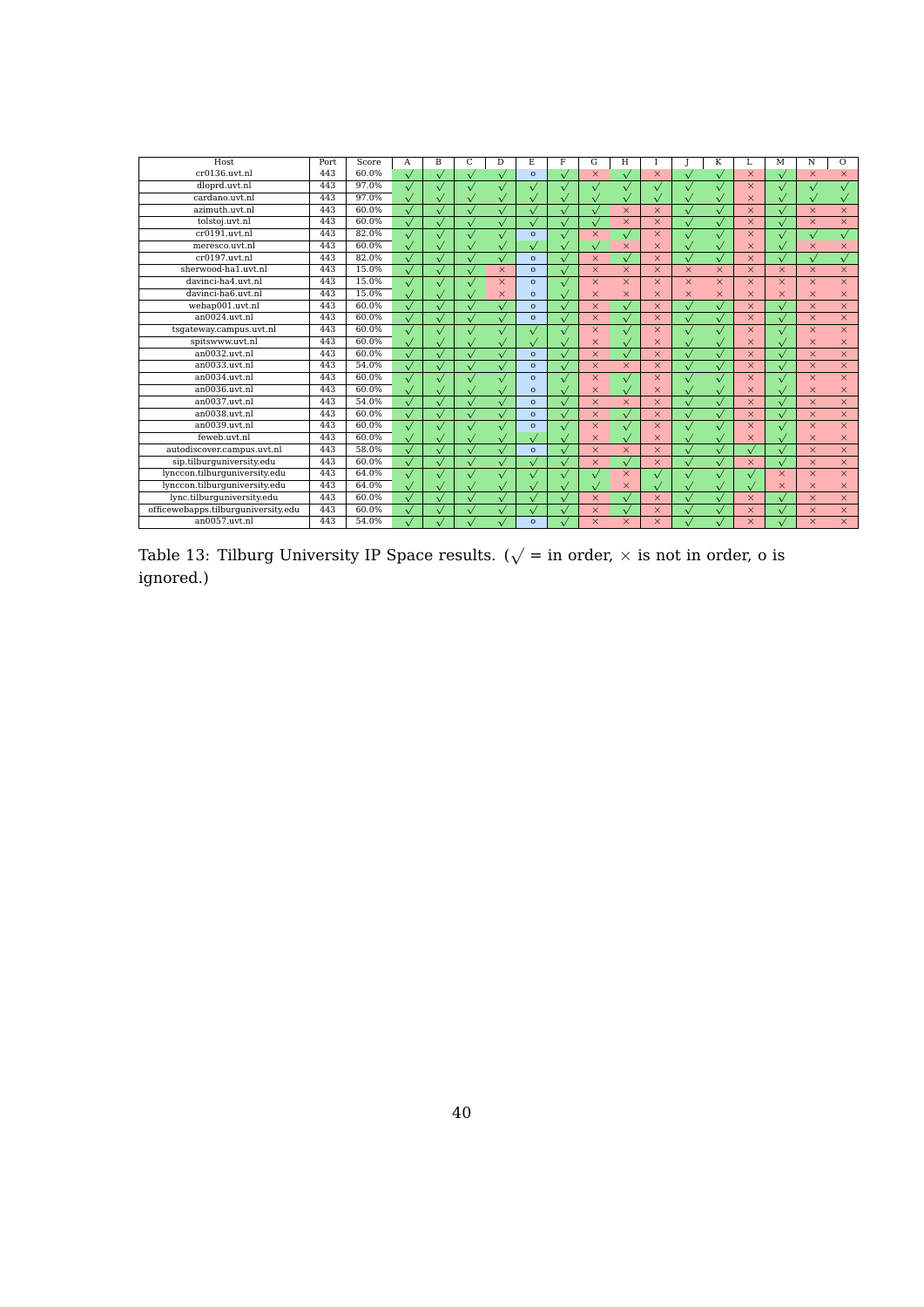# <span id="page-41-0"></span>**E Testresults SURFconext IdP's**

These are the results for the tests on the production SURFconext IdP's.

| Tag      | Description                       | Weight   | Required       |
|----------|-----------------------------------|----------|----------------|
| A        | Signature hash algorithm          | 80       | No             |
| B        | Certificate (chain) trusted       | $\Omega$ | Yes            |
| C        | Certificate is valid              | $\Omega$ | Yes            |
| D        | No Debian weak keys               | 100      | No             |
| Ε        | Subject name matches              | $\Omega$ | Yes            |
| F        | Compression disabled              | 50       | No             |
| G        | Cipher suites do not contain MD5  | 50       | No             |
| Н        | Perfect forward secrecy available | 50       | No             |
| Ι        | Cipher suites do not contain RC4  | 80       | No             |
| J        | Key length at least 128bits       | 80       | No             |
| K        | SSLv2 disabled                    | 100      | No             |
| L        | SSLv3 disabled                    | 30       | N <sub>0</sub> |
| М        | TLSv1.0 enabled                   | 75       | No             |
| N        | TLSv1.1 enabled                   | 100      | No             |
| $\Omega$ | TLSv1.2 enabled                   | 100      | No             |

Table 14: SURFnet SSO result legend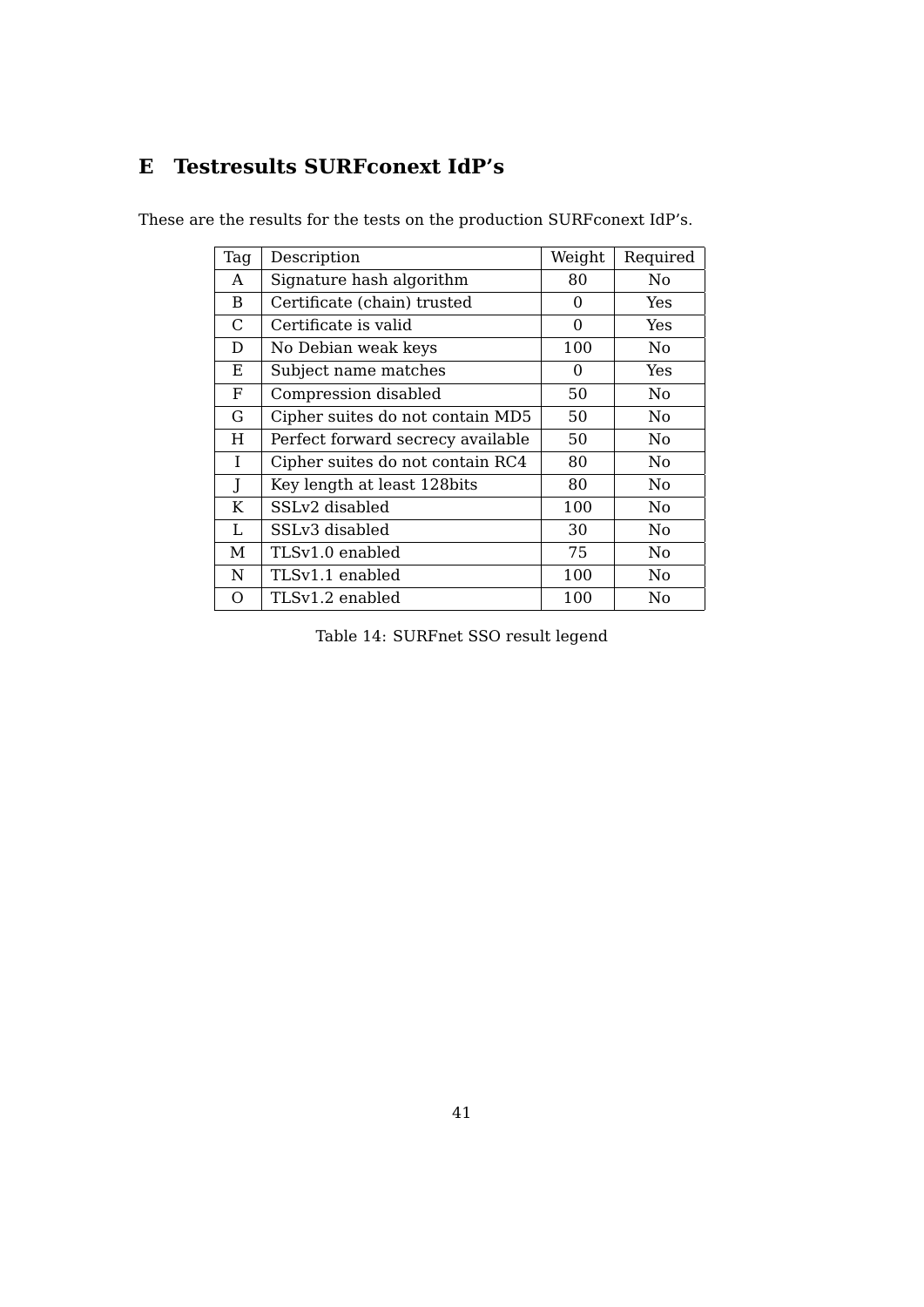| Host                            | Port | Score | A            | $\, {\bf B}$    | C            | $\overline{D}$      | E                  | F            | G            | H            | I        |                    | $\overline{\mathbf{K}}$ | L        | M                  | $\overline{N}$ | $\overline{O}$          |
|---------------------------------|------|-------|--------------|-----------------|--------------|---------------------|--------------------|--------------|--------------|--------------|----------|--------------------|-------------------------|----------|--------------------|----------------|-------------------------|
| access.hro.nl                   | 443  | 65.0% | $\checkmark$ | $\checkmark$    | $\sqrt{}$    | $\sqrt{}$           | $\checkmark$       | $\sqrt{}$    | $\checkmark$ | $\checkmark$ | $\times$ | $\checkmark$       | $\checkmark$            | ×        | $\checkmark$       | $\times$       | $\times$                |
| adfs.amolf.nl                   | 443  | 60.0% | $\checkmark$ | $\checkmark$    | $\sqrt{}$    | $\checkmark$        | $\checkmark$       | $\checkmark$ | $\times$     | $\checkmark$ | $\times$ | $\sqrt{}$          | $\sqrt{}$               | $\times$ | $\checkmark$       | $\times$       | $\times$                |
| adfs.artez.nl                   | 443  | 60.0% |              |                 |              |                     |                    |              | $\times$     |              |          |                    |                         | $\times$ |                    |                | $\times$                |
| adfs.che.nl                     | 443  | 45.0% |              | $\checkmark$    |              |                     | $\checkmark$       |              |              | $\checkmark$ | $\times$ | $\checkmark$       | $\checkmark$            |          | $\checkmark$       | $\times$       |                         |
|                                 |      |       | $\checkmark$ | $\checkmark$    | $\sqrt{}$    | $\checkmark$        | $\checkmark$       | $\checkmark$ | ×            | $\times$     | $\times$ | ×                  | $\checkmark$            | $\times$ | $\checkmark$       | $\times$       | $\times$                |
| adfs.cibap.nl                   | 443  | 60.0% | $\checkmark$ | $\checkmark$    | $\sqrt{}$    | $\sqrt{}$           | $\checkmark$       | $\checkmark$ | $\times$     | $\checkmark$ | $\times$ | $\checkmark$       | $\checkmark$            | $\times$ | $\checkmark$       | $\times$       | $\times$                |
| adfs.differ.nl                  | 443  | 60.0% | $\checkmark$ | $\checkmark$    | $\checkmark$ | $\checkmark$        | $\checkmark$       | $\checkmark$ | ×            | $\checkmark$ | $\times$ | $\checkmark$       | $\checkmark$            | $\times$ | $\checkmark$       | $\times$       | $\times$                |
| adfs.esciencecenter.nl          | 443  | 60.0% | $\checkmark$ | $\checkmark$    |              | $\sqrt{}$           | $\checkmark$       |              | $\times$     | $\checkmark$ | $\times$ | $\hat{\mathbf{v}}$ | $\checkmark$            | $\times$ |                    | $\times$       | $\times$                |
| adfs.fryske-akademy.nl          | 443  | 60.0% | $\checkmark$ | $\checkmark$    | $\sqrt{}$    |                     | $\checkmark$       | $\sqrt{}$    | $\times$     | $\checkmark$ | $\times$ | $\checkmark$       | $\sqrt{}$               | $\times$ | $\checkmark$       | $\times$       | $\times$                |
| adfs.gildeopleidingen.nl        | 443  | 45.0% | $\checkmark$ | $\checkmark$    | $\sqrt{}$    |                     | $\checkmark$       | $\sqrt{}$    | $\times$     | $\times$     | $\times$ | ×                  | $\checkmark$            | $\times$ | $\hat{\mathbf{v}}$ | $\times$       | $\times$                |
| adfs.glu.nl                     | 443  | 60.0% | $\checkmark$ | $\checkmark$    |              |                     | $\checkmark$       |              | $\times$     | $\checkmark$ | $\times$ | $\sqrt{}$          | $\checkmark$            | $\times$ | $\checkmark$       | $\times$       | $\times$                |
| adfs.grac.nl                    | 443  | 60.0% | $\checkmark$ | $\checkmark$    | $\sqrt{}$    | $\checkmark$        | $\checkmark$       |              | $\times$     | $\checkmark$ | $\times$ | $\checkmark$       | $\checkmark$            | $\times$ | $\checkmark$       | $\times$       | $\times$                |
| adfs.hsleiden.nl                | 443  | 60.0% | $\checkmark$ | $\checkmark$    | $\sqrt{}$    | $\sqrt{}$           | $\checkmark$       | $\checkmark$ | $\times$     | $\checkmark$ | $\times$ | $\checkmark$       | $\checkmark$            | $\times$ | $\checkmark$       | $\times$       | $\times$                |
| adfs.hsmarnix.nl                | 443  | 60.0% | $\checkmark$ | $\checkmark$    | $\checkmark$ | $\sqrt{}$           | $\checkmark$       | $\checkmark$ | $\times$     | $\checkmark$ | $\times$ | $\checkmark$       | $\sqrt{2}$              | $\times$ | $\checkmark$       | $\times$       | $\times$                |
| adfs.iknl.nl                    | 443  | 60.0% | $\checkmark$ | $\checkmark$    | $\checkmark$ | $\hat{\mathbf{V}}$  | $\checkmark$       |              | $\times$     | $\checkmark$ | $\times$ | $\checkmark$       | $\checkmark$            | $\times$ | $\checkmark$       | $\times$       | $\times$                |
| adfs.ipabo.nl                   | 443  | 60.0% | $\checkmark$ | $\checkmark$    | $\sqrt{}$    | $\checkmark$        | $\checkmark$       | $\sqrt{}$    | $\times$     | $\checkmark$ | $\times$ | $\checkmark$       | $\checkmark$            | $\times$ | $\checkmark$       | $\times$       | $\times$                |
| adfs.kb.nl                      | 443  | 65.0% | $\checkmark$ | $\checkmark$    | $\sqrt{}$    | $\checkmark$        | $\checkmark$       | $\sqrt{}$    | $\checkmark$ | $\checkmark$ | $\times$ | $\checkmark$       | $\sqrt{}$               | $\times$ | $\checkmark$       | $\times$       | $\times$                |
| adfs.knmi.nl                    | 443  | 60.0% | $\checkmark$ | $\checkmark$    |              |                     | $\checkmark$       |              | $\times$     | $\checkmark$ | $\times$ |                    | $\checkmark$            | $\times$ | $\checkmark$       | $\times$       | $\times$                |
| adfs.kpz.nl                     | 443  | 82.0% |              |                 |              |                     |                    |              |              |              |          | $\checkmark$       |                         |          |                    |                |                         |
| adfs.maastrichtuniversity.nl    | 443  | 60.0% | $\checkmark$ | $\checkmark$    | $\checkmark$ | $\checkmark$        | $\checkmark$       | $\checkmark$ | $\times$     | $\checkmark$ | $\times$ | $\checkmark$       | $\checkmark$            | $\times$ | $\checkmark$       |                | $\checkmark$            |
|                                 |      |       | $\checkmark$ | $\checkmark$    | $\sqrt{}$    | $\checkmark$        | $\checkmark$       | $\checkmark$ | $\times$     | $\sqrt{}$    | $\times$ | $\checkmark$       | $\checkmark$            | $\times$ | $\checkmark$       | $\times$       | $\times$                |
| adfs.myhz.nl                    | 443  | 54.0% | $\checkmark$ | $\checkmark$    | $\checkmark$ | $\sqrt{2}$          | $\hat{\mathsf{v}}$ | $\checkmark$ | $\times$     | $\times$     | $\times$ | $\checkmark$       | $\checkmark$            | $\times$ | $\checkmark$       | $\times$       | $\times$                |
| adfs.ncoi.com                   | 443  | 60.0% | $\checkmark$ | $\checkmark$    |              | $\sqrt{}$           | $\checkmark$       |              | $\times$     | $\sqrt{}$    | $\times$ | $\checkmark$       | $\sqrt{}$               | $\times$ | $\checkmark$       | $\times$       | $\times$                |
| adfs.netwerkopleidingartsen.nl  | 443  | 60.0% | $\checkmark$ | $\checkmark$    | $\checkmark$ | $\checkmark$        | $\checkmark$       | $\checkmark$ | $\times$     | $\checkmark$ | $\times$ | $\checkmark$       | $\checkmark$            | $\times$ | $\checkmark$       | $\times$       | $\times$                |
| adfs.nioz.nl                    | 443  | 60.0% | $\checkmark$ | $\checkmark$    | $\checkmark$ |                     | $\checkmark$       |              | $\times$     | $\checkmark$ | $\times$ | $\checkmark$       | $\checkmark$            | $\times$ | $\checkmark$       | $\times$       | $\times$                |
| adfs.nwo.nl                     | 443  | 60.0% | $\checkmark$ | $\checkmark$    |              |                     | $\checkmark$       |              | $\times$     | $\checkmark$ | $\times$ | $\checkmark$       | $\checkmark$            | $\times$ | $\checkmark$       | $\times$       | $\times$                |
| adfs.nyenrode.nl                | 443  | 60.0% | $\checkmark$ | $\checkmark$    | $\checkmark$ | $\checkmark$        | $\checkmark$       | $\checkmark$ | $\times$     | $\checkmark$ | $\times$ | $\checkmark$       | $\checkmark$            | $\times$ | $\checkmark$       | $\times$       | $\times$                |
| adfs.somt.nl                    | 443  | 82.0% | $\checkmark$ | $\checkmark$    | $\sqrt{}$    | $\sqrt{}$           | $\checkmark$       | $\checkmark$ | $\times$     | $\checkmark$ | $\times$ | $\checkmark$       | $\checkmark$            | $\times$ | $\checkmark$       | $\checkmark$   | $\checkmark$            |
| adfs.stenden.com                | 443  | 60.0% | $\checkmark$ | $\checkmark$    | $\sqrt{}$    | $\checkmark$        | $\checkmark$       | $\checkmark$ | $\times$     | $\sqrt{}$    | $\times$ | $\checkmark$       | $\checkmark$            | $\times$ | $\checkmark$       | $\times$       | $\times$                |
| adfs.studielink.nl              | 443  | 82.0% | $\checkmark$ | $\sqrt{}$       |              | $\sqrt{}$           | $\checkmark$       |              | $\times$     | $\checkmark$ | $\times$ | $\checkmark$       | $\sqrt{}$               | $\times$ | $\checkmark$       |                | $\checkmark$            |
| adfs.tue.nl                     | 443  | 60.0% | $\checkmark$ | $\checkmark$    | $\checkmark$ | $\checkmark$        | $\checkmark$       | $\checkmark$ | $\times$     | $\checkmark$ | $\times$ | $\checkmark$       | $\sqrt{}$               | $\times$ | $\checkmark$       | $\times$       | $\times$                |
| adfs.uvh.nl                     | 443  | 60.0% | $\checkmark$ | $\checkmark$    | $\checkmark$ |                     | $\checkmark$       |              | $\times$     | $\checkmark$ | $\times$ | $\checkmark$       | $\sqrt{}$               | $\times$ | $\checkmark$       | $\times$       | $\times$                |
| adfs01.kempel.nl                | 443  | 60.0% | $\checkmark$ | $\checkmark$    |              | $\checkmark$        | $\checkmark$       |              | $\times$     | $\checkmark$ | $\times$ | $\checkmark$       | $\checkmark$            | $\times$ | $\checkmark$       | $\times$       | $\times$                |
| adfs1.oba.nl                    | 443  | 60.0% | $\checkmark$ | $\checkmark$    | $\checkmark$ | $\checkmark$        | $\checkmark$       | $\checkmark$ | $\times$     | $\checkmark$ | $\times$ | $\checkmark$       | $\checkmark$            | $\times$ | $\checkmark$       | $\times$       | $\times$                |
| adfs2.cbs.knaw.nl               | 443  | 60.0% | $\checkmark$ | $\checkmark$    | $\checkmark$ | $\checkmark$        | $\checkmark$       | $\checkmark$ | $\times$     | $\checkmark$ | $\times$ | $\checkmark$       | $\checkmark$            | $\times$ | $\checkmark$       | $\times$       | $\times$                |
| adfs2.cito.nl                   | 443  | 60.0% |              | $\checkmark$    |              |                     | $\checkmark$       |              | $\times$     | $\sqrt{}$    | $\times$ |                    | $\checkmark$            | ×        |                    | $\times$       | $\times$                |
| adfs2.fontys.nl                 | 443  | 60.0% | $\checkmark$ |                 | $\sqrt{}$    | $\checkmark$        |                    | $\checkmark$ |              |              | $\times$ | $\checkmark$       |                         | $\times$ | $\checkmark$       |                | $\times$                |
|                                 | 443  | 60.0% | $\checkmark$ | $\bar{\sqrt{}}$ | $\sqrt{}$    | $\checkmark$        | $\sqrt{}$          | $\sqrt{}$    | $\times$     | $\checkmark$ |          | $\checkmark$       | $\sqrt{}$               |          | $\checkmark$       | $\times$       | $\overline{\mathsf{x}}$ |
| adfs2.hubrecht.eu               |      |       | $\checkmark$ | $\checkmark$    | $\checkmark$ | $\checkmark$        | $\checkmark$       | $\checkmark$ | $\times$     | $\checkmark$ | $\times$ | $\checkmark$       | $\checkmark$            | $\times$ | $\checkmark$       | $\times$       |                         |
| adfs2.politieacademie.nl        | 443  | 60.0% | $\checkmark$ | $\checkmark$    | $\checkmark$ |                     | $\checkmark$       |              | $\times$     | $\checkmark$ | $\times$ | $\checkmark$       | $\sqrt{}$               | $\times$ | $\checkmark$       | $\times$       | $\times$                |
| adfs20.hva.nl                   | 443  | 82.0% | $\checkmark$ | $\checkmark$    | $\sqrt{}$    | $\checkmark$        | $\checkmark$       | $\sqrt{}$    | $\times$     | $\sqrt{}$    | $\times$ | $\checkmark$       | $\checkmark$            | $\times$ | $\checkmark$       | $\sqrt{}$      | $\checkmark$            |
| adfs2host.tmg.rocmn.nl          | 443  | 60.0% | $\checkmark$ | $\checkmark$    | $\sqrt{}$    | $\checkmark$        | $\checkmark$       | $\checkmark$ | ×            | $\checkmark$ | $\times$ | $\checkmark$       | $\checkmark$            | $\times$ | $\checkmark$       | $\times$       | $\times$                |
| adfs2prod.aventus.nl            | 443  | 60.0% | $\checkmark$ | $\checkmark$    |              | $\hat{\mathcal{N}}$ | $\checkmark$       |              | ×            | $\checkmark$ | $\times$ | $\checkmark$       | $\checkmark$            | $\times$ | $\checkmark$       | $\times$       | $\times$                |
| adfsv2.inholland.nl             | 443  | 54.0% | $\checkmark$ | $\checkmark$    | $\sqrt{}$    | $\checkmark$        | $\checkmark$       | $\sqrt{}$    | $\times$     | $\times$     | $\times$ | $\checkmark$       | $\checkmark$            | $\times$ | $\checkmark$       | $\times$       | $\times$                |
| auth.onderwijsgroeptilburg.nl   | 443  | 60.0% | $\checkmark$ | $\checkmark$    | $\checkmark$ | $\checkmark$        | $\checkmark$       | $\checkmark$ | $\times$     | $\sqrt{}$    | $\times$ | $\checkmark$       | $\sqrt{}$               | $\times$ | $\checkmark$       | $\times$       | $\times$                |
| authentigate.surfmarket.nl      | 443  | 60.0% | $\checkmark$ | $\checkmark$    | $\checkmark$ | $\checkmark$        | $\checkmark$       | $\sqrt{}$    | $\times$     | $\checkmark$ | $\times$ | $\checkmark$       | $\checkmark$            | $\times$ | $\checkmark$       | $\times$       | $\times$                |
| bureau.idp.knaw.nl              | 443  | 73.0% | $\checkmark$ | $\checkmark$    | $\checkmark$ | $\checkmark$        | $\checkmark$       | $\checkmark$ | $\times$     | $\checkmark$ | $\times$ | $\times$           | $\sqrt{}$               | $\times$ | $\checkmark$       | $\checkmark$   | $\checkmark$            |
| conext.authenticatie.ru.nl      | 443  | 73.0% | $\checkmark$ | $\checkmark$    | $\sqrt{}$    | $\sqrt{}$           | $\checkmark$       | $\checkmark$ | $\times$     | $\sqrt{}$    | $\times$ | $\times$           | $\checkmark$            | $\times$ | $\checkmark$       | $\checkmark$   | $\checkmark$            |
| dans.idp.knaw.nl                | 443  | 73.0% | $\checkmark$ | $\checkmark$    | $\checkmark$ | $\checkmark$        | $\checkmark$       | $\checkmark$ | ×            | $\checkmark$ | $\times$ | ×                  | $\checkmark$            | $\times$ | $\checkmark$       | $\checkmark$   | $\checkmark$            |
| ehumanities.idp.knaw.nl         | 443  | 73.0% | $\checkmark$ | $\checkmark$    | $\sqrt{}$    | $\sqrt{}$           | $\checkmark$       | $\checkmark$ | $\times$     | $\checkmark$ | $\times$ | $\times$           | $\checkmark$            | $\times$ | $\checkmark$       | $\checkmark$   | $\checkmark$            |
| engine.surfconext.nl            | 443  | 82.0% | $\checkmark$ | $\checkmark$    | $\sqrt{}$    | $\checkmark$        | $\checkmark$       | $\checkmark$ | $\checkmark$ | $\times$     | $\times$ | $\checkmark$       | $\checkmark$            | $\times$ | $\checkmark$       | $\checkmark$   | $\checkmark$            |
| engine.surfconext.nl            | 443  | 82.0% | $\checkmark$ | $\checkmark$    | $\checkmark$ | $\sqrt{}$           | $\checkmark$       | $\checkmark$ | $\checkmark$ | $\times$     | $\times$ | $\checkmark$       | $\sqrt{}$               | $\times$ | $\checkmark$       | $\checkmark$   | $\checkmark$            |
| espee.SURFnet.nl                | 443  | 60.0% |              |                 |              |                     |                    |              | $\times$     |              | $\times$ |                    |                         | $\times$ |                    | $\times$       | $\times$                |
|                                 | 443  | 60.0% | $\checkmark$ | $\checkmark$    |              |                     | $\checkmark$       | $\checkmark$ |              | $\checkmark$ |          | $\checkmark$       | $\checkmark$            |          | $\checkmark$       |                |                         |
| fed.rijnijssel.nl               |      |       | $\checkmark$ | $\checkmark$    | $\checkmark$ |                     | $\checkmark$       | $\checkmark$ | ×            | $\checkmark$ | $\times$ | $\sqrt{}$          | $\checkmark$            | $\times$ | $\sqrt{}$          | $\times$       | $\times$                |
| federaasje.tresoar.nl           | 443  | 60.0% | $\checkmark$ | $\checkmark$    | $\sqrt{}$    | $\checkmark$        | $\checkmark$       | $\checkmark$ | $\times$     | $\sqrt{}$    | $\times$ | $\checkmark$       | $\checkmark$            | $\times$ | $\checkmark$       | $\times$       | $\times$                |
| federatie.amc.nl                | 443  | 60.0% | $\checkmark$ | $\checkmark$    | $\checkmark$ | $\checkmark$        | $\checkmark$       | $\checkmark$ | $\times$     | $\checkmark$ | $\times$ | $\checkmark$       | $\checkmark$            | $\times$ | $\checkmark$       | $\times$       | $\times$                |
| federatie.cbg.nl                | 443  | 88.0% | $\checkmark$ | $\checkmark$    | $\sqrt{}$    | $\sqrt{}$           | $\checkmark$       |              | $\checkmark$ | $\checkmark$ | $\times$ | $\checkmark$       | $\checkmark$            | $\times$ | $\checkmark$       |                | $\checkmark$            |
| federatie.clusius.nl            | 443  | 60.0% | $\checkmark$ |                 | $\sqrt{}$    | $\checkmark$        | $\checkmark$       | $\sqrt{}$    | $\times$     | $\checkmark$ | $\times$ | $\checkmark$       | $\sqrt{}$               | $\times$ | $\checkmark$       | ×              | $\times$                |
| federatie.driestar-educatief.nl | 443  | 60.0% | $\sqrt{}$    | $\checkmark$    | $\sqrt{}$    | $\checkmark$        | $\checkmark$       | $\checkmark$ | ×            | $\checkmark$ | $\times$ | $\checkmark$       | $\checkmark$            | $\times$ | $\checkmark$       | $\times$       | $\times$                |
| federatie.gh.nl                 | 443  | 60.0% |              | $\checkmark$    |              |                     |                    |              | $\times$     | $\checkmark$ | $\times$ |                    | $\checkmark$            | $\times$ |                    | $\times$       | $\times$                |
| federatie.graafschapcollege.nl  | 443  | 60.0% |              | $\checkmark$    | $\checkmark$ | $\checkmark$        | $\checkmark$       | $\checkmark$ | $\times$     | $\checkmark$ | ×        | $\checkmark$       | $\checkmark$            | ×        | $\checkmark$       | ×              | ×                       |
| federatie.hku.nl                | 443  | 60.0% | $\checkmark$ | $\checkmark$    |              | $\checkmark$        | $\checkmark$       |              | $\times$     | $\sqrt{}$    | $\times$ | $\checkmark$       | $\checkmark$            | $\times$ | $\sqrt{}$          | $\times$       | $\times$                |
| federatie.lumc.nl               | 443  | 60.0% | $\sqrt{}$    | $\checkmark$    | $\sqrt{}$    | $\checkmark$        | $\checkmark$       | $\sqrt{}$    | $\checkmark$ | ×            | $\times$ | $\checkmark$       | $\checkmark$            | ×        | $\sqrt{}$          | ×              | $\times$                |
| federatie.nivel.nl              | 443  | 60.0% | $\sqrt{}$    | $\sqrt{}$       | $\sqrt{}$    | $\checkmark$        | $\checkmark$       | $\sqrt{}$    | ×            | $\checkmark$ | $\times$ | $\hat{\sqrt{}}$    | $\sqrt{}$               | $\times$ | $\checkmark$       | $\times$       | $\times$                |
| federatie.trimbos.nl            | 443  | 60.0% | $\checkmark$ | $\checkmark$    | $\sqrt{}$    | $\checkmark$        | $\checkmark$       | $\sqrt{}$    | ×            | $\sqrt{}$    | $\times$ | $\checkmark$       | $\sqrt{}$               | $\times$ | $\checkmark$       | $\times$       | $\times$                |
| federatie.umcn.nl               | 443  | 60.0% | $\checkmark$ | $\checkmark$    | $\sqrt{}$    | $\checkmark$        | $\sqrt{}$          | $\sqrt{}$    | $\times$     | $\checkmark$ | $\times$ | $\checkmark$       | $\checkmark$            | $\times$ | $\checkmark$       | $\times$       | $\times$                |
| federatie.zadkine.nl            | 443  | 60.0% | $\checkmark$ | $\checkmark$    | $\sqrt{}$    | $\checkmark$        | $\checkmark$       | $\sqrt{}$    | $\times$     | $\sqrt{}$    | $\times$ | $\checkmark$       | $\sqrt{}$               | $\times$ | $\checkmark$       | $\times$       | $\times$                |
| federation.hanze.nl             | 443  | 60.0% | $\checkmark$ | $\checkmark$    | $\sqrt{}$    | $\checkmark$        | $\sqrt{}$          | $\sqrt{}$    | ×            | $\sqrt{}$    | ×        | $\sqrt{}$          | $\sqrt{}$               | $\times$ | $\sqrt{}$          | ×              | $\times$                |
| federation.hdh.nl               | 443  | 60.0% | $\checkmark$ | $\checkmark$    | $\sqrt{}$    | $\checkmark$        | $\checkmark$       | $\sqrt{}$    | $\times$     | $\sqrt{}$    | $\times$ | $\checkmark$       | $\sqrt{}$               | $\times$ | $\checkmark$       | $\times$       | $\times$                |
| federation.nioo.knaw.nl         | 443  | 60.0% |              |                 |              |                     |                    |              |              |              | $\times$ |                    |                         |          |                    |                |                         |
|                                 |      |       | $\checkmark$ | $\checkmark$    |              | $\checkmark$        | $\checkmark$       | $\sqrt{}$    | ×            | $\sqrt{}$    |          | $\checkmark$       | $\sqrt{}$               | ×        | $\sqrt{}$          | ×              | ×                       |

Table 15: SURFconext IdP's. ( $\sqrt{}=$  in order,  $\times$  is not in order.)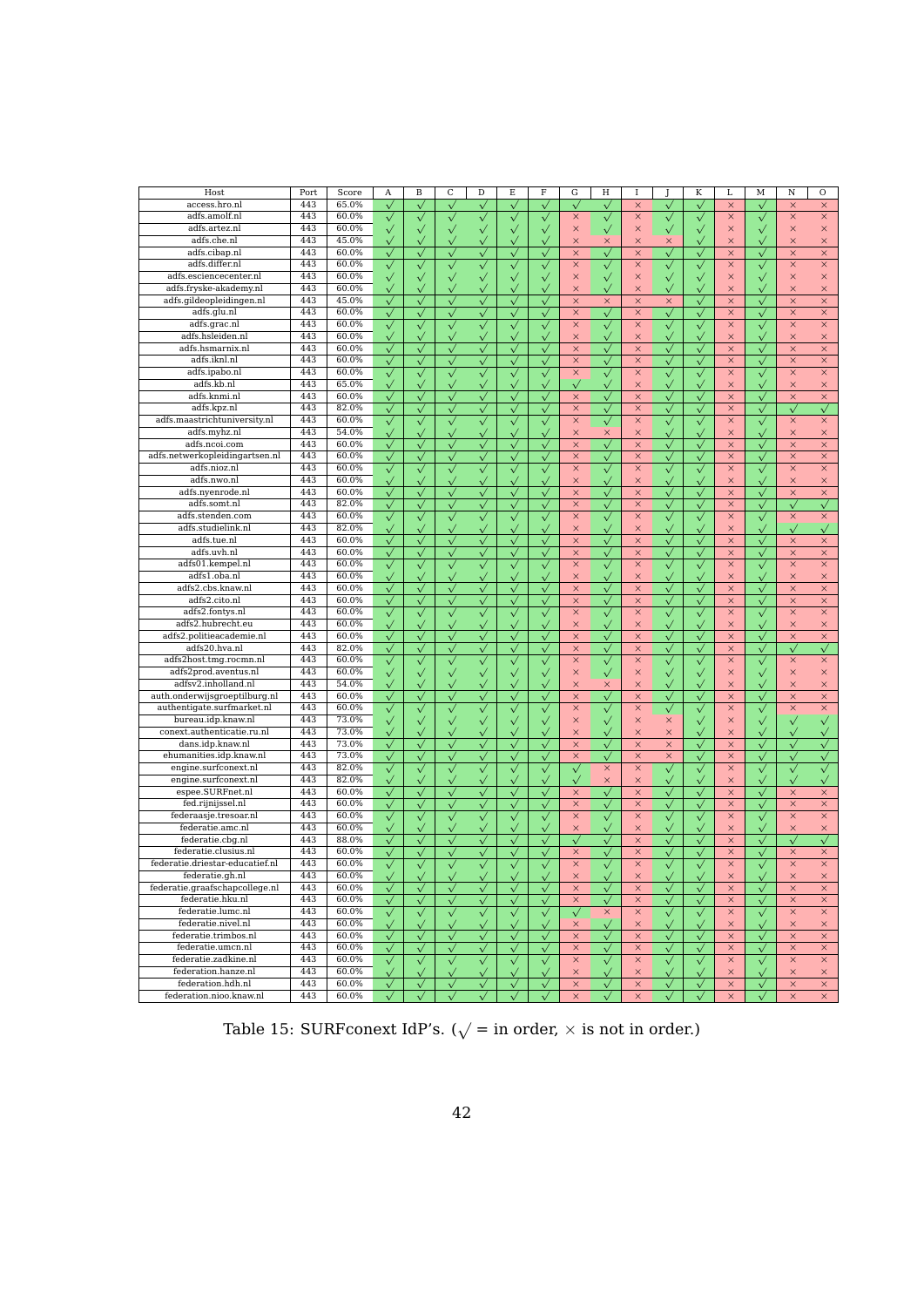| Host                          | Port | Score | Α            | B                  | С               | D            | E            | F            | G                  | Η            | 1            |              | K            | L            | М            | Ν                  | O            |
|-------------------------------|------|-------|--------------|--------------------|-----------------|--------------|--------------|--------------|--------------------|--------------|--------------|--------------|--------------|--------------|--------------|--------------------|--------------|
| federation.novay.nl           | 443  | 82.0% | $\sqrt{}$    | $\checkmark$       | $\checkmark$    | $\checkmark$ | $\checkmark$ | $\checkmark$ | $\times$           | $\checkmark$ | $\times$     |              | $\checkmark$ | $\times$     | $\checkmark$ | $\checkmark$       |              |
| fedlogin.noh-i.nl             | 443  | 37.0% | $\checkmark$ | $\checkmark$       | $\checkmark$    | $\checkmark$ | $\checkmark$ | $\checkmark$ | $\times$           | $\times$     | $\times$     | $\times$     | ×            | $\times$     | $\times$     | $\times$           | $\times$     |
| fedlogin.ojh.nl               | 443  | 37.0% | $\sqrt{}$    | $\checkmark$       | $\checkmark$    | $\checkmark$ | $\checkmark$ | $\checkmark$ | $\times$           | $\times$     | ×            | $\times$     | $\times$     | $\times$     | $\times$     | $\times$           | $\times$     |
| fedlogin.schakelzone.nl       | 443  | 37.0% |              | $\checkmark$       | $\sqrt{}$       | $\checkmark$ | $\checkmark$ | $\checkmark$ | $\times$           | $\times$     | ×            | $\times$     | $\times$     | $\times$     | $\times$     | $\times$           | $\times$     |
| fedlogin.studienet.ou.nl      | 443  | 37.0% | $\checkmark$ | $\checkmark$       | $\checkmark$    | $\checkmark$ | $\checkmark$ | $\checkmark$ | $\times$           | $\times$     | $\times$     | $\times$     | $\times$     | $\times$     | $\times$     | $\times$           | $\times$     |
| fedlogin.utwente.nl           | 443  | 37.0% | $\sqrt{}$    | $\checkmark$       | $\checkmark$    | $\checkmark$ | $\checkmark$ | $\checkmark$ | $\times$           | $\times$     | $\times$     | $\times$     | $\times$     | $\times$     | $\times$     | $\times$           | $\times$     |
| fs.multrix.com                | 443  | 60.0% |              |                    |                 |              |              |              | $\times$           |              | $\times$     |              |              | $\times$     |              |                    | $\times$     |
| fs.rocmondriaan.nl            |      |       |              | $\checkmark$       |                 |              |              |              |                    | $\sqrt{}$    |              | $\checkmark$ | $\checkmark$ |              | $\checkmark$ | $\times$           |              |
|                               | 443  | 60.0% | $\checkmark$ | $\checkmark$       | $\checkmark$    | $\checkmark$ | $\checkmark$ | $\checkmark$ | $\times$           | $\checkmark$ | ×            | $\checkmark$ | $\checkmark$ | $\times$     | $\checkmark$ | $\times$           | $\times$     |
| fshub.umcutrecht.nl           | 443  | 60.0% | $\checkmark$ | $\checkmark$       | $\checkmark$    | $\checkmark$ | $\checkmark$ | $\checkmark$ | $\times$           | $\checkmark$ | $\times$     | $\checkmark$ | $\checkmark$ | $\times$     | $\checkmark$ | $\times$           | $\times$     |
| gatekeeper2.tudelft.nl        | 443  | 51.0% | $\sqrt{}$    |                    | $\checkmark$    | $\checkmark$ | $\checkmark$ | $\checkmark$ | $\times$           | $\checkmark$ | $\times$     | $\times$     | $\checkmark$ | $\times$     | $\checkmark$ | $\times$           | $\times$     |
| glr-adfs.glr.nl               | 443  | 82.0% | $\sqrt{}$    | $\sqrt{}$          | $\sqrt{}$       | $\checkmark$ | $\sqrt{}$    | $\checkmark$ | $\times$           | $\sqrt{}$    | $\times$     | $\checkmark$ | $\checkmark$ | $\times$     | $\checkmark$ | $\sqrt{}$          | $\sqrt{}$    |
| huygens.idp.knaw.nl           | 443  | 73.0% | $\checkmark$ |                    | $\checkmark$    | $\checkmark$ | $\checkmark$ | $\checkmark$ | $\times$           | $\checkmark$ | $\times$     | ×            | $\checkmark$ | $\times$     | $\checkmark$ | $\checkmark$       | $\checkmark$ |
| icin.idp.knaw.nl              | 443  | 73.0% | $\sqrt{}$    | $\checkmark$       | $\checkmark$    | $\checkmark$ | $\sqrt{}$    | $\checkmark$ | $\times$           | $\checkmark$ | $\times$     | $\times$     | $\checkmark$ | $\times$     |              | $\checkmark$       | $\sqrt{}$    |
| idp.cwi.nl                    | 443  | 82.0% |              | $\checkmark$       | $\sqrt{}$       |              | $\checkmark$ | $\checkmark$ | $\sqrt{}$          | $\times$     | $\times$     | $\checkmark$ | $\checkmark$ | $\times$     | $\checkmark$ | $\checkmark$       | $\sqrt{}$    |
| idp.dir.garr.it               | 443  | 88.0% | $\checkmark$ | $\checkmark$       | $\checkmark$    | $\checkmark$ | $\checkmark$ | $\checkmark$ | $\checkmark$       | $\checkmark$ | ×            | $\checkmark$ | $\checkmark$ | $\times$     | $\checkmark$ | $\checkmark$       | $\checkmark$ |
| idp.ihe.nl                    | 443  | 60.0% | $\checkmark$ | $\checkmark$       | $\checkmark$    | $\checkmark$ | $\checkmark$ | $\checkmark$ | $\times$           | $\checkmark$ | $\times$     | $\checkmark$ | $\checkmark$ | $\times$     | $\checkmark$ | $\times$           | $\times$     |
| idp.mijnhelicon.nl            | 443  | 60.0% | $\checkmark$ | $\checkmark$       | $\checkmark$    | $\checkmark$ | $\sqrt{}$    | $\checkmark$ | $\times$           | $\checkmark$ | $\times$     | $\checkmark$ | $\sqrt{}$    | $\times$     | $\checkmark$ | $\times$           | $\times$     |
| idp.mpi.nl                    | 443  | 40.0% | $\sqrt{}$    |                    | $\checkmark$    |              | $\checkmark$ | $\checkmark$ | $\times$           | $\sqrt{}$    | $\times$     | $\times$     | $\times$     | $\times$     |              | $\times$           | $\times$     |
| idp.SURFnet.nl                | 443  | 64.0% | $\checkmark$ | $\checkmark$       | $\checkmark$    | $\checkmark$ | $\checkmark$ | $\checkmark$ | $\hat{\mathbf{v}}$ | $\times$     | $\checkmark$ | $\checkmark$ | $\checkmark$ | $\checkmark$ | $\times$     | $\times$           | $\times$     |
| idp01.nhl.nl                  | 443  | 40.0% | $\checkmark$ | $\checkmark$       | $\sqrt{}$       |              | $\sqrt{}$    | $\checkmark$ | $\times$           | $\checkmark$ | ×            | $\times$     | $\times$     | $\times$     |              | $\times$           | $\times$     |
| idservice.zuyd.nl             | 443  | 45.0% | $\sqrt{}$    | $\checkmark$       | $\sqrt{}$       |              | $\checkmark$ | $\checkmark$ | $\times$           | $\times$     | $\times$     | $\times$     | $\sqrt{}$    | $\times$     | $\checkmark$ | $\times$           | $\times$     |
| iisg.idp.knaw.nl              | 443  | 73.0% |              |                    |                 |              |              |              |                    |              |              |              |              |              |              |                    |              |
|                               |      |       | $\checkmark$ | $\checkmark$       | $\checkmark$    | $\checkmark$ | $\checkmark$ | $\checkmark$ | $\times$           | $\checkmark$ | ×            | $\times$     | $\checkmark$ | $\times$     | $\checkmark$ | $\checkmark$       | $\checkmark$ |
| imogen.SURFnet.nl             | 443  | 65.0% |              | $\checkmark$       | $\checkmark$    |              | $\checkmark$ |              | $\checkmark$       | $\checkmark$ | $\times$     |              | $\checkmark$ | $\times$     | $\checkmark$ | $\times$           | $\times$     |
| inloggen.hogeschoolutrecht.nl | 443  | 74.0% | $\checkmark$ | $\checkmark$       | $\checkmark$    | $\checkmark$ | $\checkmark$ | $\checkmark$ | $\sqrt{}$          | $\checkmark$ | $\checkmark$ | $\sqrt{}$    | $\checkmark$ | $\times$     | $\sqrt{}$    | $\times$           | $\times$     |
| login.ahk.nl                  | 443  | 60.0% | $\checkmark$ | $\checkmark$       | $\checkmark$    | $\checkmark$ | $\sqrt{}$    | $\checkmark$ | $\times$           | $\checkmark$ | ×            | $\checkmark$ | $\checkmark$ | $\times$     | $\checkmark$ | $\times$           | $\times$     |
| login.avans.nl                | 443  | 51.0% | $\checkmark$ | $\checkmark$       | $\checkmark$    | $\checkmark$ | $\checkmark$ | $\checkmark$ | $\times$           | $\checkmark$ | ×            | $\times$     | $\checkmark$ | $\times$     | $\checkmark$ | $\times$           | $\times$     |
| login.has.nl                  | 443  | 82.0% | $\checkmark$ | $\checkmark$       | $\checkmark$    | $\checkmark$ | $\checkmark$ | $\checkmark$ | $\times$           | $\checkmark$ | ×            |              | $\checkmark$ | $\times$     | $\checkmark$ | $\checkmark$       | $\sqrt{}$    |
| login.services.uu.nl          | 443  | 82.0% | $\sqrt{}$    | $\sqrt{}$          | $\checkmark$    | $\checkmark$ | $\checkmark$ |              | $\times$           | $\checkmark$ | $\times$     | $\checkmark$ | $\sqrt{}$    | $\times$     |              | $\checkmark$       | $\checkmark$ |
| login.stc-r.nl                | 443  | 60.0% | $\checkmark$ | $\checkmark$       | $\checkmark$    | $\checkmark$ | $\checkmark$ | $\checkmark$ | $\times$           | $\checkmark$ | $\times$     | $\checkmark$ | $\checkmark$ | $\times$     | $\checkmark$ | $\times$           | $\times$     |
| login.terena.org              | 443  | 88.0% | $\sqrt{}$    | $\checkmark$       | $\checkmark$    | $\checkmark$ | $\checkmark$ | $\checkmark$ | $\tilde{\vee}$     | $\checkmark$ | ×            | $\checkmark$ | $\checkmark$ | $\times$     |              |                    |              |
| login.uaccess.leidenuniv.nl   | 443  | 51.0% | $\checkmark$ | $\checkmark$       | $\checkmark$    | $\checkmark$ | $\checkmark$ | $\checkmark$ | $\times$           | $\checkmark$ | $\times$     | ×            | $\checkmark$ | $\times$     | $\checkmark$ | $\times$           | $\times$     |
| logon.erasmusmc.nl            | 443  | 60.0% | $\checkmark$ | $\hat{\mathbf{v}}$ | $\checkmark$    | $\checkmark$ | $\checkmark$ | $\checkmark$ | $\times$           | $\checkmark$ | $\times$     | $\checkmark$ | $\checkmark$ | $\times$     | $\checkmark$ | $\times$           | $\times$     |
| mdb-yw-adfs.zebi.nl           | 443  | 60.0% | $\checkmark$ | $\checkmark$       | $\checkmark$    | $\checkmark$ | $\checkmark$ |              | $\times$           | $\checkmark$ | $\times$     | $\checkmark$ | $\checkmark$ | $\times$     |              | $\times$           | $\times$     |
| meertens.idp.knaw.nl          | 443  | 73.0% | $\checkmark$ | $\checkmark$       | $\checkmark$    | $\checkmark$ | $\checkmark$ |              | $\times$           | $\checkmark$ | ×            | ×            | $\checkmark$ | $\times$     | $\checkmark$ | $\checkmark$       | $\checkmark$ |
| nam-id.astron.nl              | 443  | 82.0% | $\sqrt{}$    | $\sqrt{}$          | $\checkmark$    | $\checkmark$ | $\checkmark$ | $\checkmark$ | $\times$           | $\checkmark$ | $\times$     | $\checkmark$ | $\checkmark$ | $\times$     | $\checkmark$ | $\checkmark$       | $\checkmark$ |
| namidp.rocvantwente.nl        | 443  | 65.0% | $\sqrt{}$    | $\checkmark$       | $\checkmark$    | $\checkmark$ | $\checkmark$ | $\checkmark$ | $\checkmark$       |              | $\checkmark$ | ×            |              | $\times$     | $\checkmark$ |                    |              |
|                               | 443  | 73.0% |              |                    |                 |              |              |              |                    | $\checkmark$ |              |              | $\checkmark$ |              |              | ×                  | $\times$     |
| nias.idp.knaw.nl              |      |       | $\checkmark$ | $\sqrt{}$          | $\bar{\sqrt{}}$ |              | $\sqrt{}$    |              | $\times$           | $\checkmark$ | ×            | $\times$     | $\checkmark$ | $\times$     |              | $\checkmark$       |              |
| nidi.idp.knaw.nl              | 443  | 73.0% | $\sqrt{}$    | $\checkmark$       | $\checkmark$    | $\sqrt{}$    | $\checkmark$ | $\checkmark$ | $\times$           | $\checkmark$ | $\times$     | $\times$     | $\checkmark$ | $\times$     | $\sqrt{}$    | $\checkmark$       | $\checkmark$ |
| niod.idp.knaw.nl              | 443  | 73.0% | $\checkmark$ | $\checkmark$       | $\checkmark$    | $\checkmark$ | $\checkmark$ | $\checkmark$ | $\times$           | $\checkmark$ | ×            | $\times$     | $\checkmark$ | $\times$     | $\checkmark$ | $\checkmark$       | $\sqrt{}$    |
| nsab4050.nlda.nl              | 443  | 60.0% |              | $\checkmark$       | $\sqrt{}$       | $\checkmark$ | $\checkmark$ |              | $\times$           | $\checkmark$ | $\times$     |              | $\checkmark$ | $\times$     | $\checkmark$ | $\times$           | $\times$     |
| openidp.feide.no              | 443  | 88.0% | $\checkmark$ | $\checkmark$       | $\checkmark$    | $\checkmark$ | $\checkmark$ |              | $\checkmark$       | $\checkmark$ | ×            | $\checkmark$ | $\checkmark$ | $\times$     | $\checkmark$ | $\checkmark$       | $\checkmark$ |
| rathenau.idp.knaw.nl          | 443  | 73.0% | $\sqrt{}$    | $\checkmark$       | $\checkmark$    | $\checkmark$ | $\checkmark$ | $\checkmark$ | $\times$           | $\checkmark$ | $\times$     | $\times$     | $\sqrt{}$    | $\times$     | $\checkmark$ | $\checkmark$       | $\checkmark$ |
| remote.bplusc.nl              | 443  | 60.0% | $\sqrt{}$    |                    | $\checkmark$    | $\checkmark$ | $\sqrt{}$    | $\checkmark$ | $\times$           | $\checkmark$ | ×            | $\checkmark$ | $\checkmark$ | $\times$     |              | $\times$           | $\times$     |
| saml.hhs.nl                   | 443  | 40.0% | $\checkmark$ | $\checkmark$       | $\checkmark$    | $\checkmark$ | $\sqrt{}$    | $\checkmark$ | $\times$           | $\checkmark$ | ×            | ×            | $\times$     | $\times$     | $\checkmark$ | $\times$           | $\times$     |
| saml.uvt.nl                   | 443  | 97.0% | $\checkmark$ | $\checkmark$       | $\sqrt{}$       | $\checkmark$ | $\checkmark$ | $\checkmark$ | $\checkmark$       | $\checkmark$ | $\sqrt{}$    | $\checkmark$ | $\sqrt{}$    | $\times$     | $\checkmark$ | $\hat{\mathbf{v}}$ | $\sqrt{}$    |
| secure.uva.nl                 | 443  | 54.0% | $\checkmark$ | $\checkmark$       | $\checkmark$    | $\checkmark$ | $\checkmark$ | $\checkmark$ | $\times$           | $\times$     | ×            | $\checkmark$ | $\checkmark$ | $\times$     | $\checkmark$ | ×                  | $\times$     |
| senldogo0803.springer-sbm.com | 443  | 60.0% |              | $\checkmark$       | $\sqrt{}$       | $\checkmark$ | $\checkmark$ |              | $\times$           | $\checkmark$ | $\times$     | $\checkmark$ | $\checkmark$ | $\times$     | $\checkmark$ | $\times$           | $\times$     |
| signon.rug.nl                 | 443  | 51.0% | $\checkmark$ | $\checkmark$       | $\checkmark$    | $\checkmark$ | $\checkmark$ | $\checkmark$ | $\times$           | $\checkmark$ | $\times$     | $\times$     | $\sqrt{}$    | $\times$     | $\checkmark$ | $\times$           | $\times$     |
| sso.eur.nl                    | 443  | 54.0% | $\checkmark$ | $\checkmark$       | $\checkmark$    | $\checkmark$ | $\checkmark$ | $\checkmark$ | $\times$           | $\times$     | $\times$     | $\checkmark$ | $\checkmark$ | $\times$     | $\checkmark$ | $\times$           | $\times$     |
| sso.han.nl                    | 443  | 82.0% | $\checkmark$ |                    | $\checkmark$    | $\checkmark$ | $\checkmark$ | $\checkmark$ | $\times$           | $\checkmark$ | $\times$     | $\checkmark$ | $\checkmark$ | $\times$     |              | $\checkmark$       | $\sqrt{}$    |
| sso.nikhef.nl                 | 443  | 69.0% | $\sqrt{}$    | $\sqrt{}$          | $\checkmark$    | $\checkmark$ | $\sqrt{}$    | $\checkmark$ | $\sqrt{}$          | $\times$     | $\sqrt{}$    | $\checkmark$ | $\sqrt{}$    | $\times$     | $\checkmark$ | $\times$           | $\times$     |
| sso.sara.nl                   | 443  | 60.0% |              |                    |                 |              |              |              | $\times$           |              | $\times$     |              |              | $\times$     |              | $\times$           | $\times$     |
| sso.saxion.nl                 | 443  | 65.0% | $\checkmark$ | $\checkmark$       | $\sqrt{}$       | $\checkmark$ | $\checkmark$ | $\checkmark$ |                    | $\sqrt{}$    |              | $\checkmark$ | $\checkmark$ |              | $\checkmark$ |                    |              |
|                               | 443  | 82.0% |              |                    |                 |              |              |              | $\sqrt{}$          | $\checkmark$ | $\times$     |              | $\checkmark$ | $\times$     |              | $\times$           | $\times$     |
| sts.deltion.nl                |      |       |              |                    | $\checkmark$    |              | $\checkmark$ |              | $\times$           | $\sqrt{}$    | $\times$     |              | $\checkmark$ | $\times$     |              | $\checkmark$       |              |
| sts.mumc.nl                   | 443  | 60.0% | $\checkmark$ | $\checkmark$       | $\checkmark$    | $\checkmark$ | $\checkmark$ | $\checkmark$ | $\times$           | $\checkmark$ | ×            | $\checkmark$ | $\checkmark$ | $\times$     | $\checkmark$ | $\times$           | $\times$     |
| sts.nuffic.nl                 | 443  | 82.0% |              |                    | $\checkmark$    |              | $\checkmark$ | $\checkmark$ | $\times$           |              | ×            | $\checkmark$ | $\checkmark$ | $\times$     |              | $\checkmark$       | $\checkmark$ |
| sts.roc-nijmegen.nl           | 443  | 60.0% |              |                    |                 |              |              |              | $\times$           |              | ×            |              | $\checkmark$ | $\times$     |              | ×                  | ×            |
| sts.talnet.nl                 | 443  | 60.0% |              |                    |                 |              |              |              | $\times$           | $\checkmark$ | ×            |              | $\checkmark$ | ×            |              | ×                  | ×            |
| sts.windesheim.nl             | 443  | 60.0% |              | $\checkmark$       | $\sqrt{}$       | $\checkmark$ |              |              | $\times$           | $\checkmark$ | $\times$     | $\sqrt{}$    | $\checkmark$ | $\times$     | $\checkmark$ | $\times$           | $\times$     |
| sts.wur.nl                    | 443  | 60.0% | $\checkmark$ | $\checkmark$       | $\checkmark$    | $\checkmark$ | $\checkmark$ | $\checkmark$ | $\times$           | $\checkmark$ | $\times$     | $\checkmark$ | $\checkmark$ | $\times$     | $\checkmark$ | $\times$           | $\times$     |
| student.asre.nl               | 443  | 60.0% | $\checkmark$ | $\checkmark$       | $\sqrt{}$       | $\checkmark$ | $\checkmark$ | $\checkmark$ | $\times$           | $\sqrt{}$    | $\times$     | $\sqrt{}$    | $\checkmark$ | $\times$     | $\checkmark$ | $\times$           | $\times$     |
| surf-sso.ubvu.vu.nl           | 443  | 60.0% | $\checkmark$ | $\checkmark$       | $\checkmark$    | $\sqrt{}$    | $\checkmark$ | $\checkmark$ | $\times$           | $\checkmark$ | $\times$     | $\checkmark$ | $\checkmark$ | ×            | $\sqrt{}$    | $\times$           | ×            |
| surfspot.biblionetwerken.nl   | 443  | 60.0% | $\checkmark$ | $\checkmark$       | $\sqrt{}$       | $\checkmark$ | $\checkmark$ | $\checkmark$ | $\times$           | $\checkmark$ | ×            | $\checkmark$ | $\checkmark$ | $\times$     | $\checkmark$ | $\times$           | $\times$     |
| tcs01.pbl.nl                  | 443  | 60.0% | $\checkmark$ | $\checkmark$       | $\sqrt{}$       | $\checkmark$ | $\sqrt{}$    | $\checkmark$ | $\times$           | $\checkmark$ | $\times$     | $\checkmark$ | $\checkmark$ | $\times$     | $\sqrt{}$    | $\times$           | $\times$     |
| teamwerk.fed.vumc.nl          | 443  | 60.0% | $\sqrt{}$    | $\checkmark$       | $\sqrt{}$       | $\checkmark$ | $\checkmark$ | $\checkmark$ | $\times$           | $\checkmark$ | $\times$     | $\checkmark$ | $\checkmark$ | $\times$     | $\checkmark$ | $\times$           | $\times$     |
| wayf-test.SURFnet.nl          | 443  | 40.0% | $\checkmark$ | $\checkmark$       | $\checkmark$    | $\checkmark$ | $\checkmark$ | $\checkmark$ | $\times$           | $\checkmark$ | $\times$     | ×            | $\times$     | $\times$     | $\checkmark$ | $\times$           | $\times$     |
| wayf.SURFnet.nl               | 443  | 60.0% |              | $\checkmark$       | $\sqrt{}$       | $\checkmark$ | $\checkmark$ | $\checkmark$ | $\times$           | $\sqrt{}$    | $\times$     | $\checkmark$ | $\checkmark$ | $\times$     | $\sqrt{}$    | $\times$           | $\times$     |
| wayf.SURFnet.nl               | 443  | 60.0% | $\checkmark$ | $\checkmark$       | $\checkmark$    | $\checkmark$ | $\checkmark$ | $\checkmark$ | $\times$           | $\sqrt{}$    | $\times$     | $\checkmark$ | $\checkmark$ | $\times$     | $\checkmark$ | $\times$           | $\times$     |
| wayf.wayf.dk                  | 443  | 65.0% |              |                    |                 |              |              |              | $\sqrt{}$          |              | ×            |              |              | ×            |              | ×                  |              |
| www.onegini.me                | 443  |       | $\checkmark$ | $\sqrt{}$          | $\checkmark$    | $\checkmark$ | $\checkmark$ | $\checkmark$ |                    | $\sqrt{}$    |              | $\checkmark$ | $\checkmark$ |              | $\sqrt{}$    |                    | $\times$     |
|                               |      | 69.0% |              |                    |                 |              |              |              |                    | $\times$     |              |              |              | $\times$     |              | $\times$           | $\times$     |

Table 16: SURFconext IdP's. ( $\sqrt{}=$  in order,  $\times$  is not in order.)